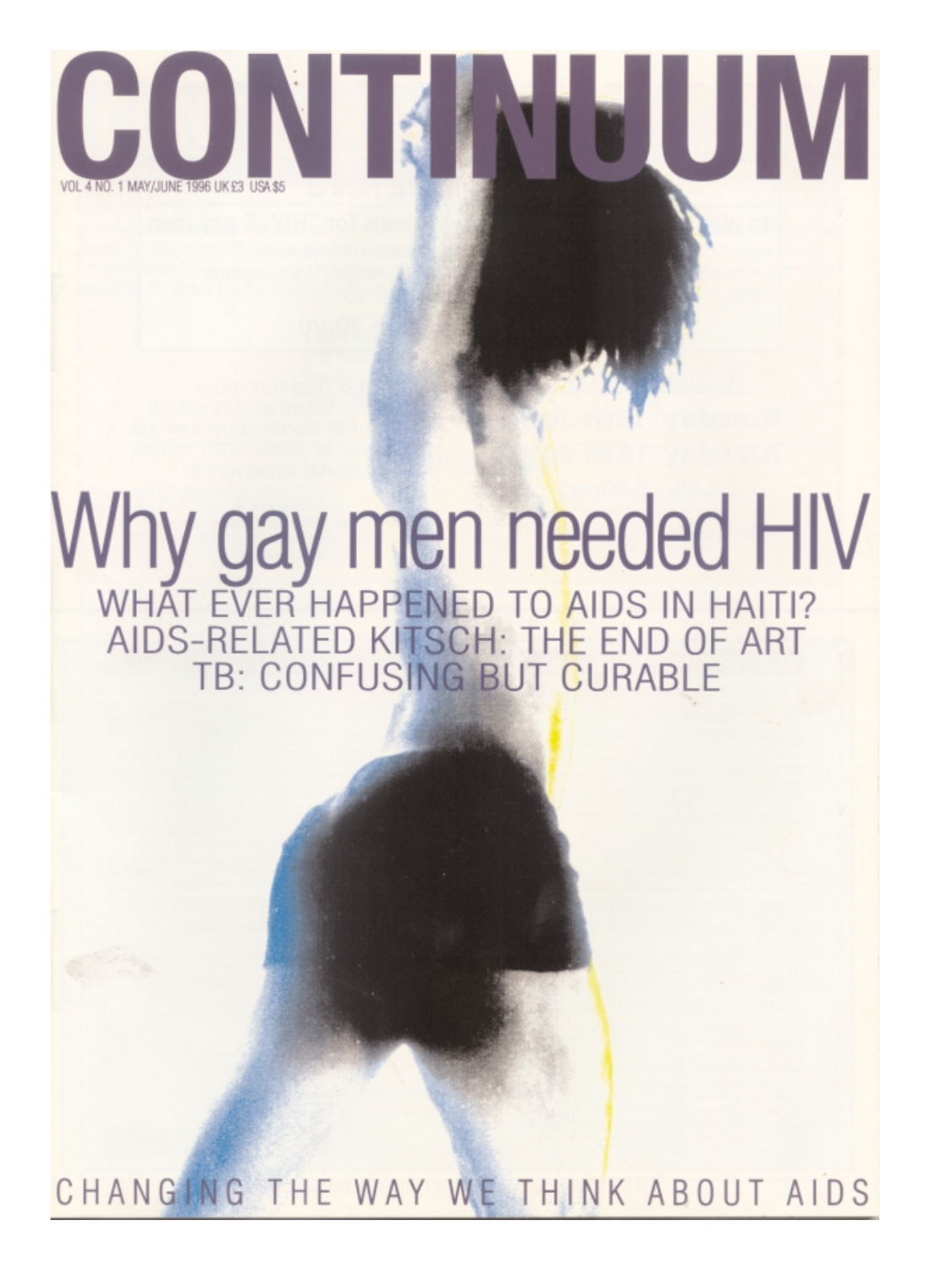

## **WHY CONTINUUM?**

The orthodox view on AIDS holds that it is caused by a virus known as HIV that is transmitted through the exchange of body fluids. Once infected, a person will remain well for a time, though infectious to others, before going on to develop AIDS and dying.

Despite the huge sums of money spent on medical research, there is still no cure, just drug therapies said to slow the progress of the disease, and regular T-cell counts to measure health.

A whole industry has evolved around AIDS, on which many careers and businesses depend, but which offers little hope to those affected. It works on the premise that HIV=AIDS=DEATH.

**Continuum** began as a newsletter encouraging those effected to empower themselves to make care and treatment choices. As we look further, anomalies in the orthodox view continue to appear.

Are you aware, for example, that the link between HIV and AIDS has never been more than hypothetical? That a growing body of scientists and doctors throughout the world doubt that HIV causes AIDS?

At the onset of the "epidemic", the hysteria that resulted from the linking of sex, death and an infectious virus created a climate where to question the "facts" was considered reprehensible. Many of those who dared to do so were silenced or ridiculed. Since the growth of the orthodoxy, those who question have also had to contend with the weight of vested interests.

Twelve years after HIV was first associated with AIDS many predictions based on the viral hypothesis are failing to materialise. **Continuum** is a unique forum for those in the scientific community challenging the orthodoxy and those whose lives have in some way been touched by the hypothesis.

## **FOCUS Focus** 8

Tuberculosis is on the increase globally and is often linked with "HIV". We examine this link in the context of TB's history and treatment

## **False Positive** 9

Neville Hodgkinson reveals that "HIV" is a common misinterpretation of an epidemic of immune deficiency and TB

## **Natural Treatment of TB** 11

Not all treatment of TB involves drugs – we give some alternative and complementary approaches

## **FEATURES Looking for AIDS in Haiti** 12

On the search for AIDS in Haiti Joan Shenton found people were suffering from TB and other diseases linked to poverty and malnutrition, but she found no epidemic of AIDS

## **Why gay men needed "HIV"** 16

In this revealing insight into the gay community over the past two decades Michael Baumgartner shows why gay men took so readily to a new "virus" and gained public acceptance

## **Facing the Fats** 21

The essential guide to essential fatty acids – why we need them and how to get them from our food

## **Hemp Seed Nutrition** 23

An excellent source of essential fatty acids, these seeds are now available in Britain

## **Virus Challenge** 24

What is AIDS if HIV doesn't exist? This relevant question depends on isolation of the "virus". A paper in response to NAM Treatment Update's recent dismissal of our isolation prize

## **AIDS-related Kitsch** 28

**CounterCulture** probes the influences behind kitsch imagery as an expression of AIDS cultural identities

## **False Negatives?** 31

Following the Great Easter Test Scare Huw Christie says that as no antibody test can give a reliable result there need be no alarm



VOL 4, NO 1

PHOTO: SCOTT THODE

## **NEWS**

**News roundup** 2 **DissentingView** 4 An alternative look at the news **HIV watch** 6 An eye on the media – BBC Panorama's 'A Ray of Hope' reviewed

AIDS-related kitsch? see page 28

## **REGULARS Review** 15

Natural treatment for Candida **DrugEffects** 20 TB treatments **Letters and Comment** 32 **Live, Live, Live** 32 A new column encourages you to enjoy life **EnquireWithin** 34 We respond to readers' questions **Snarl** 34 Ten handy tips to reduce survival rates **Listings** 34

### **Classifieds** 35 **Lust for Life** 36

An inspiring personal account of how to overcome illness using non-toxic therapies

## CHANGING THE WAY WE THINK ABOUT AIDS

**CONTINUUM** VOL 4, NO 1 1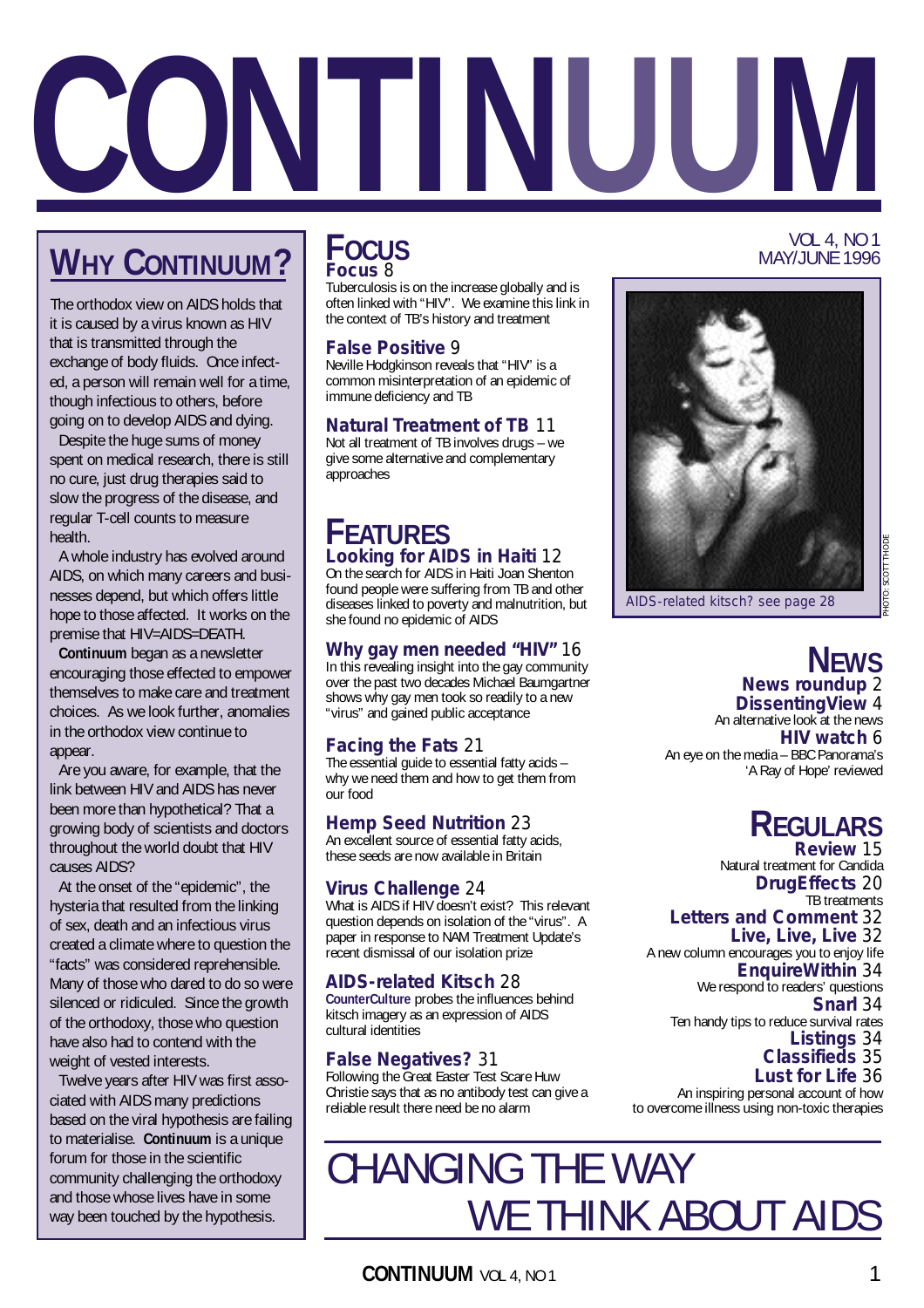## **FALSE POSITIVE**

**A former BT operator is to sue Middlesex Hospital after being wrongly diagnosed as having HIV. George Hamer claims his life was ruined after the hospital carried out a single blood test in 1986 and told him he was positive. He says he was even offered, but refused, the toxic drug AZT, despite remaining healthy. The false positive result was only discovered six years later when Hamer forced staff to carry out a re-test.**

## **COMPENSATION**

**Japanese haemophiliacs who claim they were HIV-infected by untreated blood products in the 1980s have agreed compensation pay-outs with the government and the drug companies after a seven-year court battle. The 458 claimants will each receive Y45 million (£28,000) while those with full-blown AIDS will get another Y150,000 a month.**

## **AZT IN COURT**

**Several people who claim they have been damaged by the toxic drug AZT are preparing to sue the makers, Glaxo-Wellcome. The test case is being prepared by Charles Judge, a legal assistant with the Los Angeles law firm of Kananack, Murgatroyd, Baum and Hedlund. If successful, it could be the first of many to be filed against the pharmaceutical company and, possibly, the National Institutes of Health (NIH) and the Food and Drug Administration (FDA).**

## **DEPRESSING HIV**

**Psychiatrists at St Vincent's Hospital, Sydney, have published a paper showing how depression, anxiety and other disorders, sometimes leading to suicide, commonly follow an HIV-positive diagnosis. The psychiatric care of HIV-positive people is highly significant to doctors in Australia where they are not allowed to interfere with patients' decisions to end their own lives, and where, in the Northern Territories, euthanasia is legal.**

## **HIV IN A SPIN**

**The popular US lifestyle magazine Spin has published a scathing attack on the theory that HIV causes AIDS. Writer Celia Farber takes the US Centers for Disease Control (CDC) to task for failing to investigate properly cases of people with AIDS who do not have HIV. The article quotes pathologist Konstance Knox who says he became convinced that something other than HIV caused AIDS after investigating the first recorded case.**

# **VALIDITY DOUBT OVER WEISS TEST** Test patent holder avoids US TV questions

Professor Robin Weiss of London, holder of the patent on a popular HIV antibody test, has twice refused to answer an interviewer's questions about the validity of the patent.

New York media and health personality Gary Null interviewed Weiss in London in April for a documentary for America's PBS television. On both occasions when his patent was mentioned Weiss pointedly addressed other matters.

The Independent on Sunday reported in 1991: "A cancer charity and a British pharmaceutical company face having to pay millions of pounds to a French research institute because of a possible patent dispute over the NHS blood test for AIDS."

Weiss, whose name appears on the 1986 patent along with Professor Tedder, works at the Institute of Cancer Research in London, and the test they designed, the CBL-1,

was leased to Wellcome, who in turn marketed it to the NHS. But the official discoverer of HIV, Prof. Luc Montagnier of the Pasteur Institute, Paris, said he would like to compare the genetic sequence of "his virus" with Dr Weiss'. If as expected they proved to be the same, he said, he could not rule out the possibility of the Pasteur Institute pursuing legal action to recover patent royalties.

Since the holder of an HIV antibody test patent must also have isolated a genetic structure for the virus, the question over the validity of the patent revolves around who isolated the genetic structure Weiss used, assuming such a thing is possible and was fully done. When pressed by Null in the London interview over how many genes the virus has, Weiss seemed unsure. "About ten," he commented.

In 1984 Prof. Weiss signed an agreement with the Pasteur

# GLAXO STOP DRUG

A new slow-release version of the toxic AIDS drug AZT has been blocked by Glaxo-Wellcome. The Sunday Times, 19th May, reports that the drug Aztec, from small US company Verex with financial support from Glaxo, will not be marketed. Despite pressure, including a pro-drug angle from the much-changed Sunday Times itself, Glaxo Chief Executive Sir Richard Sykes said: "If this drug was going to be better than Retrovir, we would be onto it." Recent reports indicate that 700 people taking retrovir/AZT as part of AIDS combination therapy in the UK have now died.

Commentators suggest that Glaxo's blocking of the drug has not been honestly explained. While it seems that the drug, despite fewer sideeffects for some people, brings no long-term benefit, Glaxo's claim that Aztec contains a compound that does not have official approval in key European markets has been debunked – the compound is approved throughout Europe, Asia and America.

With an increasing number of court cases in progress against Glaxo-Wellcome over damage from AZT, the right to block drugs derived directly from their own products is matched by their responsibility for what AZT has done. In a move misunderstood by liberal lobbyists, who fear Glaxo are concerned only about their market dominance, Glaxo have gone on the offensive by criticising research in favour of AZT compounds.

Commenting on findings from Liverpool University that Aztec had "favourable" qualities, Glaxo said the team had made "sweeping generalisations". This represents a mindful survival strategy for Glaxo who have inherited the trials of the recently acquired Wellcome.

## 2 **CONTINUUM** VOL 4, NO 1

Institute that the French viruslike sequence, then called LAV, was to be used in his lab for research, not commercial, purposes. But in a 1991 letter in Nature he wrote that he "cannot exclude the possibility of cross-contamination during isolation and subsequent adaptation" of the virus he used for his commercially profitable test, acknowledging that Montagnier's genetic material may be the basis of his and Wellcome's success. "Both LAV and HTLV-IIIB were propagated in our laboratory at that time," he volunteered. Weiss' contention that airborne contamination may have been responsible for the mixup has been generally scoffed at, since retroviruses are notoriously difficult to transmit. Claimed leading US retrovirologist and member of the American Academy of Science Professor Peter Duesberg in an Arté television interview broadcast in France and Germany in March this year: "Robin Weiss never isolated anything!"

Weiss consistently supports the HIV-causes-AIDShypothesis and this month gave an interview to Britain's National AIDS Manual claiming the challenge of isolating HIV, as posed by Continuum among others, "is simply not relevant".

Meanwhile, Murex Pharmaceuticals currently market two antibody kits having bought Wellcome Diagnostics, manufacturers of the CBL-1 test, from Glaxo. An increasing number of scientists doubt the specificity of such tests, whoever claims to have produced the genetic material on which they are based, on grounds that true isolation of the virus they are trying to detect has never been achieved.

Leading German virologist Dr Stefan Lanka commented: "These tests have no diagnostic value. The proteins are said to be viral, but are produced in the lab only when cells are stressed in special ways. The idea that they are viral was a only matter of consensus amongst the few scientists involved at the time."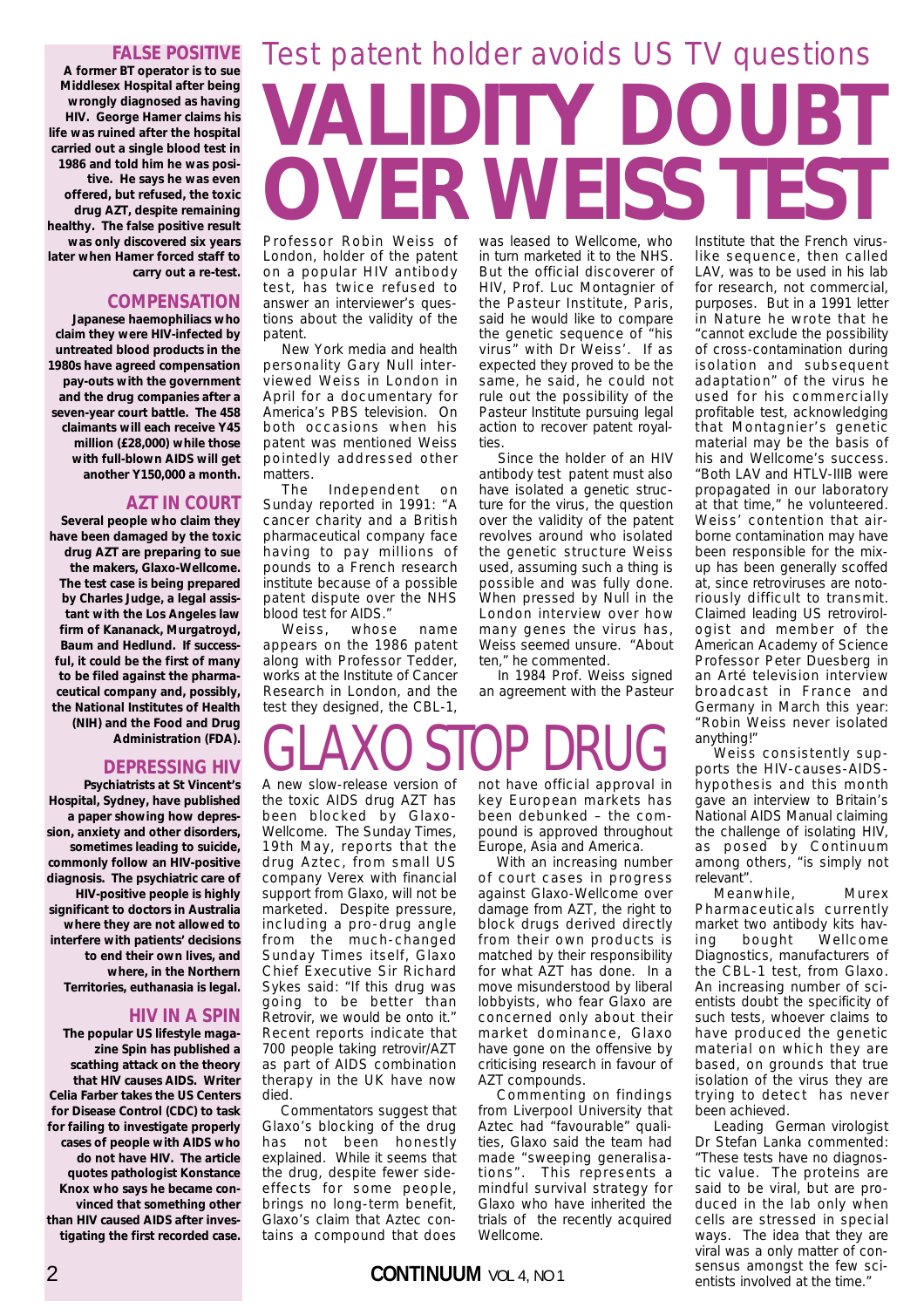

"HIV+" – so what? Olympic swimming gold-medallist Greg Louganis (second from left), who published a book about his antibody diagnosis and homosexuality a few years ago, has now added to his achievements a positive status in Hollywood circles. Seen here with actress Demi Moore at a recent New York doll auction to benefit AmFAR, the US AIDS charity founded by Elizabeth Taylor, Louganis looks a picture of health – what Moore can a man want?

# **HIV-SEX CRIME RAISES ALARM OVER TESTING**

Charges of criminal assault could be laid against a person officially told he or she is antibody-diagnosed who does not tell a partner before sex, according to the UK Law Commission. Such laws are already established in parts of the USA.

Consultation Paper No. 139 on Consent in the Criminal Law in Britain has until 30th June for public comment on questions of legal responsibility when obtaining consent for, amongst other things, sex. For example, "where the other person is making some unconscious assumption which the defendant knows to be ill-founded", is the defendant guilty of sex without consent because consent was obtained from someone not fully informed?

In the case of a positive man the paper suggests: "If he told [a partner] that he was negative, it would be a case of deception; if he knew that a mutual friend had assured [the partner] that he was, it would be a case of exploiting a mistaken belief." The paper continues: "Should any sexually transmissible disease qualify for this purpose?"

Campaigners against the non-specificity of HIV testing expressed alarm at the paper which describes "a person who knows that he or she is HIVpositive [who] might be required to disclose that fact...". Leading<br>AIDS analyst Dr Eleni analyst Dr Eleni Papadopulos-Eleopulos has told the media: "There's not one test that can positively confirm HIV infection."

A senior UK government virologist looking beyond the issue of consent commented: "I could envisage a situation where the level of [HIV] infectiousness would be questioned. Ultimately, the only proof of infectiousness would be that the virus had, on that occasion, been transmitted."

A spokesperson for the CARA Trust, a pro-HIV, but

T-cell counts can be misleading, says UK's National AIDS Manual. Factsheet 3, May 1996, claims: "Factors other than HIV can affect your CD4 count including infections, time of day, smoking, stress and which lab tests the blood sample."

The leaflet says: "Changes in your CD4 cell count (which looks only at the blood) may reflect the movement of cells into and out of the blood, rather than changes in the

anti-discrimination organisation, said: "If we do not allow HIVpositive people the right to have responsible sex without the fear of reprisal, we may be guilty of infringing their rights and marginalising them further."

Philip Johnson, Professor of Law at the University of California has commented on such legislation: "Of course they're irrational laws; they occur in the context of irrational foar $'$ 

The law Commission can be contacted for copies of the paper and comments. Tel: 0171 453 1220, fax: 0171 453 1297.

## NAM FUDGES T-CELL ADVICE total number of CD4 cells in

your body."

NAM fails to report the findings of the largest US study of gay men and HIV, the Multi AIDS Cohort Study (MACS), that the technology of T-cell counting gives a large margin of error. People should be "aware that a measured CD4 cell count of 300 may really mean it is likely that the 'true' CD4 cell state is between 178 and 505", the researchers advised.

### **TEST EXTENDED**

**The test most commonly used to detect HIV and other diseases is to be used to identify food allergies. The enzyme-linked immunosorbent assay (ELISA), extended to HIV in 1985, is now regarded by doctors as the most reliable way of spotting allergic reactions in up to 90 different food substances simultaneously.**

## **HOME TESTING**

**The first D-I-Y test kit for HIV antibodies is to go on sale in US drug stores after it was approved by the Food and Drug Administration (FDA). The kit, called Confide, by Direct Access Diagnostics, a subsidiary of Johnson & Johnson, involves sending a blood-spotted paper anonymously to a special laboratory. Negative results are given by a recorded message on a freephone number but callers are put through to a trained counsellor for a positive result.**

## **NEW DIRECTIONS**

**AIDS research in the US is to undergo a major upheaval in a bid to find more promising avenues of work. The National Institutes of Health (NIH), which controls the country's \$1.4 billion AIDS programme, has been strongly criticised by a review panel of 118 scientists for failing to identify new lines of research. It recommends switching funds to more openminded independent researchers, including those studying complementary and alternative medicine, but also vaccines.**

## **VACCINE FAILS**

**A five-year test for an HIV vaccine which cost the US Defense Department \$20 million has ended in failure. The vaccine, based on the supposed HIV envelope protein gp160, had no effect on the 304 allegedly infected volunteers studied between 1990-95.**

## **NEW BOOKLET**

**Camden and Islington Community Health Services NHS Trust has published a controversial 39-page booklet which it describes as "a new approach to sex, relationships & HIV for gay men". The final chapter has been criticised for setting out acceptable circumstances under which partners could fuck without using a condom.**

### **SALON SCARE**

**An HIV scare in Odessa, Ukraine, has led to 34 of the city's 133 hairdressing salons being closed down. Officials have accused the owners of spreading HIV by failing to sterilise scissors and razors. The city's caseload has jumped from 44 to 788 new cases, but none have been attributed to hair salons.**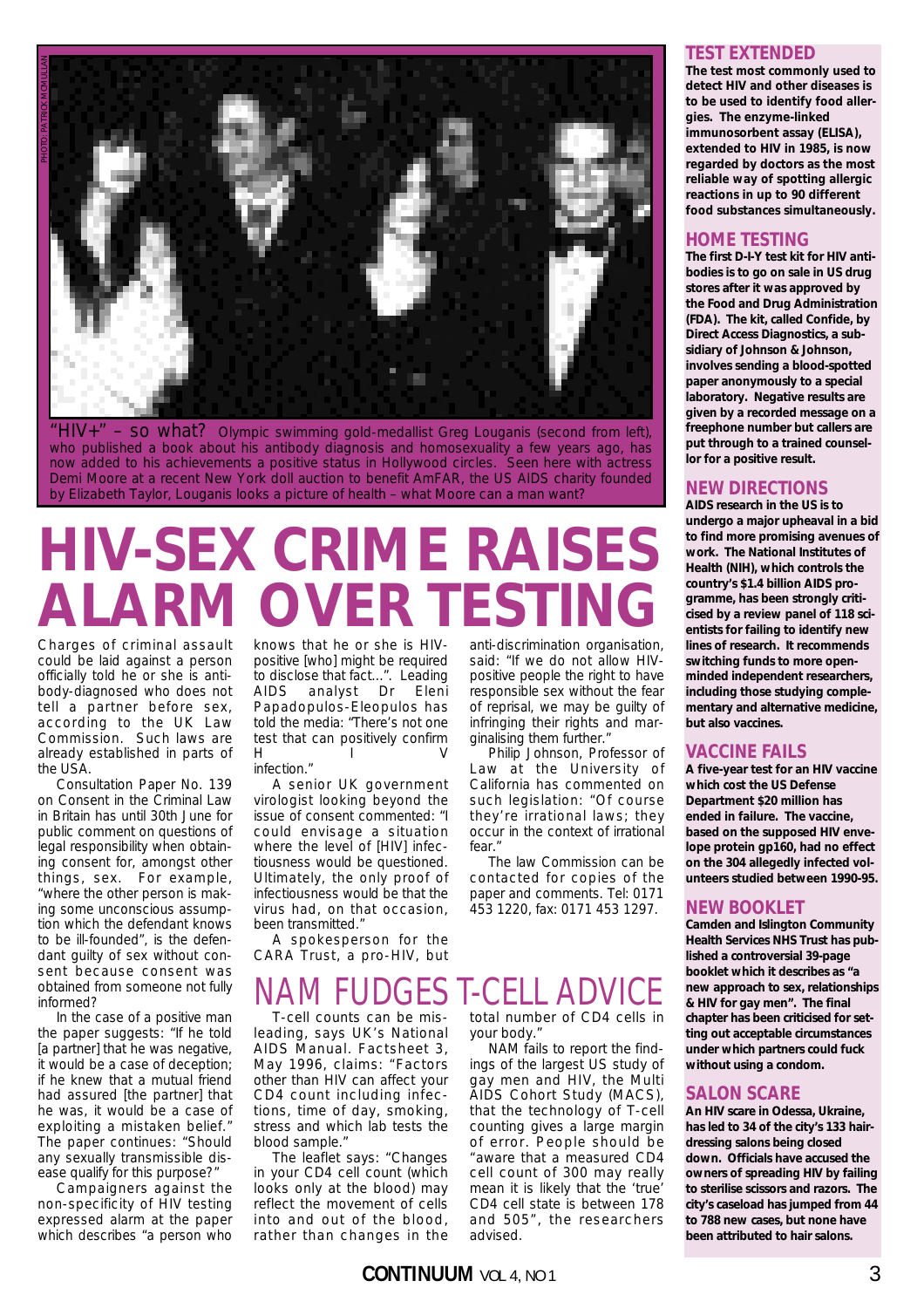# **D**ISSENTING**V**IEW

Another member of the Department of Molecular and Cell Biology at U.C. Berkeley now agrees with Peter Duesberg that HIV is harmless and that AZT is toxic. He is Richard C. Strohman, who recently went on emeritus status. His "conversion" is important because Duesberg is so often dismissed by the ignorant as "crazy." What is the likelihood of finding two crazies in the same department of cell biology?

In Science magazine's investigation of Duesberg (Dec. 1994), Jon Cohen wrote that Strohman "stops short of endorsing Duesberg's view that it [HIV] can't cause disease and that drugs and AZT do." Instead, Cohen added, "Strohman says his main interest in the debate has been supporting Duesberg's right to dissent." More recently Strohman has confined himself to saying, with respect to the relationship between HIV and

# **2ND BERKELEY BIOLOGY PROF JOINS DISSENT**

AIDS, that correlation does not imply causation. Here is the updated and more detailed story.

Shortly after completing his Ph.D. at Columbia University, in 1958, Dick Strohman joined Berkeley's Department of Zoology – a predecessor to what is now the Department of Molecular and Cell Biology. Since then, at various times, he has been chairman of Zoology and director of the university's Health and Medical Sciences Department. Duesberg joined the department in 1964, but 20

years elapsed before the two met. Strohman had developed a new technique for gene transcription and Duesberg wanted to know about it.

Later, Duesberg sent Strohman his 1987 Cancer Research paper which contained both his earliest criticisms of the viral theory of AIDS and questioned whether viruses could possibly cause cancer. The paper caused a stir at NIH because the search for a viral cause was the principal focus of cancer research. At the same time of course, it was assumed that Robert C. Gallo had already demonstrated that AIDS was caused by a human retrovirus, HIV.

When Strohman read the paper, he called a couple of his friends at the National Cancer Institute at Bethesda, including a former student. Strohman found that some "hard-core people" at the institute were saying that Duesberg's criticisms of oncogenes were well taken. But they were saying it privately. Couldn't rock that research boat. Strohman himself couldn't find any flaw in Duesberg's paper. A few years later a four-sentence statement was circulated, stating that the HIV hypothesis of AIDS should be re-appraised. Strohman signed it. But it was fairly innocuous (what scientist can oppose re-examining something?) and it did not deny that HIV causes AIDS. It merely questioned it.

Taking emeritus status gave Strohman time to examine the

## Who's in charge

This morning my nice little and oh so helpful notebook – you know the mini computer where every thing that is in those huge deskjobs is jammed into about one foot by nine inches – broke down AGAIN!

When I called up the computer firm furiously (I'll give you the name next time if they refuse to replace it) nobody wanted to be in charge. "We don't sell them", "We don't manufacture them here either", "We just fix them". Well, how successfully I can now see ! They've only just sent it back from a five-week holiday with them and it's broken down AGAIN. You know what that reminds me of? "HIV", the magic serial killer. Montagnier made it clear that he discovered "LAV", which is different – or at least was different at the time of debate. Weiss discovered who knows what, he is not so open about it – and the great Gallo didn't discover anything useful, at least not "HIV". (All he did was steal Montagnier's fake diamonds).

So, what are we dealing with? I'm sending my notebook back for it to be replaced!

## Sonia Searing **VENTS HER SPLEEN**

Can you do the same with a diagnosis?

### Smell a rat? I ran into an old copy of Thud. The one with the popperssniffing-homo-clone on the cover (and already a bit green round his face!) And there it was again, the great debate about poppers. All that fuss about a room odouriser!? Now is it dangerous to consume them or not? (Why the hell would anybody "consume" room odouriser doing sex? When all they do is make you dizzy? I always have a hard time staying awake anyway when my boyfriend ....) So here Mark White wrote:

"...just because a statistical correlation between poppers use and KS appears to show itself does not prove a link." Well, does it or not? Or let me ask, why doesn't it? All the "HIV" dogma could ever come up with to "prove" causation in the greatly embarrassing AIDS debate was correlation! (Since they still have no clue how "it" causes AIDS! Well, should we tell them that "it" really isn't it!) So, "correlation" is good enough to prove "HIV" causes AIDS but not good enough to prove the only-way-gay-sex-can-happen-drug as possibly dangerous! Of course! It is not about "correlation" really, it is about do we want poppers to be dangerous or not!? We all know that "HIV" must cause AIDS! So, make up your minds babes so we can move up to more important things....like living!

## Who's who?

Does "HIV" exist? All I can say is: after 15 years of terror and death this question should not be an issue because it should have been answered before the battle started, or how the f... are we supposed to know what to fight!?!? Well, it has not been answered or let me put it this



way: We have never been properly introduced to "I am HIV". I know, I know, all you guys announce that every day quite courageously – "Hi, my name's David. I'm HIV." Let me tell you from all I know about retroviruses, ("HIV"'s family tree), you are not one! But don't worry, you're in good company: "HIV" isn't either!

Suzy is taking a break for a while, and her twin sister Sonia has taken her place to gripe on about whatever she wants to gripe on about actually!

Suzy will be back from her Tibetan mountain-climbing expedition before long.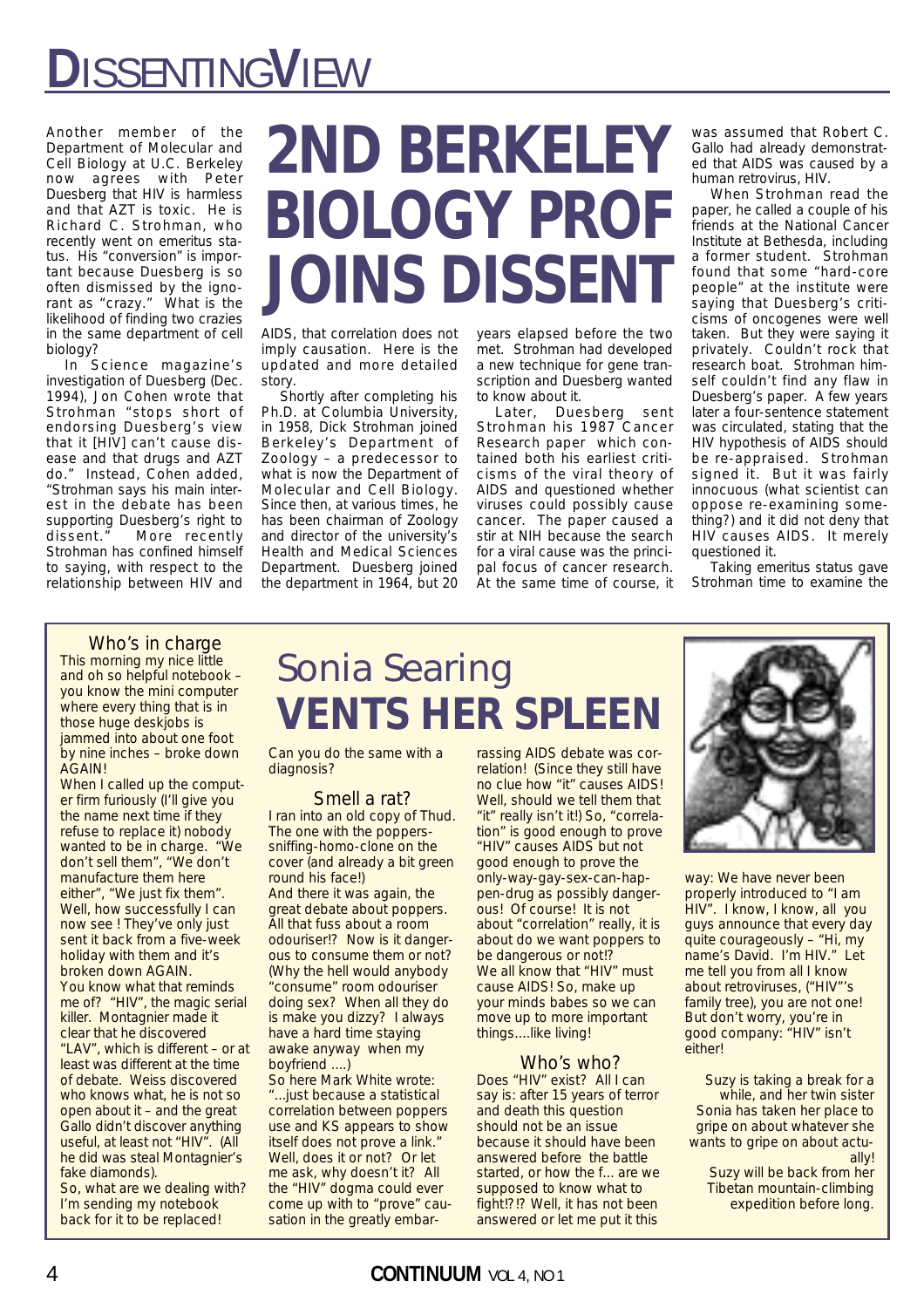issue more carefully. In preparation for writing a preface to a collection of Duesberg's most important scientific papers on AIDS, recently published (Infectious AIDS: Have We Been Misled?, North Atlantic Books, Berkeley, Calif. 1995), Strohman devoted more time to the subject. His conclusion is that HIV does not cause AIDS and that AIDS itself "is not contagious." As for HIV, it is "only contagious with difficulty." He points out that it takes on average 1,000 sexual contacts to transmit it. He is also unsatisfied with the fallback position that HIV is a cofactor for AIDS.

"That's the same argument that we had for genetic predictability: A gene may be necessary but not sufficient," he said. "What does that mean? It means you may get a gene mutation without any manifestation of it. Redundancy in the genome permits the 'mutation' to be consistent with normal behaviour." Which means 'mutation' in that context has no explanatory power. And it's the same with HIV. If "other conditions" must be combined with it, full causality can be imputed to those other conditions and HIV may well play no role at all.

What about AZT? Strohman says this: "In the Concorde study it was proven to be ineffective, and they don't mention the degree to which it may be harmful. It's interesting that they haven't published those numbers, although every cell biologist and certainly every cancer physician will tell you that AZT was designed to kill human cells. It's a cytotoxic drug, even though we don't have any studies nailing that down. But who is asking that from a research point of view? Unless

the lawyers say, it has a chilling effect on the truth coming out."

When he was teaching an undergraduate introductory course, Strohman would give lectures on both sides of the AIDS controversy. The students found it very interesting, but the graduate-student teaching assistants "had extreme difficulty with it," Strohman recalled. "They would complain to my superi-

## *"HIV harmless, AIDS non-contagious, AZT toxic," says Richard Strohman*

scientists are given a grant to go out and get those numbers, they are not going to become available."

Strohman has also found emeritus status to be intellectually liberating. "I don't need a grant any more," he said. "But most of my friends–" here he hesitated and went on: "I remember feeling this myself. I was a little bit hesitant to be critical of mainstream ideas because I was afraid that in some way I would be threatened. My grant would be threatened. Basically, everybody feels it, whether it's true or not. So what that does, as

ors, they would give me all kinds of trouble. They would quite sincerely tell the students that I didn't know what I was talking about." Strohman has had many discussions with his colleagues on the subject of AIDS – discussions that were both bitter and enlightened. He would raise some question and they wouldn't have the answer, but then they would come back to him with the latest headline, the latest finding. Strohman would study them in turn, and he soon realized that the HIV researchers "were finding out everything about HIV, but not about AIDS." His colleagues would glance at the same studies, and would see that they contained a lot of molecular biology about HIV. But because they had not really studied the question, they would not realise that molecular detail about HIV added nothing to our knowledge of AIDS.

"My colleagues in molecular biology by and large do not read the AIDS literature," he said. "They're just like everybody else who has to believe what they read in the newspapers. We all have to put our faith somewhere, otherwise we don't have time. And that's what scientists do. They get reassured everyday, by the newspapers, or by Science or Nature. And they look at Peter Duesberg and they say, well, Peter is a real good retrovirologist but on this one he has got to be wrong."

TOM BETHELL

Reprinted from Reappraising AIDS, May 1996

## **REAPPRAISING AIDS**

is a monthly publication available by subscription from:

**7514 Girard Ave., #1-331, La Jolla, CA 92037, USA**

Tel: (810) 772-9926, Fax: (619) 272-1621 email: philpott@wwnet.com \$25 p.a. USA, \$35 p.a. elsewhere

# RAPID "AIDS" IN ITALIAN SURGEO

The Lancet of April 13th 1996 published a report from an Italian research team studying occupational risk of HIV infection, claiming the first instance of a surgeon developing HIV antibodies, as a result of an accident during an operation on a bi-sexual 29 yearold patient with HIV/AIDS in January 1994.

Briefly, a surgeon carrying out an emergency operation to remedy an anal abscess suffered a cut to his left index finger. The surgeon informed the authorities about the accident, and refused to take AZT by way of prophylaxis.

An immediate serum sample showed no sign of HIV infection, but seroconversion was allegedly demonstrated in a blood sample taken six weeks later. The surgeon denied any symptoms of "acute HIV disease". Apparently, there was no epidemiological evidence of 'risk' behaviour or transfusion associated with the surgeon.

Only one year later, the surgeon was admitted to hospital with oral Kaposi's sarcoma and a CD4 count of 170. The surgeon's strain of HIV was compared with that of the patient and found to vary by 1.3% genomically, making them more closely related than to three other randomly selected 'isolates'. The report states: "This finding indicates that the surgeon acquired HIV infection through occupational injury during the intervention on the HIV-infected patient."

However, there are enough anomalies in this case to render it little more than anecdotal.

a) No details are given of how seroconversion in the surgeon was proved. (What test was used etc.) Continuum readers will by now be aware of the unreliability of HIV tests.

b) The one year between the alleged infection, the development of KS, and the low CD4 cell count, is unprecedented.

c) KS is now known to be totally independent of HIV infection. Ironically, the following report in the same issue of Lancet is entitled "HIV-negative patient with HHV-8 DNA follicular B-cell lymphoma associated with Kaposi's sarcoma."!

d) Oral KS is usually associated with gay/bisexual men, and KS of any kind has never been known to result from a blood transfusion (or Factor 8 use in haemophiliacs). This case would be the first, even classifying the scalpel wound as a micro-transfusion.

e) We are not told if the surgeon's patient had or developed KS, but KS is endemic in Italy in men of all ages, especially after middle-age.

f) The impossibility of proving a relationship between strains of HIV is admitted by the expert Simon Wain-Hobson. (Nature, 199;347:18).

g) Low T4 cell counts are not a reliable prognosticator of disease, especially as prolonged anxiety and stress can depress CD4 cells.

The report states: "To those who work in the operating room, exposure to blood is a daily event that is often ignored or assumed to be unavoidable."

That the first case of accidental HIV infection of a surgeon should have resulted some 15 years after the identification of AIDS is questionable. That it should have occurred in treating a patient with a known history of 'HIV' infection is incredible. MICHAEL VERNEY-ELLIOTT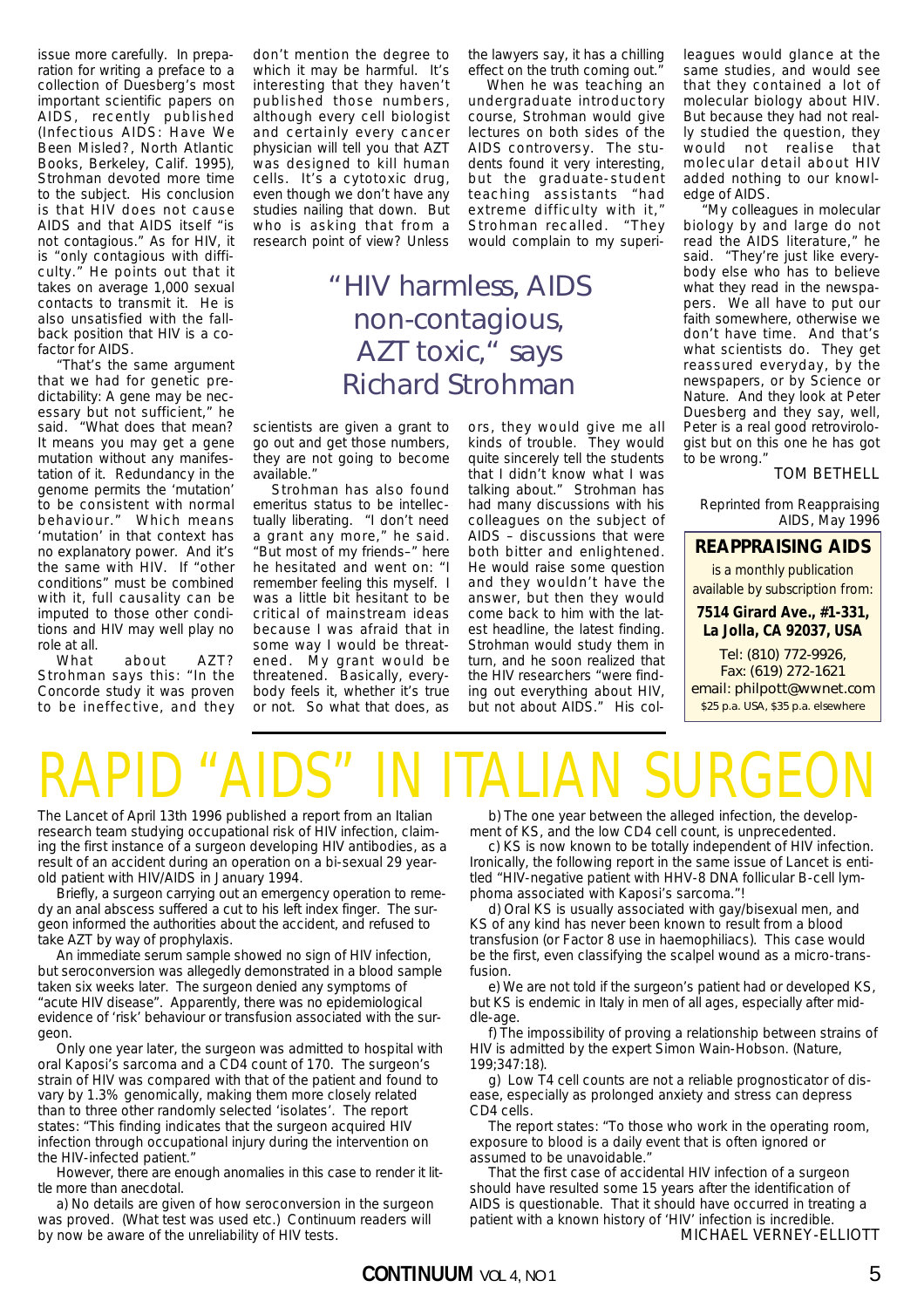# **H**IV**W**ATCH

With AZT's manufacturer Glaxo-Wellcome facing litigation later this year the BBC's recent Panorama documentary examining the controversy around the approval of the drug was a very public exposé of the methods the company used to ensure the licence was approved

# **A RAY OF HOPE?**

n Monday 18th March, 1996<br>the BBC's flagship current-<br>affairs programme Panorama<br>dedicated a complete edition<br>troversy around the approval and use of the BBC's flagship currentaffairs programme Panorama dedicated a complete edition to an examination of the con-"anti-HIV" drugs such as AZT, and the mounting evidence that while they offer no clinical benefits, their toxic side effects are causing deaths amongst people diagnosed as "HIV positive" or AIDS cases.

The programme, A Ray of Hope, examined the claims made for anti-HIV drugs, in particular the much-publicised statement that early use may offer benefits for survival, in the light of statistically unanswerable evidence that the reverse is true.

More disturbingly, the programme found that the premature and unjustified

*"we didn't know anything about the long-term effects"*

claims made for AZT monotherapy are now being made for combinations of AZTlike drugs, with the same lack of supporting scientific evidence. Glaxo Wellcome's Dr James Palmer, when asked whether there was not a danger of "going around that whole cycle again," admitted that there was. "The simple answer to that question is 'Yes'," he acknowledged.

The programme precedes and illuminates litigation against the manufacturers of AZT (zidovudine, Retrovir) scheduled for later this year. In an interview Mrs. Sue Threakell explained how her husband Bob, a haemophiliac in good general health, suffered an HIV positive diagnosis in 1985 but remained well until starting AZT treatment on medical advice in 1989.

"He gradually began to lose more and more weight, then he began to get lots of minor infections. I'm totally convinced that the things he was suffering from were the side effects of AZT. If you look at the known documented side effects of AZT, there is a similarity, a very strong similarity, between those and the symptoms of 'full-blown' AIDS." Bob's medical records, her lawyer believes, clearly support her claim that the drug killed him, not the disease.

Examining the flawed and truncated trials of AZT in the United States, which led to the drug's approval, the programme interviewed a number of officials involved with the process who expressed the doubts they felt at the time. Dr Itzhak Brock, Chairman of the FDA Advisory committee said, "I had serious doubts whether we had all the information we needed about toxicity, about the dose, about even how effective it was, and I felt we needed a few more months to get answers from the company."

Dr. Ellen Cooper of the FDA had similar reservations: "We didn't know anything about the long-term effects." She pressed for a long-term study among patients with no symptoms. However, the requirement for a more scientific trial of the drug was waived. Dr David Barry, then Head of Research for Wellcome USA, was asked whether the company admitted applying pressure to the committee for quick approval. "Yes. Of course," he agreed.

On the basis of another trial, designed to be terminated early, ("Not a good thing to do," according to Dr Cooper), the company began to make claims for the early treatment of asymptomatic "HIV positive" individuals. "If they could take AZT," the BBC researchers explained, "it would become the great pharmaceutical jackpot; an expensive drug sold year after year to people who aren't ill." The company was aided by statements from government officials such as Louis W. Sullivan, U.S. Health Secretary, who encouraged people

6 **CONTINUUM** VOL 4, NO 1



to voluntarily undergo "HIV testing", on the strength of the trial's dubious conclusions.

As AZT became the company's second biggest selling drug, promotional claims were made that had no basis in fact. The company alleged "tremendous benefits" and "dramatic effects" from early treatment, statements that Dr. Donald Abrams of the AIDS Program at San Francisco General Hospital wryly characterised as "slightly inflated". At the same time the serious side effects were understated by a large margin. The number of people affected by nausea was said to be "very small"; in fact between 22% and 27% of patients reported it.

AZT ran into more serious difficulties with the European Concorde trial, which showed (and continues to show) no clini-

*"promotional claims were made that had no basis in fact"*

cal benefit from the use of the drug but increased mortality in a group taking AZT early after an "HIV" diagnosis. Panorama interviewed the members of the British Medical Research Council involved in the Concorde trial and learnt of the problems they experienced with the company. At the start of the trial, the MRC team revealed, the company had wanted to use CD4 cell counts as an indicator of the drug's success. The team refused to allow this, suspecting that CD4 counts could be raised by the action of the drug without offering any health benefits. "We were worried that the CD4 count might be a cosmetic measure," Concorde's UK Chairman Prof. David Warrell explained. This turned out to be correct. In the latest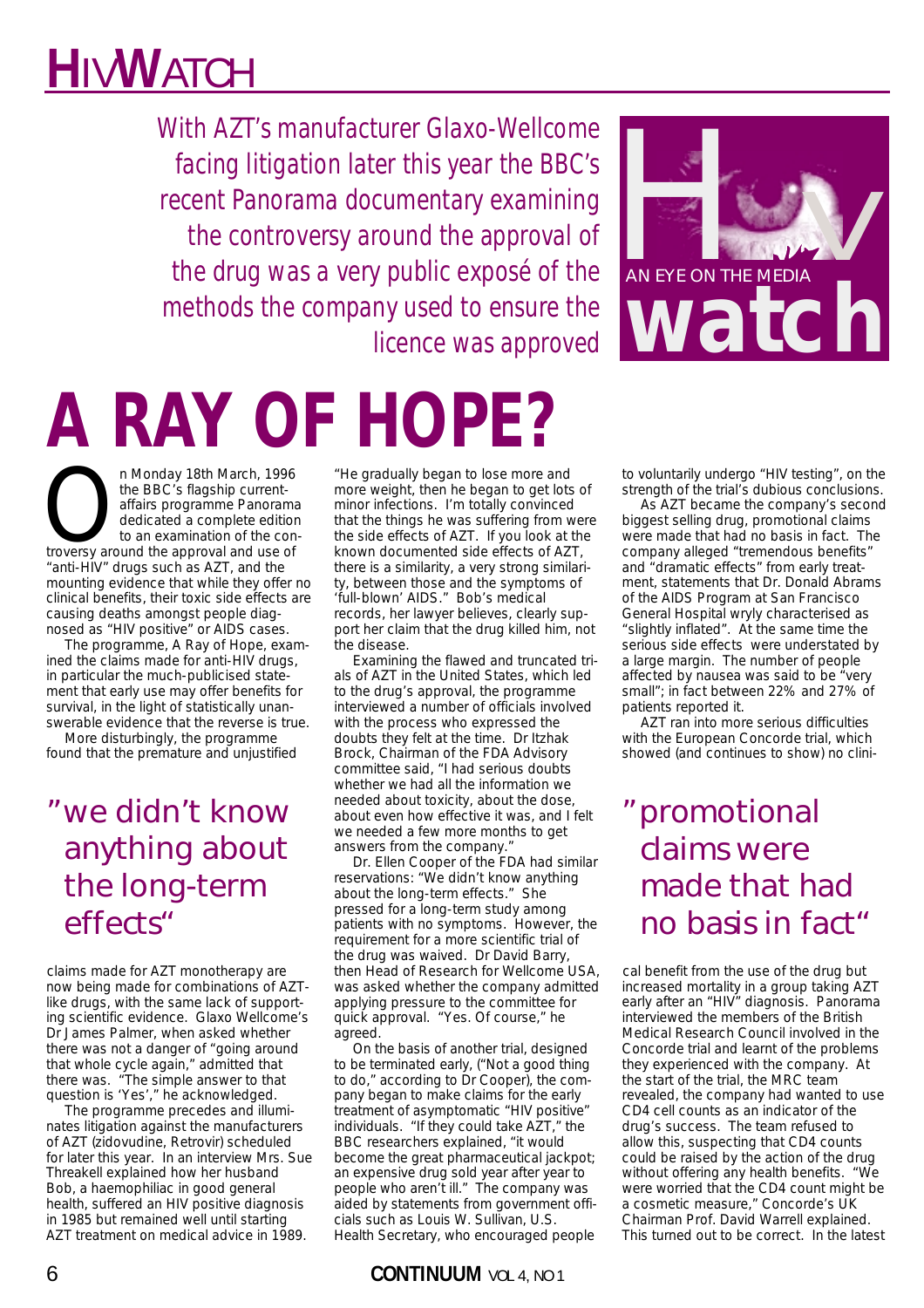analyses of the Concorde data, raised CD4 cell counts are found in the group, with higher mortality, starting AZT early.

"It did seem to be a surrogate marker, a potentially misleading index," Prof. Warrell said. "But this was one of the markers which the company had relied on in its own trials of AZT," the interviewer reminded him.

"Exactly! So we felt vindicated in our reserve, or scepticism, about what one could infer from the CD4 count alone," Prof. Warrell commented.

"Can you be certain there is no long term danger in taking AZT early?" Panorama asked Dr. Tim Peto, Scientific Secretary to the Concorde trial. "No," he admitted, "we certainly can't say that. There could easily be a long-term danger that the trials aren't quite large enough to reliably detect, that certainly is possible."

At the conclusion of the Concorde trial, the MRC team reported "frenzied" communications as the company strove to have the study's conclusions diluted or suppressed. "We wanted to say the results cast serious doubt on the value of using changes in the CD4 count," Prof. Warrell said. "The company were very keen that we should delete 'serious'. So we deleted 'serious' – under pressure from the company."

After publication of a letter summarising the trial in The Lancet, from which the company had succeeded in persuading the Concorde team to withhold their principal findings, Wellcome held a presentation for press and City analysts, in an apparent attempt to arrest a decline in share prices.

At the presentation Wellcome claimed the Concorde trial showed that "early treatment can improve survival", and that "survival appears to be correlated with CD4 cell response".

Concorde's Principal Investigator Prof. Ian Weller commented: "If anything Concorde showed that there wasn't a correlation between CD4 and survival so the whole exercise, and it's a personal view, was one of damage limitation."

"Was it a distortion of your findings?" Panorama asked. "I think you could interpret some of the overheads [projection slides] as a distortion of the conclusion, the main result, the 'bottom line', of Concorde," he agreed.

Concorde's U.K. Chairman Prof. David Warrell was more forthright. "Both the Chairmen of the Co-ordinating Committee were outraged by this behaviour of the Wellcome Foundation. I composed a letter and sent it to Wellcome, protesting at the misleading information provided at the City meeting."

"Did you get a response?"

"We didn't," he said.

Before the final trial results were released the company and the MRC scientists were implacably deadlocked. Prof. Warrell explained: "It was the conclusion, the main conclusion, that they couldn't swallow." This was that the results of the study do not encourage the early use of A<sub>7</sub>T

"I must say we were a great deal more obstinate this time than we were after the letter [to The Lancet]. Because of our experience with the letter, there was no

certainty at all that, had we compromised, the company would not have 'reneged' again after publication," Prof. Warrell said.

Summarising his experience with Wellcome and the Concorde trial, Prof. Warrell said: "What we learnt I suppose, and we shouldn't have been surprised, is that when the wrong result is produced for a famous and flourishing company on which a great deal of financial expectation rests, the company's representatives are going to be under a great deal of pressure, and the interpretation of those results is going to be 'stressed', there is going to be an attempt perhaps to blunt the message, to modify, to make a more mellow conclusion from results which seem to be inescapable in their implications."

Despite this setback, however, claims are now being made about "combinations" of AZT-like drugs, specifically about early treatment of asymptomatic "HIV positive" individuals, which cannot be

## *"the MRC is now the responsibility of the Dept of Trade & Industry"*

supported by the Delta trial. This trial did not address the question of when (or whether) to start treatment with these drugs, but merely indicated that they may be less toxic than AZT alone.

The programme closed on a worrying note. Britain's Medical Research Council is now the responsibility of the Department of Trade and Industry. "It will become harder for scientists to display any independence in future. More projects will be jointly funded and therefore controlled by the drug companies, which can only increase the risks that commercial pressures will compromise scientific enquiry," the BBC's Panorama team concluded.

The making of this programme indicates that the BBC, or at least its current affairs departments, are starting to take a realistic look at the AIDS phenomenon and report what they find, instead of accepting increasingly discredited AIDS industry dogma. Although the essence of the programme will already be familiar to many U.K. viewers from the Meditel film AZT – Cause for Concern, shown several years ago and credited with saving many lives, the Panorama team have added much new detail about the drug company's methods that was previously unknown.

The strange history of the "AIDS" phenomenon in the UK, and the commencement of legal action, makes it inevitable that the subject will, at last, begin to attract serious investigative attention. As an opening shot, this programme reflects credit on the diligence of the BBC researchers.

John@blackdog.demon.co.uk

## US GAY EDITOR RESIGNS SAYING "NOW I'M HIV+"

Newspapers like The Independent and the Evening Standard have featured the departure of UK-born gay editor Andrew Sullivan from the American political weekly New Republic.

Asks the Standard: "Was it his health or a putsch?" Christopher Hitchens writing in The Independent, himself a frequent visitor to US cultural zones, claims to know. "Nobody really edits the New Republic except [proprietor] Martin Peretz, who does so by the grace of his wife's large fortune (Anne Peretz is the heiress to the Singer sewing machine empire)," Hitchens reports.

Apparently Sullivan was not the first to tangle with this stitch up. Anyway the perception has been that Sullivan threatened the standing of the magazine, letting it in for two "exhausting" lawsuits resulting from "oversights", and on the increasingly rare occasions when decisions were made to publish "serious" material, offending many people with the likes of Charles Murray's essay on an IQ deficit in black Americans.

Hitchens believes Sullivan's pressured departure was supposed to mark a return to "real seriousness" at the New Republic. However, Sullivan used the announcement of his going to reveal his "HIV positive status", stealing the thunder of his colleagues and, with his first book Virtually Normal published last year, coming out in a very 'in' way

The news of Sullivan's "antibody status" puts into grim perspective his article in the New York Times last November claiming it's wrong of anyone to suggest AZT is a bad drug, and that the Delta Trial had clearly demonstrated the effectiveness of combination therapy.

All in all, Sullivan sounds a journalist with important choices to consider. New Republic's Literary Editor Leon Wieseltier was relieved: "I wish Andrew a long and fruitful life," he said. "But he's changing the subject. The problems around this office were not medical problems. He was responsible for an extraordinary amount of professional and personal unhappiness."

Hitchen paints a picture of an established magazine in decline aside from its hapless choice of editors. "The magazine has lost its standing and has started looking for a 'formula'. It's internal disputes are no longer ideological but emotional...Last week was a milestone in the decline of a magazine, not the health of an editor."

If Sullivan is popping AZT however, he may need more than just endorsements from fellow journalists to stay well. HUW CHRISTIE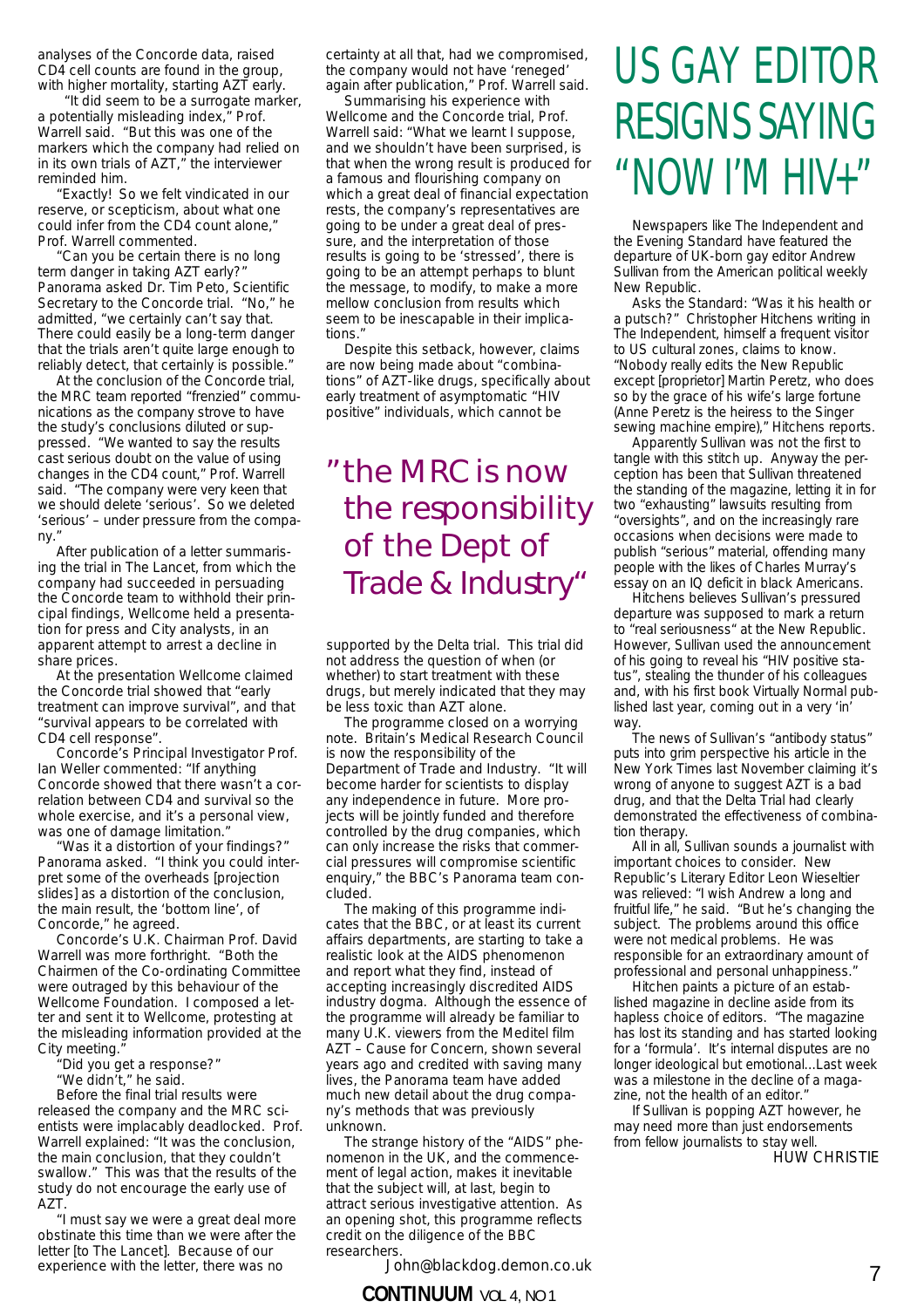## **TUBERCULOSIS**

**In this issue's focus we reveal some facts and some fictions about tuberculosis and "HIV".** 

**While it may be true that no-one antibody diagnosed need consider themselves more prone to TB than anyone else, it is possible that most of the population should pay heed to an increased incidence of the illness worldwide. The reasons for this are complex.** 

**The history of TB is long, and its association with HIV/AIDS far from justified, as Neville Hodgkinson reports.** 

**Maintenance of sound nutrition and proactive therapies when confronting TB are of profound importance, as outlined by Leon Chaitow and Gary Null in the article on Natural Treatments.** 

**Joan Shenton visited a country where health care workers see TB cases everyday, but not all place faith in the HIV model. In Drug Effects we look at standard allopathic treatments.**

## **PREVALENCE AND CHARACTERISTICS**

More humans – about 3 million – died from tuberculosis (TB) in 1995 than in any other year in history, suggested the World Health Organisation (WHO) in a report released on 24th March this year. Three years ago WHO declared a global emergency over TB, estimating 30 million people at risk of dying from TB in the next ten years. One third of the world's population – nearly two billion people – are considered to be infected with *mycobacterium tuberculosis*, the causative agent first recognised by Robert Koch in 1882.

It's generally found that five to ten per cent of infected individuals ever become sick, usually with lung disease. Less commonly, in very immune suppressed people, disease may occur in the intestines, liver, bones, brain or lymph nodes. In 1987, the Centers for Disease Control (CDC) revised the AIDS definition to include this non-pulmonary (lung) TB. TB is often acquired in childhood by inhaling the bacteria present in the sputum of someone who is actively infected. It may also be acquired from infected milk. Infection takes one of two forms. In 90 to 95% of those with primary infection, the body's immune system inactivates the bacteria. They remain alive however, and may spread via the lymphatic system and the bloodstream.

Infection is diagnosed by detecting scarring and inflammation in the lungs. Another indication is a reaction to an injection of tuberculin, a sterile extract from the bacterium. When this is injected into or under the skin, only those people who have the dormant primary infection show a reaction. Reactivation tuberculosis – the gradual emergence of the disease in adults – occurs in 5 to 10% of those with primary infection. The cause is questionable. Symptoms of reactivation (or reinfection) of TB can be deceiving as the disease may start in any part of the body originally seeded with the bacteria. It is most often seen in the upper lobes of the lung and frequently diagnosed after a chest X-ray. Early symptoms appear gradually and often include generally poor health, loss of appetite and weight, night sweats, recurrent fever and cough – indeed many of the symptoms that are supposed to indicate HIV infection.

## **CURES**

The most remarkable aspect of the current epidemic, according to the WHO, is that TB is curable. According to their recent report, "the secret to curing TB is as simple as making certain that patients regularly swallow the right medicine." [see DrugEffects]

Supervision is the cornerstone of the WHO's TB control strategy known as DOTS – directly observed treatment, short-course. Since 1993, the number of countries running DOTS has reached 40,

compared with eight before the state of emergency was declared. TB programmes set up in the '90s are reported to have led to 80% of TB patients being cured by 1995 in Guinea, Peru and Bangladesh. The report says that if the DOTS strategy was used throughout a dozen countries that have the largest number of cases of TB (Bangladesh, Brazil, China, Ethiopia, India, Indonesia, Mexico, Nigeria, Pakistan, Russia, South Africa, Zaire), nearly 75% of TB cases in the world could be cured.

Such pharmaceutically friendly strategies do not address the question of reinfection, and the underlying stresses of poverty and neglect that predispose people to illness. In the interests of primary action, however, by 1995 five of the 12 most affected countries had committed themselves to DOTS-based public health programmes.

## **VACCINATION**

Although TB seems on the whole a disease of malnutrition, poverty and stress with resulting immune suppression, it is endured by princes and paupers. Discussing President John F. Kennedy's own struggle with Addison's disease, a commentator points out: "Addison's disease is now usually the result of an auto-immune condition, but when President Kennedy's suprarenal cortex failed the most common cause was TB, and while the President was serving in the navy TB was rife." From the 19th century romance of "consumption" – poet John Keats died of TB in 1820 aged 26 and two of the most popular operas of that century and ours, *La Boheme* and *La Traviata*, portray tragic heroines dying of TB – to today, immune competence with regard to TB has been a socially unpredictable thing. It remained one of the most common causes of death in Britain until the 1940s.

The belief that anti-TB vaccination (BCG) programmes had eradicated the risk of infection has had to be challenged. Active TB infections were reported in 1995 in areas considered clear of the disease for some time, including examples such as one person apparently infecting 41 people in a neighbourhood bar in Minneapolis or a health care worker in Western Canada giving TB to 100 people. According to the WHO report: "in recent years outbreaks of TB in wealthy countries have been investigated in discotheques, churches, subways, schools, aeroplanes, courtrooms and even on a riverboat casino." Professor Thomas McKeown has shown that TB was declining steeply before vaccination was introduced, probably as a result of greatly improved living standards. There appears to be a lack of evidence that vaccinations, often given at controversially young ages, have been responsible for the overall decline, and in countries like Haiti where vaccination has been universal yet TB is rife, the evidence to the contrary is strong.

## **DRUG RESISTANCE**

Demanding of attention are reported outbreaks of multi-drug resistant (MDR) TB in New York City, London, Milan, India, Thailand, South Africa, Estonia, Pakistan and elsewhere. This problem may also be increasingly observed in "HIV" antibody diagnosed individuals taking a range of medical drugs in relation to a range of conditions. When the mycobacterium causing TB has been exposed to drugs that partly inactivate it, mutations occur that allow drug resistant strains of the bacterium to grow. Such strains can develop in a person receiving poorly judged treatment or be transmitted in an already drug-resistant form.

The WHO report blames careless treatment practices and unprecedented levels of medical neglect during the '70s and '80s, estimating 50 million people are now infected with drug resistant strains. "The world is becoming smaller and the TB bugs are becoming stronger," said Dr Arata Kochi, director of the WHO global TB programme. The symptoms of MDR TB are in themselves no worse than conventional disease. Curing it can be a more complex and lengthier process, in particular taking more time to test which of the dozen or more possible drugs will be effective and which are already excluded.

Treatment for TB before the era of antibiotics included rest and good nutrition, and cures were possible. (see *Treating TB Naturally*, page 11.) **c**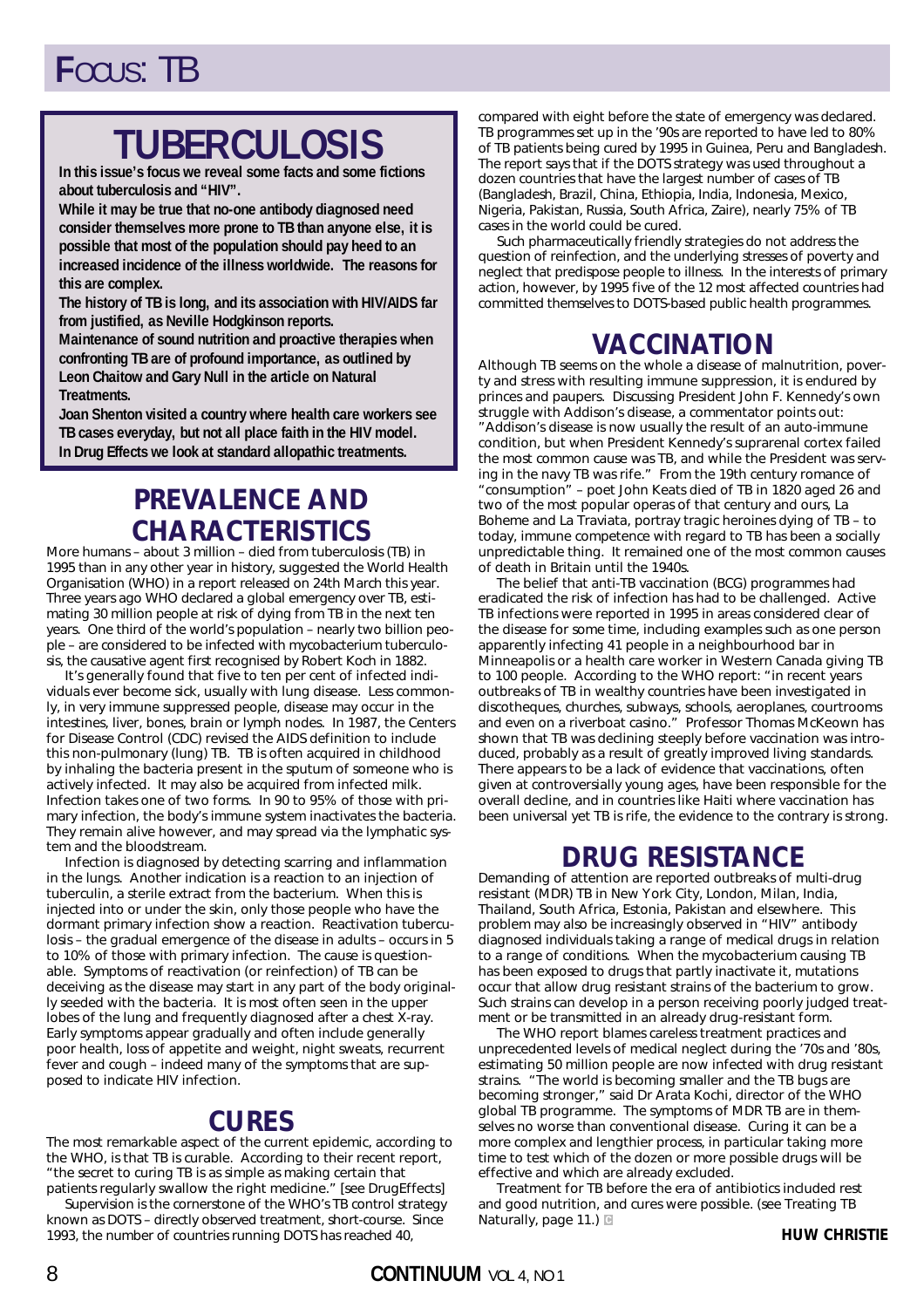## **TB and the "HIV" epidemic that never was**

*TB is on the increase because of an epidemic of immune deficiency. But is this epidemic caused by HIV, asks NEVILLE HODGKINSON, ex-Science Correspondent of* The Sunday Times*. He reveals that a lot of scientists working in the field of AIDS are convinced this is the case, merely because they have discovered that many patients with TB test antibody positive.*



# False Positive

s TB on the increase<br>deficiency? The answe<br>immune deficiency c<br>working in the field of<br>that this is so, becaus<br>patients test HIV-positive. s TB on the increase because of an epidemic of immune deficiency? The answer is a definite YES. Is the epidemic of immune deficiency caused by HIV? A lot of scientists working in the field of AIDS have developed the conviction that this is so, because they have discovered that many TB

However, a different way of looking at the link arises from the work of a group of Australian scientists who have demonstrated that the antibody proteins detected by the HIV test are not specific to a particular virus, but can be put into the bloodstream as a result of a variety of challenges to the immune system.

Eleni Eleopulos and colleagues at the Royal Perth Hospital and University of Western Australia, whose work has already been featured in Continuum, have shown that a positive result in the HIV test can be caused by so many different triggers that it should never be interpreted as meaning a person is infected with a lethal new virus. Indeed, they have argued that the very idea of "HIV" is a misinterpretation of distress signals issued by chronically over-stressed immune system cells.

Naturally, this idea is proving slow to win acceptance. People who have invested years of work in the HIV theory are reluctant to face the awesome possibility that their efforts were based on a false hypothesis.

Belatedly, some of those responsible for developing and marketing "HlV" tests have acknowledged that there were problems with the early kits, but assured us that those have been sorted out and that the tests are now reliable.

No evidence has been produced in support of these assurances. In fact, the kits continue to give widely differing results. Regularly, one or another kit is withdrawn from the market because its results are way out of line from the rest, but the scientific mainstream has not yet found the courage to re-examine the assumptions that underlie the entire "HIV test" concept.

It is in this context, of a non-standardised, non-specific, unvalidated diagnostic procedure for "HIV" positivity, that the illusion of a cause-and-effect relationship between "HIV" and TB arose.

An upsurge of TB, especially in Africa and in impoverished, drug-wrecked communities in some parts of the West, has for many years been mistakenly attributed to the arrival of "HIV".

Once one takes on board the non-specificity of the test, however, it becomes clear that there are other far more credible explanations for the increase in immune deficiency and accompanying increase in deaths from immune-deficiency diseases.

The epidemic of drug use itself, and in Africa the social devastation and accompanying malnutrition brought by economic failure and civil war, provided good reasons in themselves for expecting an increase in death rates. But a lethal "virus", springing out of nowhere and supposedly putting the whole world at risk, proved to be a much more politically comfortable way of looking at the problems.

TB, diarrhoea, leprosy, herpes, pneumocystis carinii pneumonia and candidiasis are among the list of infectious diseases demonstrated to be influenced by nutritional status. As far back

## TB microbes themselves result in the production of antibodies picked up by the "HIV" test

as 1974, long before pneumocystic pneumonia became identified in our minds with AIDS, research demonstrating that proteincalorie malnutrition is "a host determinant for pneumocystis carinii infection" was published in the American Journal of Diseases of Childhood<sup>1</sup>.

There is an especially strong link between risk of testing "HIVpositive" and infection with the microbes responsible for TB and leprosy, but this is not because "HIV" damages the immune system, but because the microbes themselves result in the production of antibodies picked up by the "HIV" test.

This was clearly demonstrated in an article published in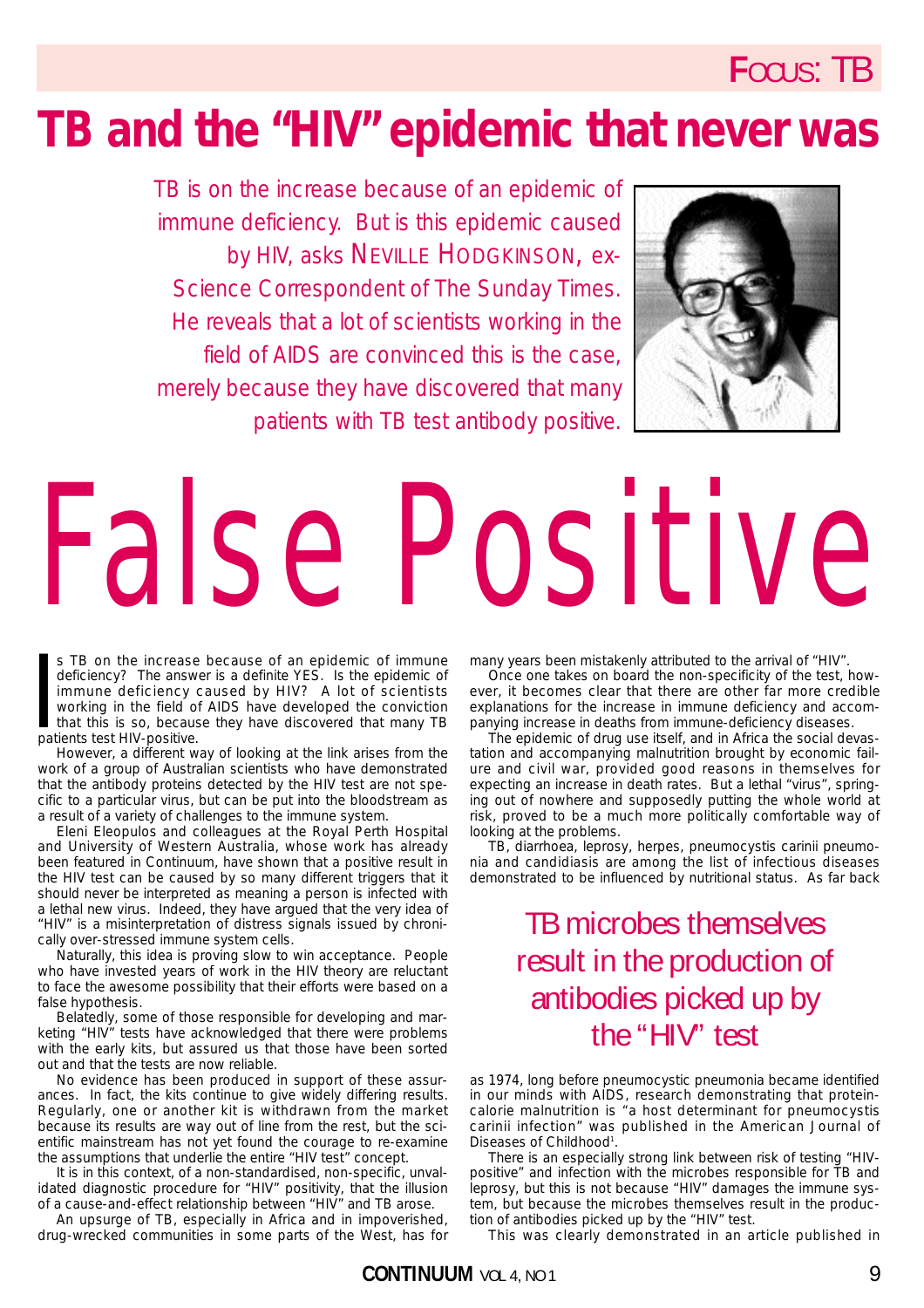February 1994 in the Journal of Infectious Diseases<sup>2</sup>. One of the authors was Dr Max Essex, of the Harvard School of Public Health, an originator of the hypothesis linking HIV with AIDS and a leading exponent of the theory that the virus originated in Africa. Essex had been working with scientists from the University of Kinshasa and the health ministry in Zaire to see whether leprosy patients, and those in close contact with them, were at increased risk of being infected with HIV.



The realisation is growing that the problem of false positivity could be enormous

The results of the study were remarkable. Out of serum samples from 57 leprosy patients, 41 tested positive using one kit, 39 using another, and 37 (65 per cent) by both. Among the sera from 39 contacts, the figures were 12, 10, and 9 (23 per cent) respectively. The testing kits used were of the ELISA variety, the most commonly used in Africa and around the world.

When the sera were tested with Western blot (WB) kits and radioimmunoprecipitation analysis, however – more detailed and supposedly more specific tests which, because of their expense, are never normally performed in Africa – only two of the leprosy

## About one third of the world's population are latently infected with TB

patients and none of the contacts were confirmed as positive. Even those two could be considered false positives, on the basis of a more stringent interpretation of the results.

Most of the blood samples reacted with the proteins on the WB strips, although not strongly enough to provide a positive result. These "indeterminate" reactions were even seen in 85 per cent of patients, and 57 per cent of contacts, who were negative with the ELISA tests. In normal individuals used as controls, however, only 2.5 per cent gave a positive WB reaction.

Laboratory investigations indicated that antibodies induced by Mycobacterium leprae, the microbe responsible for leprosy, were causing many of these cross-reactions and false positives, both with Western blot and ELISA. Cross-reactivity occurred with all the supposed "HIV" antibodies. M. leprae might have this potential "since the disease it causes is associated with an immunodeficiency that resembles HIV-1 in several respects," the researchers said. "In addition, the immune dysregulation induced by M. leprae is often accompanied by the production of autoantibodies to numerous cellular proteins.

They concluded that leprosy patients and their contacts "show an unexpectedly high rate of false-positive reactivity of HIV-1 proteins on both WB and ELISA". Since M. leprae shared several antigens with other members of the mycobacterial family, including M. tuberculosis, the agent responsible for TB, "our observations of cross-reactivity...suggest that HIV-1 ELISA and WB results should be interpreted with caution when screening individuals infected with M. tuberculosis or other mycobacterial species. ELISA and WB may not be sufficient for HIV diagnosis in AIDS-endemic areas of Central Africa where the prevalence of mycobacterial diseases is quite high."

"Quite high" is an understatement. According to a WorldAIDS briefing paper published by the Panos Institute in September

1992, about one third of the world's population are latently infected with TB, and at any one time between nine and 11 million people are suffering from the active infection – 95 per cent of them in Asia, Africa, and Latin America. "In Africa, TB has already become the prime cause of death in adults with HIV," the paper said. "A recent study in the Ivory Coast showed that 35 per cent of adults with HIV died of TB. 'TB is clearly the most important HIVassociated disease in Africa', Dr Sebastian

Lucas, author of the Ivory Coast study, told the 8th International Conference on AIDS in Amsterdam in July. 'Since Africa has 65 per cent of all cases of HIV, that makes TB the most important AIDS-associated infection in the world'.

According to Panos, "the established epidemic of TB and the new epidemic of HIV have shown a disturbing tendency to coalesce and to co-infect individuals. It is a dangerous liaison both for those who are co-infected and for those communities in the developing world at risk of TB."

It seems clear from the Zaire study that this "epidemic of TB/HIV co-infection", as the World Health organisation has taken to calling it, is another of the tragic errors created by the nonspecificity of the "HIV" test. People with active TB infection are at greatly increased risk of testing positive because of M. tuberculosis, not "HIV".

As Professor John Papadimitriou, a colleague of Eleopulos, has commented, "Why condemn a continent to death because of HIV, when you have other explanations for why people are falling sick?"

There are signs that in Africa, at least, the realisation is growing that the problem of false positives could be enormous, and that it might explain why the predicted devastation of that continent by AIDS has not occurred. Latest estimates of "HIV-positivity" in Uganda, in which "HlV" was previously said to be raging out of control through the sexually active population, are sub-

## This may mark the beginning of the end of the "HIV" myth

stantially down. The most likely explanation for this remarkable fact is that scientists and health authorities there are beginning to understand the problems with the "HIV" test and are becoming more cautious in their interpretation of the test results.

This is good news, as it may mark the beginning of the end of the "HIV" myth, which has been responsible for the biggest misallocation of medical resources and probably the biggest epidemic of iatrogenic (doctor-induced) fear and disease the world has evel **known**.

### References

- 
- 1 Hughes, WT, et al, Am. J. Dis. Child, vol 128: pp 44-52. 2 Kashala, O, et al, J. Infect. Dis., February 1994, vol 169: pp 296-304.

Neville Hodgkinson covered AIDS for many years at The Sunday Times as medical and science correspondent. He is the author of AIDS: The Failure of Contemporary Science, to be published on

June 27 by Fourth Estate.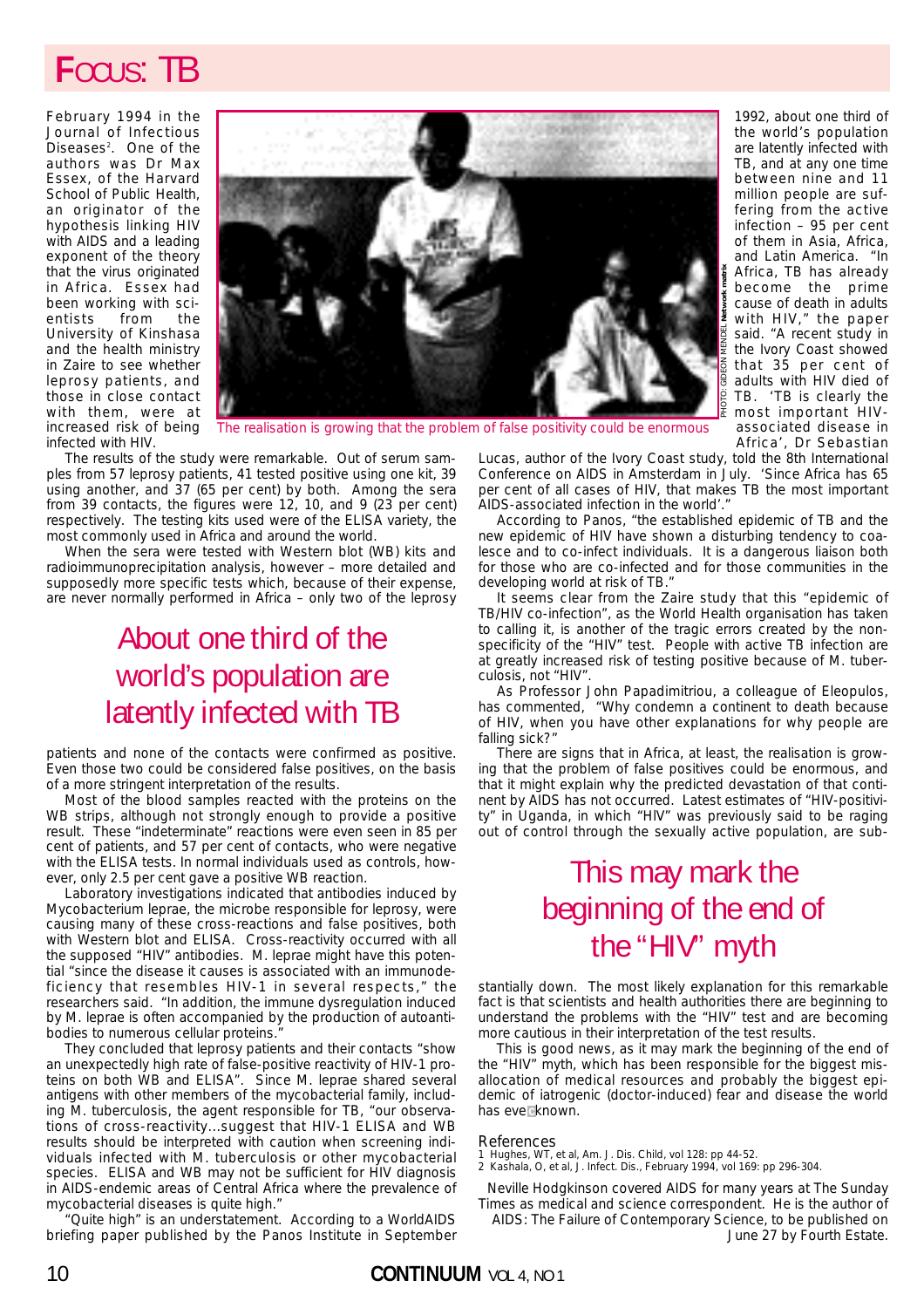## **NATUROPATHIC APPROACH**

**T**his brief overview of methods used in naturopathic medicine which can assist in the healing of TB is not meant to suggest that orthodox medical care of this condition should be avoided. These methods are supportive and complementary – not alternative. **Dosages given in these notes are indicative and not prescriptive. It is suggested that anyone with TB should consult a qualified nutritional expert (naturopath, nutrition counsellor, medically qualified nutrition expert, etc.).**

## **SOUND NUTRITION**

One of the first considerations in treating TB has to involve enhancing immune function via sound nutritional practices. This is difficult when the digestive system is compromised, as it often is in people previously malnourished and with a range of infections including yeast overgrowth in the gut. Therefore supplementation with probiotic bacteria, *L. acidophilus, bifidobacteria* and *L. bulgaricus*, can be a useful strategy. Additional focus on the state of the digestive tract may also call for antifungal and antiparasitic strategies including use of grapefruit seed extract and various herbal compounds.

## **DIET1**

**A dietary/nutritional pattern** which includes the following features is usually helpful:-

- whole food (avoiding refined and processed foods)
- moderately low fat
- low sugar unrefined sources only, such as honey, and then only in modest amounts
- high complex whole carbohydrates (vegetables, whole grains/rice, seeds and fresh nuts)
- protein 12-15% diet vegetarian, fish, organic poultry, etc. – avoiding any sources of animal protein which may contain residues of antibiotics or hormones (i.e. this rules out most factory farmed animal sources.)
- vegetarian cleansing days and/or short alkaline fasts – under expert supervision only.

## **Therapeutic foods:**

- foods rich in Vitamin A and E
- garlic, onions, leeks, turnips, grapes, pineapple, honey, green leafy vegetables, watercress, apple, apricots, parsnips, oranges, quinces, grapes, parsley, turnips, collards, salsify, seaweed, kelp.

## **Fresh juices:**

carrot, carrot and spinach, celery, carrot and dandelion

## **Avoid:**

cow's milk and other dairy products, white bread, refined foods, processed foods,, sugar and sweets, catarrh-forming foods, caffeine containing foods and drinks, alcohol

## **SUPPLEMENTS**

These need to be individually prescribed. The following are all possibly useful – dosage will vary depending upon individual needs. • Probiotics – *acidophilus, bifidobacteria* and

# **Treating TB Naturally**

*TB is a curable condition and we asked LEON CHAITOW ND DO and GARY NULL PhD for some guidelines on natural treatment approaches*

## **NO DRUGS?**

**D***r Gary Null does not accept the need for pharmaceutical intervention in TB. He has published over 50 books on health and nutrition. In New York he broadcasts weekly on radio and TV, and has worked clinically with thousands of patients, including many with AIDS diagnoses, with ongoing success.* 

*The following describes a treatment protocol he has found to be effective.*

As TB is airborne and easily infectious, depending on the stage of the infection, when counselling somebody with active TB you should protect yourself by spraying a mixture of collodial silver, between 30 - 300 parts per million, together with citrus volatile oils. This will substantially neutralise tuberculosis bacteria in the immediate vicinity. Surfaces can be disinfected with alcohol and hydrogen peroxide.

In the US, a commercial mixture of citrus oils called AirTherapy is available.

*bulgaricus* (e.g. BioCare's REPLETE for several weeks followed by Bioacidophilus capsules x 3 daily, plus *bulgaricus*)

- Vitamin A (under supervision) high doses for several days (over 200,000iu) reducing to maintenance dose of around 50,000iu daily – because many TB sufferers are unable to convert carotenes to vitamin A adequately**<sup>2</sup>**
- Beta carotene (or newly researched substance, lycopene) – 20,000iu or more, under supervision
- Vitamin C high dosage, to bowel tolerance, under supervision or 3 to 5 grams daily if unsupervised
- Vitamin B-complex
- Vitamin D important to interact with calcium, which is essential for TB patients
- Vitamin B6 especially if using isoniazid (see below)
- Zinc 20mg daily
- Calcium 1000mg daily (plus magnesium 500mg)
- Multimineral/multivitamin
- Full spectrum amino acids 3 to 4 grams 3 to 4 times daily between meals
- Essential fatty acids (e.g. flax seed oil tablespoon daily)

## **DRUG INTERACTIONS3**

**Vitamin B6** and **isoniazid** (INH, Laniazid) a drug used in TB treatment: as a hydrazine derivative, isoniazid is a B6 antagonist which inactivates pyridoxyl-5-phosphate and may lead to peripheral neuropathies (Ubbink, et al., 1990; 585: pp 285-294); supplementation of

## **CONTINUUM** VOL 4, NO 1 11

## **TREATMENT PROTOCOL**

Intravenous vitamin C – start at 25,000mg, with vitamin A at 50,000 units, 5cc glutathione, and 2cc licorice extract, 3 days per week.

Increase amount of vitamin C by 25,000mg per week up to 150,000mg. Maintain for 4 weeks then reduce in the same steps as it was increased.

Daily echinacea 300mg, bee propolis 300mg, garlic (liquid spray for throat) 500mg five times daily, magnesium citrate 500mg twice daily, zinc picinolate 30mg, quercitin 300mg, co-enzyme Q10 300mg, milk thistle 200mg, and during the acute stage eleven ten ounce glasses of vegetable juice (i.e. hourly), of which 3 ounces is aloe vera.

10,000 units of mucopolysaccharides. No sugar, wheat, corn, dairy products, red meat or chicken.

Hyperbaric oxygen therapy 2 hours per day; ozone twice per week intravenously, 10cc/30 seconds to a total of 50cc. **c**

B6 may therefore be beneficial, but dose is uncertain and requires expert guidance if in excess of 200mg daily.

## **HERBAL APPROACHES**

These include**1,4** • allium sativum (garlic): bacteriostatic to

- *Mycobacterium tuberculosis*, TB's infecting agent)
- Centella Asiatica (gotu kola, Indian pennywort): promotes healing of damaged tissues
- Teraxacum Officinale (dandelion): wide application of uses, including antibiotic properties, immune enhancer, aids liver function, antiinflammatory and diuretic
- Geranium maculatum: tonic, astringent, useful for night sweats
- Inula helenium: lung tonic, after protracted disease (Ellingwood, pp 276-277)

## **HYDROTHERAPY5**

- Constitutional hydrotherapy: 5 x weekly
- Wet sheet pack: through to sweating/heating stage
- Artificial fever therapy (hyperthermia) twice weekly for three weeks then none for several months and repeat. **c**

## *LEON CHAITOW*

## **References**

1 IBIS (TM) (Interactive BodyMind Information Service)

computerised data bank (1994) 2 Dunne, L., McGraw-Hill Inc, *Nutrition Almanac* (3rd edi-tion) (1990)

3 Pizzorno, J., Murray, M., *Textbook of Natural Medicine,*<br>Bastyr University (1989)<br>4 Pizzorno, J., Murray, *op cit<br>5 Chaitow, L., (1995) <i>Water Therapy* (Thorsons)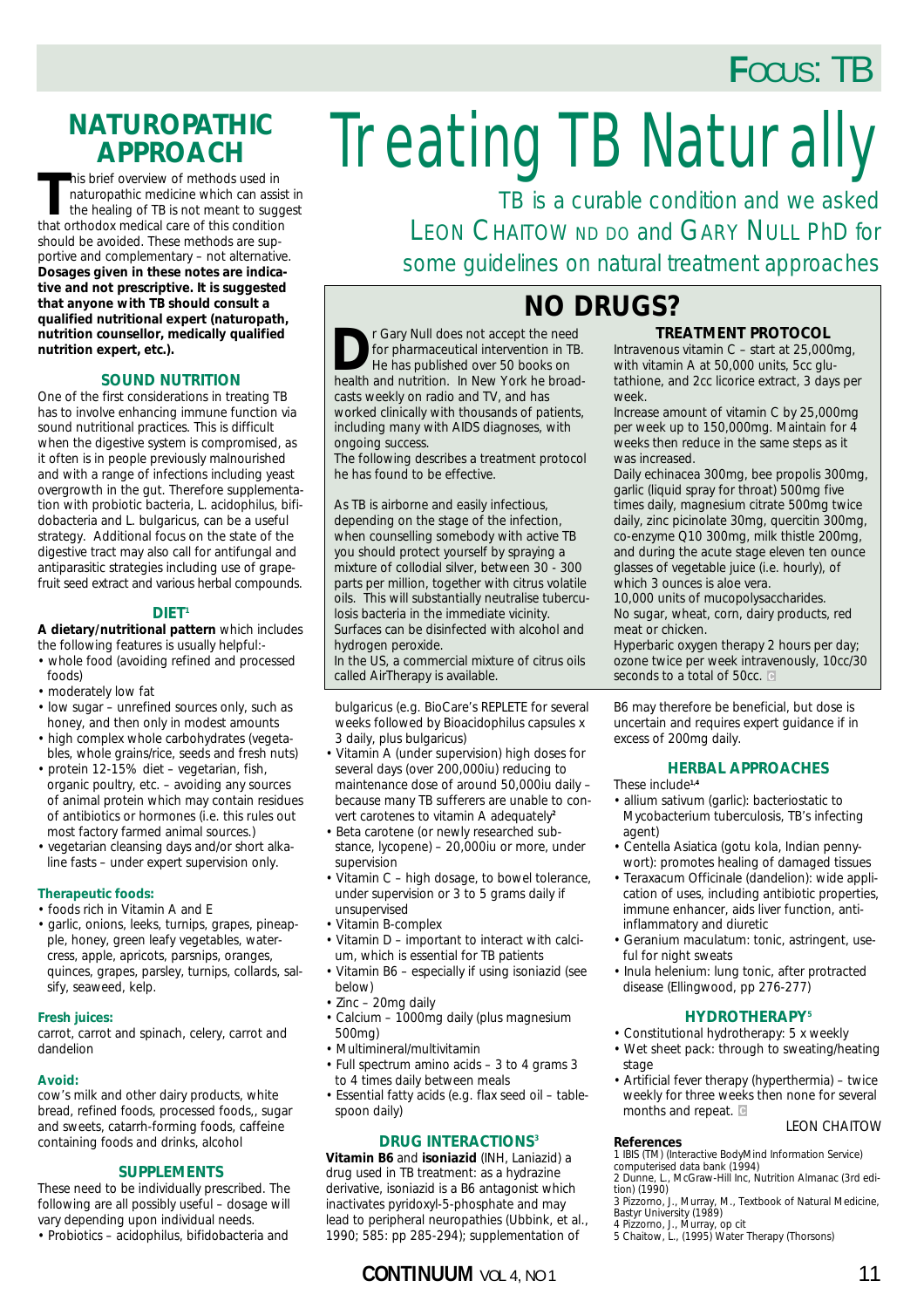# **There is no difference between TB patie**

*Based in the Dominican Republic to write her account of revelation, suppression and censorship surrounding HIV and AIDS, award-winning campaigning journalist JOAN SHENTON visited neighbouring Haiti, which in the early '80s was thought to have infected the world with AIDS. She reports the awful truth about mass HIV testing in countries suffering from poverty and malnutrition*





# Whatever Happened

The verandah at the Oloffson Hotel was full the evening we arrived. The hotel, a graceful wooden great house, built as a family home by ex-president Sam and still run by members of the Sam family, provides an indispensable he verandah at the Oloffson Hotel was full the evening we arrived. The hotel, a graceful wooden great house, built as a family home by ex-president Sam and still run by members of the Sam family, provides an indispensable oasis for travellers and, this month, for the world's

forthcoming elections, only three weeks away. There had been rioting in the streets the week before; twelve wounded and seven dead. Demonstrators wanted President Aristide to run for another three years.

At every table journalists were tapping away at their lap tops or murmuring confidentially to their contacts, anxious that their conversation should not easily be overheard by those at the neighbouring tables.

How did Haiti, which takes up about a quarter of the island, with a population of seven millions, become blamed in the early eighties for spreading AIDS into the West? And how did Haitians as a nation become categorised as one of the original '4H Club' of haemophiliacs, heroin users, homosexuals and Haitians, who were most at risk of AIDS?

It is true to say that during the seventies Haiti became the Caribbean playground for American gay men willing to pay young Haitian boys for sex. Many of these tourists were already suffering from sexually transmitted diseases and later, when their immune system could no longer bear the repeated assaults, became very ill.<br>However this does not implicate Haiti as a this does not implicate Haiti as a specific AIDS risk.

The story of how a group of very sick Haitians in a Miami hospital became tagged with the AIDS label and led to a whole nation being described as an AIDS risk can be described in a few sentences. It involves principally three men: Michael Gottlieb, a researcher into T-cells in Los Angeles; Wayne Shandera of the Los Angeles Epidemic Intelligence Service; and James Curran at the US Centres for Disease Control (CDC), Atlanta, Georgia. In their zeal to enlarge upon an original small cluster of gay men with Kaposi's sarcoma (KS), pneumocystis carinii pneumonia (PCP) and low T-cell counts, calls were made around the country looking for other similar cases with low T-cell counts.

When Jackson Memorial Hospital in Miami received a call from the CDC asking if they had seen any cases of homosexual men who were severely immune-suppressed the reply was "no", but the hospital did describe cases of undernourished Haitian boat people who had arrived with a virulent form of TB, salmonellosis, and a variety of gut parasites leading to diarrhoea and malnutrition. There were also cases of toxoplasmosis (common in Haiti), candida albicans (thrush) and PCP (which before the advent of HIV was normally associated with malnutrition). These Haitian patients were severely immune suppressed and many were not responding to treatment. They were quickly added to others from King's County Hospital in New York and from then on, supposedly, the risk of AIDS was no longer limited to homosexual men. Simply to be Haitian meant to be at risk of AIDS and to be unsuitable as a blood donor. Further fuel was added to anti-Haitian prejudice by a subsequent series of postmortems carried out by the hospital in Miami which showed many women and children with widely disseminated internal Kaposi's sarcoma.

The effect of all this on Haiti was dramatic – the tourist industry collapsed and with it the economy. In the United States, Haitians all over the country lost their jobs. Incensed by this, Haiti's Minister of Health, Ari Bordes, demanded that the Centres for Disease Control strike Haiti off their list of risk categories. The CDC reluctantly agreed and with a little juggling of statistics, reallocated the Haitians to different risk groups.

## HOMOSEXUALITY AND DRUGS

But one big misunderstanding took many years to clear up. Those early Haitian patients in the US, when asked if they were homosexual, denied it vehemently. In Haiti if a man is asked to pleasure another man, he expects to be paid and does not regard himself as homosexual. In Western terms he would be described as a gay male prostitute but they don't see it that way.

One of Haiti's leading intellectuals, Dr M Jolicoer, had lived through the whole period and was angry when I asked him about it. "Haiti has been greatly damaged by AIDS. We don't see any epidemic here, but now that all their predictions are wrong, they (the Americans) do nothing to put things right. They got the whole thing wrong. They questioned Haitians in Miami and they said they were not homosexual. So everyone believed that Haitians got AIDS without being homosexual. But they were prostitutes and in contact with US tourists who were homosexual. The Haitians that got sick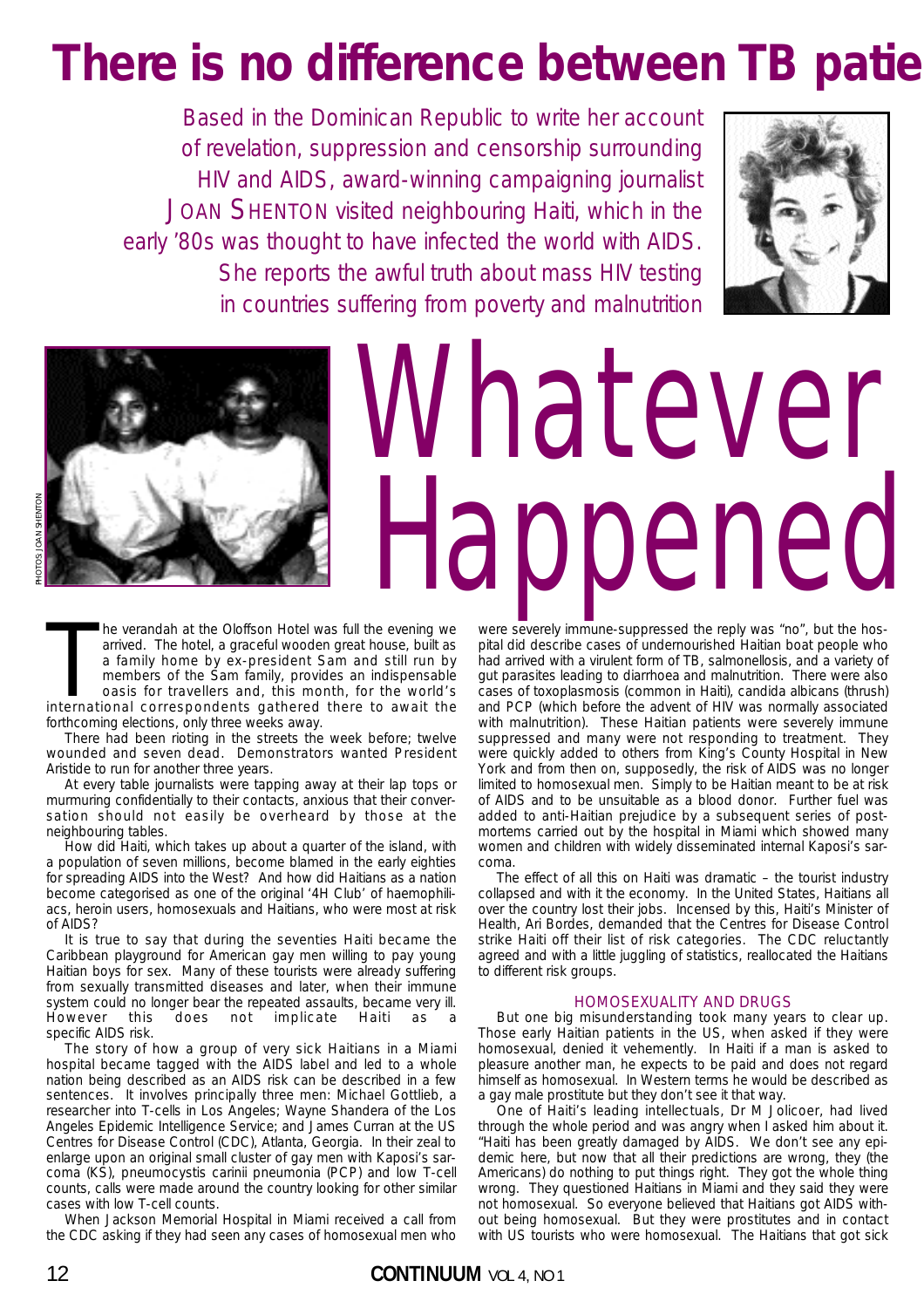## **nts who are HIV+ and those who are not**

were the ones that were in touch with the tourists. These same people were also in contact with the drugs scene, so I think it was the drugs that were contagious and affected their health."

Getting to Haiti at all had been an incredible experience. I had invited James Whitehead out to the Dominican Republic to make the journey with me. He has been involved in London campaigns against the use of AZT and represents the younger generation of gay men, now convinced that Peter Duesberg and Eleni Eleopulos are right in questioning the virus/AIDS hypothesis. Indeed Eleni even more radically questions the very existence of HIV. Our team was completed by Kenny Padilla, a trusted friend, who had travelled by car to Haiti before and had all the wit and skill we needed to get us out of any sticky situations.

We took off along the South West coast of the island past lake Enriquillo. At the border town of Jimani we waited several hours for a contact of Kenny's who helped us through customs.

It had been almost impossible to make appointments before arriving in Haiti. Whenever I rang anyone they said significantly "call when you get here" as though doubtful we would ever arrive. But I condoms."

### NO EPIDEMIC

We then ran through some of the WHO's AIDS figures for Haiti for 1993, which he had prepared for us: 20,000 HIV positive cases at the beginning of 1993 (60% male and 40% female). The HIV seroprevalence in urban areas was estimated at 5-10% and in rural areas at 2-6%. Yet the actual WHO figure for reported AIDS cases in Haiti over fifteen years, from 1979 to 1994 totals 4967 – and that from a country supposedly the Western epicentre for a deadly epidemic.

That afternoon we visited Port-au-Prince General Hospital to find out if they had many AIDS cases there. The administration office was not open but I waylaid a charming and very bright young woman doctor on weekend duty. She was a little hesitant, realising that she was speaking to a journalist without permission but allowed me to converse with her. There was no specific AIDS ward at the hospital, she told me. "People come to the hospital very sick with TB, malaria, dysentery. Some get tested and some are found to be

HIV positive." What did she think of the way the AIDS picture in Haiti had been painted? She told me she thought the situation had

That evening back at the hotel all the tables were humming with conversation. James began to chat with an American woman who turned out to be Michelle Karshon, President Aristide's Foreign Press Relations Officer. We told her all about our work on AIDS in Europe and Africa; about Peter Duesberg's view that AIDS was a

# to AIDS in Haiti?

been greatly exaggerated.

had managed to speak to a Spanish health worker at Medecins Sans Frontières called Manuel Duce. He had been very helpful and arranged to meet us on our first morning there. Anyone on a research trip into the unknown will know how important the first appointment is.

Manuel, a classically handsome Spaniard with a mop of light brown hair, is a nutritionist who with his team from the charity ACSUR Las Segovias, is setting up a series of medicine dispensaries in a rural province in central Haiti, with funding from the European Community. There are no medicines available to anyone

in the rural areas and the idea is to select suitable candidates to run the dispensaries. The World Health Organisation then pays for their week's training and an initial free supply of essential drugs like antibiotics, TB and anti-parasitic medicines. Once the lay pharmacist is on his feet, he or she can then begin to sell the subsidised medicines and become self-supporting.

In the eleven months he had been working in Haiti, had Manuel seen cases of AIDS?

"I hear people talking about AIDS but I have never seen one case of confirmed AIDS," he told me. Sick people, yes. TB was endemic and there was a marked



Relaxing in the Dominican sun before our journey through Haiti

increase in typhoid fever. Children in his area suffered an average of seven severe diarrhoeas in a year and many suffered from respiratory tract infections (pneumonias accounting for 24% of child mortality) and malnutrition. There was therefore an urgent need for his project's dispensaries, as no proper medication was reaching his people.

What did Manuel think of the AIDS money that had been pouring into Haiti from the WHO, and America's USAID, earmarked for sex education programmes and condom distribution? "People just don't use condoms here," he said. "It is a waste of money and a waste of and the other in a suburb of Port-au-Prince called Cité Soleil, under Dr Reginald Boulos.

Worth is a formidable woman and an assiduous researcher. She told us she had discovered that National Security Study Memorandum (NSSM) 200 quoted Third World fertility as a US national security priority. Distribution of condoms was obviously an area that USAID considered a funding priority, and AIDS was the perfect channel.

Our next visit was to the National Laboratory Research Institute where most of the HIV testing is done. The labs are also the centre

risk-associated syndrome, not an infectious one, and that people in poor countries like Haiti were dying of the old diseases like TB and malaria but it was all being called AIDS. She listened keenly. The next day she came back and whispered confidentially that she was sure President Aristide would be in

agreement with what we were exploring. Michelle Karshon had arranged

for us to meet an American researcher, Worth Cooley-Prost, who was in Haiti to look into how American foreign aid money, mainly channelled through USAID, the National Institutes of Health and various American universities was being spent. USAID and the NIH have funded the two longest running AIDS programmes in Haiti; one at the National Research Laboratories under Dr Jean Pape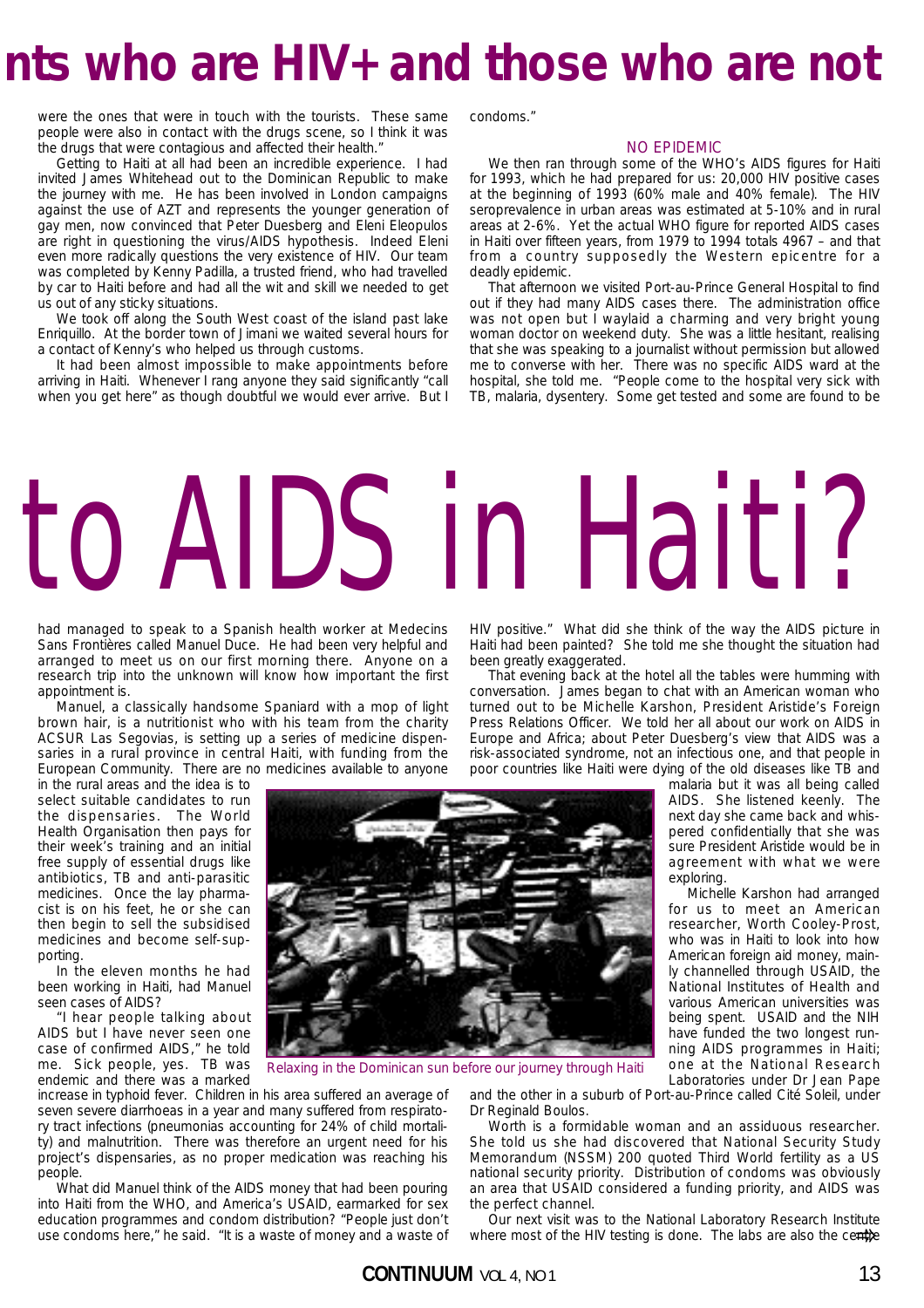for the GHESKIO Project. GHESKIO stands for the Haitian Group on Kaposi's Sarcoma and Opportunistic Infections. Funded by, amongst others, Cornell University, the WHO (which pays for most of the tests), USAID (who pay for most of the sex counselling and family planning) and UNICEF, GHESKIO provides free HIV testing for Haitian people.

### NO AIDS FIGURES

More recently, another group called FHAME (Haitian Foundation for Endemic Diseases) has been formed there to combat AIDS and sexually transmitted diseases. Dr Pape was away but we were granted a twenty minute interview with his public relations officer Dr Marie Deschamps. She had worked at the project for fifteen years and was obviously one of Haiti's brightest stars in the AIDS field.

Dr Deschamps told us that she had no figures for AIDS in Haiti, only figures for people who are HIV positive ("HIV disease" is the fashionable phrase). In fact her fundraising letter for FHAME is careful only to quote WHO world estimates for HIV positive people (40 million by the year 2000) and an estimated figure of 6,500 orphans that, the letter states, will exist in Port-au-Prince because of AIDS.

From then on the talk is all in percentages. For example, she told us that prevalence in the country prior to 1991 had been about 6% and after 1991 had remained stable at 8- 9% of a population of 7 million. About 40% of those remaining 60% were based a test. Her laboratories perunreliable ELISA results). Of that are sent to her lab for half are HIV positive, she told us.

tered deaths to compare with.

Dr Deschamps told us that a paper of hers was expected to be published in The Lancet shortly. It describes an eight year study of 920 sexually active couples (condoms are not normally used in Haiti, she told us). 475 of these couples were "discordant", that is to say one partner was positive and one negative. "After eight years," she said, amazed at her own findings, "very few of those couples became 'concordant'," that is, both partners becoming HIV positive. "What do you mean by very few?" I asked. "Only 36 couples," she replied.

That means that over a period of eight years 439 couples did not "infect" each other. "I can't really explain it," she said. I said that Peter Duesberg would have no difficulty in explaining her findings, as they were in perfect accord with his view that HIV is extremely difficult to transmit sexually because there is so little of it about in

the first place!



There remained only to find some AIDS cases. So we set out for Mother Teresa's Hospice, the Missionaries of Charity at St Martin.

We were getting nowhere, until Kenny spotted a little nun in neat grey habit trotting purposefully along,

Haiti adjoins the Dominican Republic

carrying a plastic shopping bag. James jumped out of the car and begged her to help us. Sister Marie Eugénie Beaulice of the Sisters of Mary came to our rescue with all the spontaneous generosity that real goodness engenders. She gave up her trip to the Silesian monastery, jumped into our car and led us to the Missionaries of Charity Hospice.

There I asked to see the Mother Superior and we waited in the courtyard. Sister Sunupa was from India and wore the familiar white toque edged with dark blue bands. She would be happy to take us round the hospice and told us about her work as we walked to the wards.

She told us that everyone that came to this shelter had TB, young and old, and many had parasites and other infectious diseases. Because her charity had enough money to test for HIV, everyone was given a blood test. She said that 90% turned out to be HIV positive. "Because we know they

will definitely die of AIDS," she continued, "we have decided we cannot afford to give our HIV positive patients medication."

### THE AWFUL TRUTH

There it was. The awful truth in one short sentence. All of those people, many of them young, with treatable infections, were being denied medicines that could save their lives.

The men's ward was full and there were one or two young men who looked very emaciated and close to death. The rest were ambulant, many of them elderly. It was the women's ward that caused us the greatest anguish. It was full of young, often plump, healthy-looking women, sitting disconsolately on their beds. They had probably been told the results of their HIV test and the death drums were already sounding in their ears. Some of them managed a brief smile. I was allowed to take photographs, and two of them posed for me beside the statue of the Virgin Mary.

On our last day we went to the second big AIDS project in Haiti. It is based at St Catherine's Hospital in a slum suburb of Port-au-Prince called Cité Soleil.

Driving into St Catherine's Hospital compound is like moving to first class from steerage on a luxury liner. Here you can positively smell foreign aid money. The centre is headed by the Haitian Organisation, Centres for Development of Health (CDS), under the directorship of Dr Reginald Boulos. In a paper recently sent to me by Worth Cooley-Prost, she writes: "Dr Boulos's CDS is by far the most powerful recipient of USAID 'humanitarian' assistance in Haiti. The flagship CDS offices are in Cité Soleil, with other major programmes in Gonaives and Cap Haitien. CDS receives a bewildering tangle of grants, contracts, sub-contracts and sub-sub-contracts

the estimated HIV serohad been tested. The on clinical diagnoses without form double ELISA tests but no Western Blot (the test commonly used in the West to confirm the notoriously the 2000 blood samples testing every month, about

James Whitehead and our guide Kenny Padilla

### INDETERMINATE TESTS

Dr Deschamps was worried that their very latest testing kits manufactured by Abbott, which were supposed to test for both HIV1 and HIV2, were causing problems. The first test was giving a "weak reaction" and when repeated with a second they were "not automatically reactive" meaning they were negative or indeterminate. However, when she performed the second test using the older test kit manufactured by Pasteur laboratories, she got a positive result.

All of this simply confirms Dr Harvey Bialy's strong criticism of what he describes as the sham of HIV testing. As there is no gold standard against which to compare each test kit, errors can become compounded instead of evened out. It is his view that as much as 80% of HIV testing in Third World countries produces false positives, owing to anomalies in the test kits themselves and also to the fact that it is well-documented that people who live in areas where leprosy, malaria, TB and lupus are common, can produce false positive HIV test results. Furthermore, current work by scientists in Australia and Germany has revealed a new perspective on these so-called false positive results. These scientists maintain that, as HIV has never been truly isolated, the proteins alleged to be specific to HIV are actually stress proteins released in response to a severe disease condition. So, HIV may not exist at all!

James asked Dr Deschamps what the latency period was for progressing to full blown AIDS. She said about 5 to 7 years. Did she think everyone would die who was positive? Everyone, she said.

"These predictions simply don't add up," said James in the car later on. "There should be hundreds of thousands of AIDS deaths by now," he said. This simply is not the case. The population has been increasing steadily and anyway, there are no figures for regis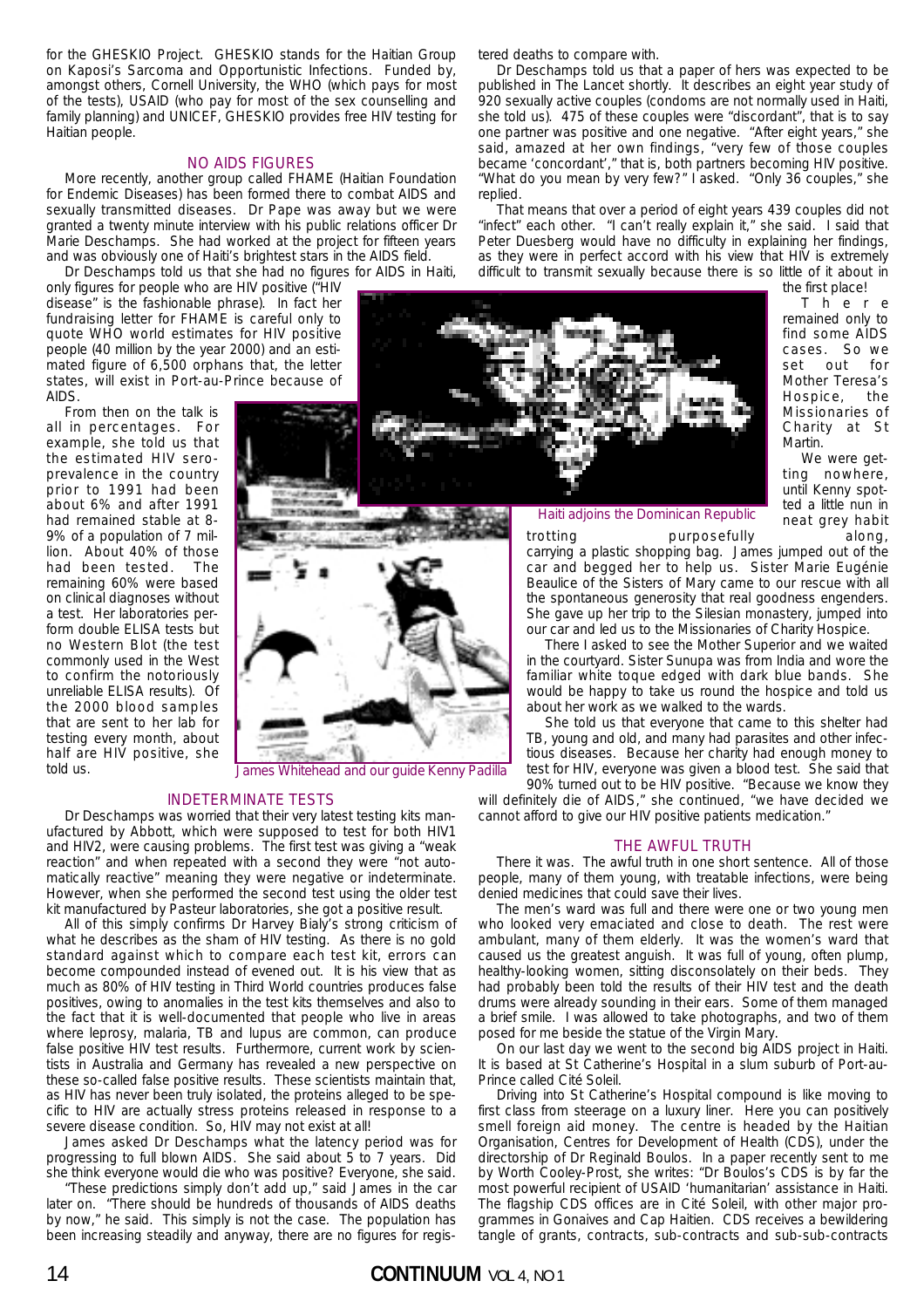originating with USAID, the National Institutes of Health, and other US government agencies, amounting to many millions a year. Between those funds, money from the intelligence-linked charity AmeriCares, and some foreign donors, Dr Boulos has controlled a budget larger than the Ministry of Health [Haitian]. USAID has funded medical research in Cité Soleil continuously since 1975."

We made our way to the Senior Nursing Officer's office and found a quietly spoken woman, Mme Ursule François, whose calm intelligent face told you she had seen most things in life and there were few surprises left.

Slowly she began to open up. She had seen thousands of cases of TB. She said she saw no difference in the medical picture between patients with TB who were HIV positive and patients with TB who were HIV negative. She thought the whole 'AIDS and Haiti' scene had been exaggerated and believed that hidden agendas were at work. She did not think HIV was pathogenic, nor was it easily sexually transmitted.

We were then taken on a tour of the hospital. The women's ward had several older women patients in it, and the men's ward had one seriously ill young man. He was waiting for his HIV test result.

So much for the Haitian AIDS epidemic.

### THE END OF AIDS

Mme François then kindly took us to the project statistician's office where we met Evelyne Leontus. She was concerned about the fear which AIDS plague terror tactics engendered. She said she knew of many people who, when suffering from infections, would not go near a doctor or hospital for fear of being diagnosed HIV positive. She opened her books up for us and we compared the number of tests in the month of January 1993, with the month of November 1994. In the first month of 1993, 154 tests were performed and 42 were positive, while in November 1994, 250 tests were performed and 78 were positive. "The more you test, the more you find," she said.

She listened as we explained Peter Duesberg's theories and said: "Your work is very important. If Peter Duesberg is right then it will be the end of AIDS.

We had noticed that the temperature in Haiti was rising, owing to

| <b>Depression</b>   | <b>Vaginitis</b>          | <b>Hopelessness</b>       |
|---------------------|---------------------------|---------------------------|
| Anxiety             | Acne                      | <b>Thrush</b>             |
| <b>Irritability</b> | <b>Cystitis</b>           | Pre-menstrual             |
| Constipation        | <b>Bloating</b>           | tension                   |
| <b>Heartburn</b>    | <b>Tired all the time</b> | <b>Menstrual problems</b> |
| <b>Allergies</b>    | <b>Migraine</b>           | <b>Diarrhoea</b>          |
|                     |                           |                           |

## Candida Albicans: could yeast be your problem? Leon Chaitow, ND, DO (Thorsons, £3.99)

If you read a list like that above and think, "That's me!" and especially if you've had long antibiotic treatment, use oral contraceptives and love a sugary diet, you may well be suffering from an overgrowth of a little parasite yeast-fungus called *Candida albicans*.

Natural health practitioners have learnt that candida can cause all sorts of problems thanks largely to the efforts of naturopath and osteopath Leon Chaitow. His book, first published in 1985, was the first to alert us to the new research from America that showed how candida was so much more than just the cause of thrush – a limited view that, unfortunately, many conventional medical practitioners still hold.

Out now is Chaitow's updated version of his original classic *Candida Albicans: could yeast be your problem?* He explains clearly how candida, a normal inhabitant of our digestive tract, is usually kept in bounds by our resident friendly bacteria, and what happens when it gets out of hand. We highly recommend this book – everyone with an interest in natural health should know about candida.

*Leon Chaitow is also author of:* Fibromyalgia and Muscle Pain – what causes it, how it feels and what to do about it *(Thorsons, £5.99) and* Body Tonic – a guide to detoxification *(Gaia £10.95)*

the forthcoming elections. The air was tense and our hotel was now full of armed body guards, protecting one of the country's magistrates who had received death threats and could no longer live at home. It was time to go. We said goodbye to Jean Max Sam and his brother, our gracious hosts at the hotel, and set out at 4am for the border and the Dominican Republic.

In a small town between Port-au-Prince and the border we noticed a strange light. On approaching we realised that there was a road block of burning car tyres, with a sheet of flame rising high up into the dark early morning skies. "That's it," I thought. "We'll never get out," imagining the chaos that would reign a few hours later with the traffic mounting up on either side of this incredibly busy road. But, undaunted, Kenny drove up to the wall of flame and found just enough space to veer off the road to avoid it. The same thing happened again a few miles further on, and then we were away and at the border.

That day Kenny drove for thirteen hours, past the capital Santo Domingo, and on up north to our base at Puerto Plata.

Additional research by James Whitehead. With special thanks to Prof. Alfred Hässig of the Study Group on Nutrition and Immunity, Berne, for making this journey possible.

*This article forms part of a chapter in the forthcoming book,* **ONLY MAKE-BELIEVE: AIDS, Subversion of the Truth***, by Joan Shenton, to be published by I.B. Tauris.*

## **Natural treatment for beating Candida**

**R**EVIEW

## The Practical Guide to Candida Jane McWhirter (Green Library at £7.50)

Out now, too, is *The Practical Guide to Candida*, by chiropractor Jane McWhirter. She picked up on candida in 1992, simply because of the sheer number of her patients who were showing up with candida-related problems. She saw how well they responded to holistic treatment but had no real idea of the scale of the problem, nor that GPs were not dealing with it, until a *Daily Mail* feature on the Candida Support Group she was involved with produced 700 enquiries from all over the UK within a fortnight, all from people asking where they could get advice and treatment.

*The Guide* is one the answers; as well as giving a comprehensive description of every approach that has proved helpful, it includes the first UK directory of complementary practitioners who treat *Candida albicans* holistically – and includes how much they charge. Written sympathetically and with great understanding of what a candida sufferer goes through, it also explores the links between candida and ME – or post-viral fatigue syndrome, which leads to 'tired all the time' people who have been told they'll have to learn to live with it. All proceeds go straight into research and training in the holistic treatment and prevention of candidiasis. **c**

*Reprinted from* Health Guardian, *May/June 1996*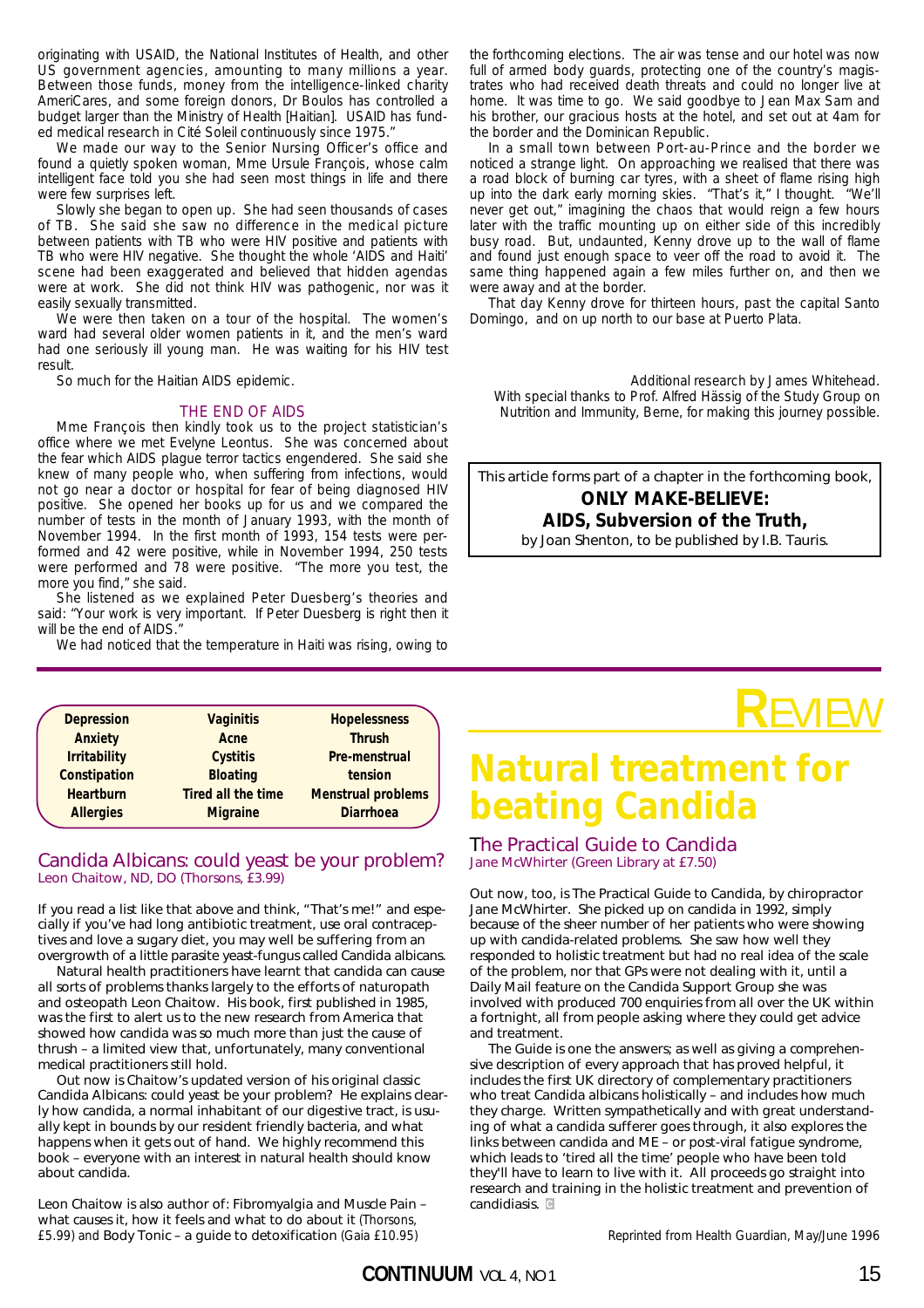# They were willing to accept anything that

Michael Urs Baumgartner, 31 years old, holds a bachelor degree in business and a masters in social work. He trained as an AIDS chaplain at San Francisco General Hospital. Over the past 10 years he has worked both in the "HIV" establishment and as an AIDS-dissident in



Switzerland, the US and England. He is currently planning his first workshops for gay men affected by "HIV" and AIDS.

o understand the relationship of gay men<br>and "HIV" it is important to reflect on the<br>context in which "HIV" has been<br>established. I propose the example of the<br>Gay-liberation movement in the US.<br>In the early '80s a new pres o understand the relationship of gay men and "HIV" it is important to reflect on the context in which "HIV" has been established. I propose the example of the Gay-liberation movement in the US.

his reign. Reagan's sociopolitical purpose was to re-establish the old value system by undoing the achievements of liberal movements that endangered the power of the economic order. Under the previous Democrat leadership of President Carter, the gay movement gained visibility and with gay leaders such as Harvey Milk even respect. This liberal tendency in human rights was now to be boycotted on the most powerful, the presidential, level in the White House.

Reagan took the road of traditional patriarchal family values and a neo-liberal economic approach. Instead of allowing the necessary changes to proceed, he promised to bring back the old value system. He was not battling the symptoms of a decadent world, but of necessary change that the powerbrokers of the

## These identifying sexual practices seemed to endanger the whole community

establishment did not want, involving, as it did, danger to their patriarchal moral and economic structures. Change was what the gay-movement needed, to finally get constitutional rights – the grounds on which individual minds could have broken away from self-destructive behaviour: the step from abnormal illegal citizens defined by sexuality to legal respected members of society. As we know that step did not happen. One of the reasons was AIDS.

First established as GRID (Gay Related Immune Deficiency) at the start of the '80s AIDS shook to the core what has become known as the gay community. AIDS challenged gay men on the most intimate level, the sexual persona. First in our lives we were denied our sexuality by labels like "bad", "abnormal" and "unnatural". Once we came out we found ourselves having to conform sexually to be part of an identity that grew out of the sexual liberation movement. Now these same identifying sexual practices seemed to endanger not only each individual's life but the whole community.

In the gay ghettos of the US, where gays claimed a certain freedom, sexual habits had become competitive sports. To be part of the gay ghetto life, you played along – a night on the town

The gay

*In the early '80s AIDS was seen as a gay plague endangering the whole gay community. In the current climate of "re-gaying" AIDS MICHAEL BAUMGARTNER's essay explains the relationship between the gay community and "HIV", and the need gay men had to believe in a single cause of illness instead of examining their unaccepted lifestyle*

easily led to lots of anonymous sex with as many men as possible. Men were really into each other – not on an affectionate level but with their hands up to their elbows "fisting", and not as a dangerous one-time experience but a repetitive addictive practice with the use of sexual stimulants. Designer drugs such as poppers – a hard sex ingredient – became a hallmark of style, as if men could not handle each other and homosexuality without artefacts. The marketing and selling of our sexual lives and their accoutrements was mostly managed by organised interests. We lived our lives according to the findings of the sexually liberated generation: anything could be good and everything was allowed that would fuel sexual pleasure. We wanted to enjoy the abnormal because we seemed to have lost the chance to be normal.

As gay activist and AIDS-dissident the late Michael Callen put it: "What ten years ago was viewed as a healthy reaction to a sex-negative culture now threatens to destroy the very fabric of urban male life." (Michael Callen, We know who we are, New York Native, Nov. 1982: 8-21) Many knew that their sexual practices were not only ruining their lives but once focused on by the public, making the gay community look like a bunch of perverse extremists. Healthy gay life, as it could be, was undermined by the emerging gay press. The infiltration by drugs of the gay ghettos was covered up by commercialising our very being. Many homosexual men, alienated by an excessive lifestyle, stayed in the closet.

The gay community at that time was split: there was an oversexed group, limiting themselves to cock'n'ass, "play-it-hard" sex, and the conformists – "let's be nice and agree as gays" and develop the political solidarity to be taken seriously by white middle-class heterosexual citizens. Each desired respect and some social power, if only in the gay ghettos, either by conforming or rebelling. If one saw no future, life's motto became "live fast and die young". A future meant compromise. For gay men growing older the compromise was a routine career. After all gay men were socialised as men . The older they grew the more they needed to have achievements to demonstrate manhood, be it a nuclear family, a career or both. The financial rewards of careers were often being combined in same-sex, double-income households. The gay men without families, enjoying free sex as long as possible, felt an urge to fit into a community with some sort of seniority, even if it meant polarising our actual lives.

Giving up their asses at night they impersonated dominant tops when it came to risk assessment by their local medical practitioner. These young ambitious patient-pleasing doctors were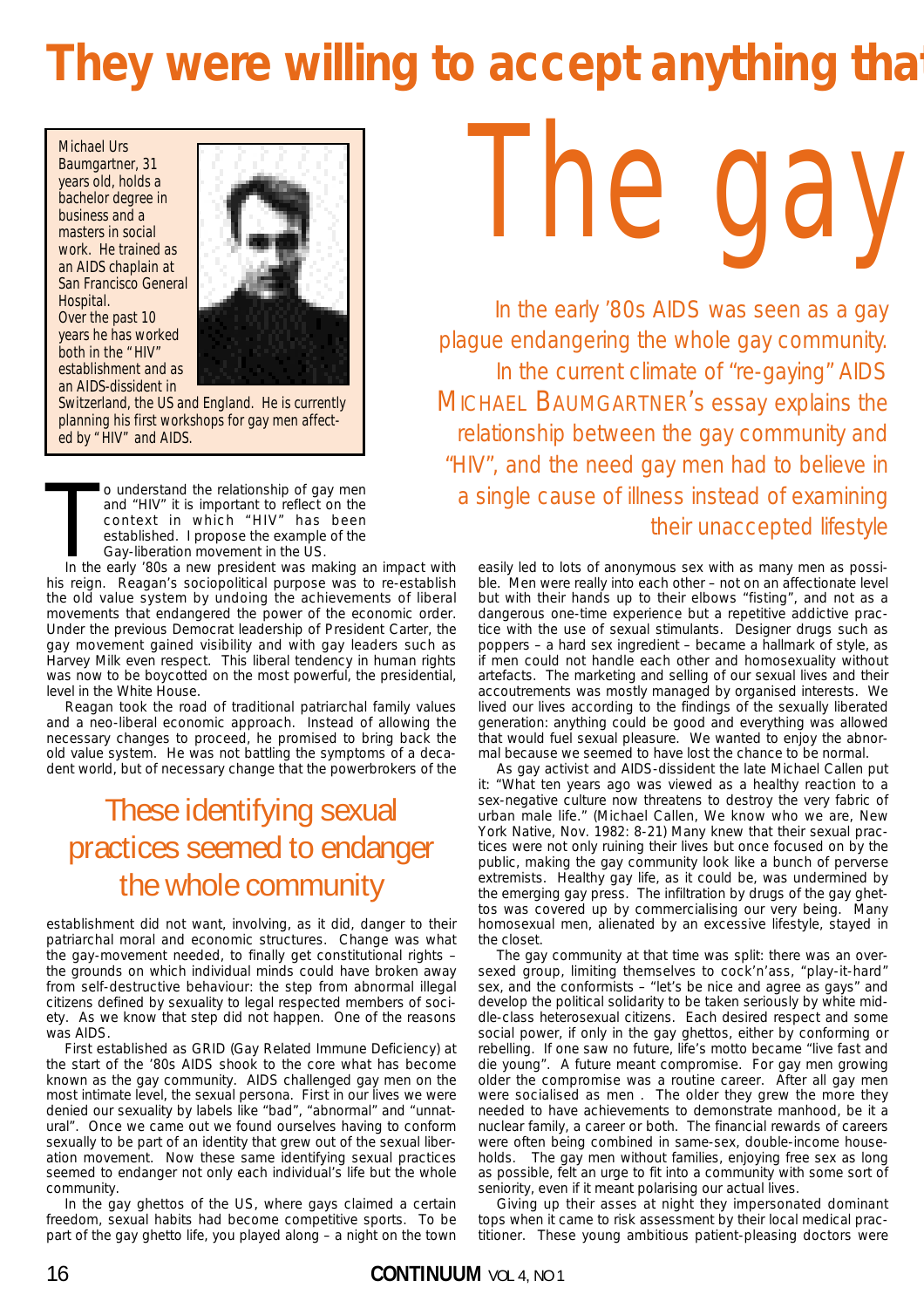# community's need for "HI **t removed possible blame for this plague**

conditioned in a very straight homophobic profession that labelled homosexuality a mental disorder until the early '70s. They persevered, not speaking up in training or later, probably for fear of endangering their career and dismissal. Often privately homosexual themselves they did not want to criticise healththreatening lifestyles they were often already part of themselves nor did they want to be labelled patronisers and become unpopular in their own community. How good could conclusions be that came out of medical data reported under such conditions? Data to prove the "growing wave" of illness was caused by an infectious agent destroying the immune system of a small group within the homosexual male population, and not by serial, often unhealthy sex, abuse of antibiotics as a quick fix for transmitted diseases, plus the use of designer drugs. Doctors increased the

## Going public with AIDS would have ruined their self-image as strong men

doses of antibiotics instead, without warning about the long-term effects. Hepatitis vaccinations along with "HIV-antibody testing" became routine ordeals in gay men's clinics. Who would inform gay men that these vaccinations could trigger a "false positive HIV-test" result? How many of us did not have a hepatitis shot?

Antibiotic use amongst gay men in the '70s increased drastically, as did sexually transmitted diseases. The physical outcome was that the pathogens responsible for such fashionable gay men's diseases as hepatitis and venereal diseases became resistant to the antibiotics prescribed prompting stronger doses for longer periods rather than the short intervention they were designed for. Individual immune systems, compromised with each dose of antibiotics, (sulphonamides among the worst yet widely in use amongst promiscuous gay men) were worn out and breaking down. The psychological effect of such superficial treatment was the expectation likewise of a repetitive quick-fix for this newest symptom of the gay lifestyle – AIDS.

The hidden patrons of the gay community – leaders through personal wealth, mostly upper class white men mingling with closeted powerbrokers in the gay Meccas San Francisco, New York and Los Angeles – were setting the gay agenda, not according to the needs of a young community but according to what their friends found acceptable. Anything that would not endanger the WASPs and keep the gay rabble in line became the gay political agenda. These few self-appointed gay opinion makers owned the gay community – the bathhouses, the magazines, clubs and bars. Behind closed doors they met at parties for celebrities from the political and entertainment industries. These parties, usually out of control through over-consumption of alcohol, drugs and sex were the only place for famous "straights" to be queer. As they were presenting a conventional public life, the addictions and homoeroticism of even the few out gays amongst them had to be kept "secret" from us.

When the first of them came down with AIDS going public would have ruined their self-image as strong men, not faggots. Trapped in the closet of their own lies, unable to move for fear of bursting open the already shaky closet door, they needed the street gays, the very men whose lives they had exploited, to fight in their interests. Hidden behind the scenes, they were providing the money and the direction. Anything that helped them would be "generously" shared with the common gay man of the ghetto. These rulers had created a lifestyle for themselves that incorporated everything – the legal and the illegal, the moral and the immoral, money, careers, drugs, crime and secret voluptuous homosexuality – the ultimate statement of power in their minds. The bitter ignorance their lives generated was the spur for the establishment of "HIV" as the cause of AIDS in the gay community. Much like the gay ghetto sex consumer, they victimised themselves into the beginning of the end, the rising plague, "HIV".

Our community leaders were fatally disorganised over the priority of issues, while gay men were falling ill because of a lifestyle that was never addressed. They became more concerned about how to present homosexual promiscuity to a generally unsophisticated ignorant homophobic heterosexual society than about how to address a misunderstood self-concept of gay life. Serial promiscuity, the engine of the gay sensibility in the '70s, was now a fast train to a far too early death. It endangered not only the self-image of individuals but the self-esteem of a whole community. Gay activists did not allow much time to question ourselves from within and were not all open to accept criticism from outside. Yet just that was overdue. Especially from within the com-

## We needed "HIV" to shout down our own inner critical voices

munity. In the AIDS years before "HIV" was established, '81-'84, the most challenging and fearful years, only a few of us started reflecting on the gay lifestyle, post-sexual "liberation". The core were good at identifying homophobes and fascists outside our community but critical voices from within were shouted down or simply labelled "self-hating homosexuals". The attitude to criticism showed the amount of pressure carried around by us as individuals and members of a community at the edge of society. That pressure was based on the collective experience of oppression which was real for all gay women and men.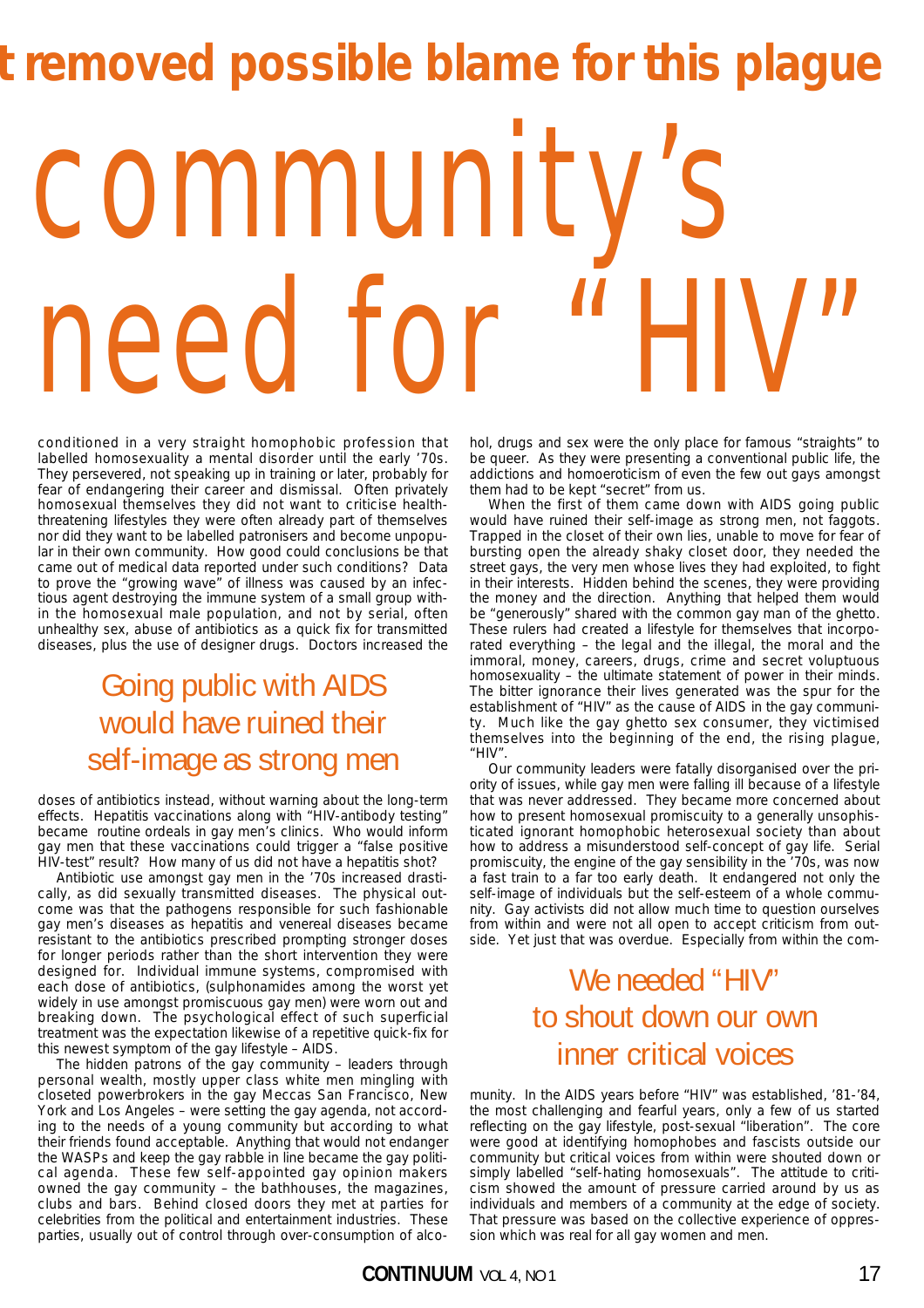We needed "HIV" to shout down our own inner critical voices. Once "HIV" was declared the probable cause of AIDS, and the lifestyle question slowly diminished, we gladly took on the task of making sure that everybody knew: the possible war against homosexual lifestyle was re-routed into the war on AIDS/"HIV". In the medical mind both were based on clinical monocausal assumptions. That still proves to be wrong for homosexuality, yet we gladly hope it's true for AIDS and a quick fix for it will be found.

The new, convenient medical hypothesis, lodged in people's minds via the mass media, became scientific fact simply by dropping the word "probable" and agreeing for the assumption to be right. Gallo, head of the NCI, installed by Nixon in his war on Cancer, needed a deadly virus after many failed attempts to justify billions of dollars wasted in cancer labs. The gay community needed anything that took possible blame from them. Our fear was real. Only 40 years ago about one million gays were sent to

## The gay community needed anything that took possible blame from them

concentration camps, few returning, most rarely mentioned in talks about the Holocaust, survivors never compensated. A New Right asked again for our imprisonment but thanks to the installation of "HIV", the public eye shifted from the gays to the Gallos. We had plenty to lose so we seemed to agree that anything is better than being thrown back into the closet. The curtain was raised for the tragic role of the gay movement in the AIDS-drama, reuniting the divided groups of the gay community.

In 1984 already established data on stressing our bodies with drugs and polluted foreign proteins was dropped and we bought into a bad hypothesis from bad scientists not because it had any backup but because it was convenient. It passed the first criterion of modern medical science, expediency.

While tempers in the gay community were high when attempts were made to establish AIDS as a gay men's disease, tempers were now high about not receiving enough help from the mainstream to battle this invader. Defence mechanisms running at full speed were shifted to accusations of blame for the failure of the leadership to respond fast and comprehensively. While there certainly was unwillingness in the mainstream political leadership, the fast approach that was demanded does not work well in science. It is sad to understand that, had we only looked within our lives and community, instead of waiting for the world outside to move, we might just have solved the problem of AIDS by now. In the early days of the new phenomenon we became the frontrunners and soon managed the public response to this tragedy. But the constant struggle has blinded us, so we did not hear the wise voices from our own ranks. Our need to defend ourselves became our willingness to accept anything that would give us a clean bill as victims of this plague. "HIV", now declared a deadly threat to the whole world – the infectious agent never isolated, not proven to have killed one person yet diminishing a whole community constructed on the single pillar of sexual orientation – kept us from self-knowledge.

Once the image of a mutant killer virus was in everyone's head we became of sad importance. The first to be affected by this health crisis, our fears of blame, abandonment and death kept us ahead of the rest of the population. If a cure could be found it would be through us, not without us. This attitude became the credo of the AIDS '80s for gay men. In order to keep our interests in line we had to make sure that we were the "real" public experts on this disease, knowing that the rest of the world probably would not care much about our dying unless we made ourselves important to the world.

We learned quickly to take care of our own sick and dying. In a very short time self-help groups were established that became models for caregiving all over the world. While we took care of the already sick and dying, those sentenced to death, the straight white scientific establishment were in control of "scientific research", which was considered of real "importance". Gays were allowed a certain space as long as they did not claim the middle ground. In the shadow of the popes in white we were

allowed to care for the lepers. As outsiders we had two options in this crisis: either we would die, mostly alone abandoned by the world, with little merciful help, for we were conceived as the guilty ones introducing the plague into the general population and deserved it, or we would repent our sinfulness into usefulness. We became human guinea pigs in the halls of modern medicine. Once we could establish to the world that, because we were the first to be hit, we could be important in finding a cure which even if it were too late for us would mean the general public – the innocent children, the trustful wives – would survive, we became the cross carriers. This willingness to be of general use even in the most vulnerable situation demonstrated the sense of worthlessness, even shame within us.

While it grew "politically incorrect" to consider AIDS a gay men's problem, it was "medically responsible" to blame AIDS on "HIV" without any scientific proof. Only the wisest of us could see any sense in it all: AIDS could not possibly be caused by a sexually transmitted virus. No known sexually transmitted disease ever originated in the gay community. That STDs occur in both genders simultaneously is the criterion to distinguish a STD. It could actually be argued that the heterosexual community introduced STDs into the gay community. But raising such arguments requires civil-courage, something rare in the pleasing groups of mingling men. AIDS soon defined the self-awareness of gay men for the future: sex and oppression, until now the corporate identity, were joined by AIDS and "HIV". Not a very inviting framework for a gay future.

The scientific community realised early the willingness of gays to help in any ways possible – just let there not be any hint of self-infliction. And so it was: AIDS was made a purely virological problem. Nothing self-inflicted and therefore no blame. The price was high. Not for the first time in medical history – but this time openly – humans could be used as guinea pigs. People would soon beg for anything that kept the final days of ultimate truth, the moments of death, away as long as possible. We wanted time to establish a better opinion, both personal and public about our lives. Humans need to feel good and make some sense of our lives before we can die with some kind of dignity. Scientists needed a good explanation to justify treating humans

## Some of us were arguing that certain behaviour could be dangerous

as disposable, and without any hesitation they used our tragedy – of the discarded, dying young man, and an all-endangering sexually transmitted disease – for their funding purposes. It was as if gay men were making a pact with the devil: if we would sell our bodies, hoping to save our souls, we would no longer be exposed to painful questioning about our privacy. We were given by the gods in white a groundbreaking heroic role: Jesus-like saviours. Too bad for ego-needy gay men that nobody really seemed to care. Yet some of us were still quietly arguing that certain behaviour, the other word for lifestyle, could be dangerous: do we handle the gift of homosexuality carefully enough?

AIDS foundations were established. Once people internalised the message of danger, public pressure, mainly from the gaysupportive political left, allowed conservative powers to establish what I call the gas chambers of the '80/'90s. Having so many important scientists worldwide looking for a cure for the very disease killing gays gave us a sense of importance. With Reagan still in office, AIDS was declared the number one health crisis, and we were part of that battle. Publicly acknowledged, it seemed almost that we had triumphed over Reagan's right-wing politics. Had we really?

Gay men whose only qualifications were to be personally affected by this health crisis established and ran the first AIDSorganisations. Almost none of the gay activists from the '60s and '70s were found heading AIDS agencies. The job of supporting all the people directly affected went to out-of-the-closet ex-clergy while street-smart political wannabees screamed for funding. Pharmaceutical companies donated money once they foresaw a possible market – a little at first to check who was the most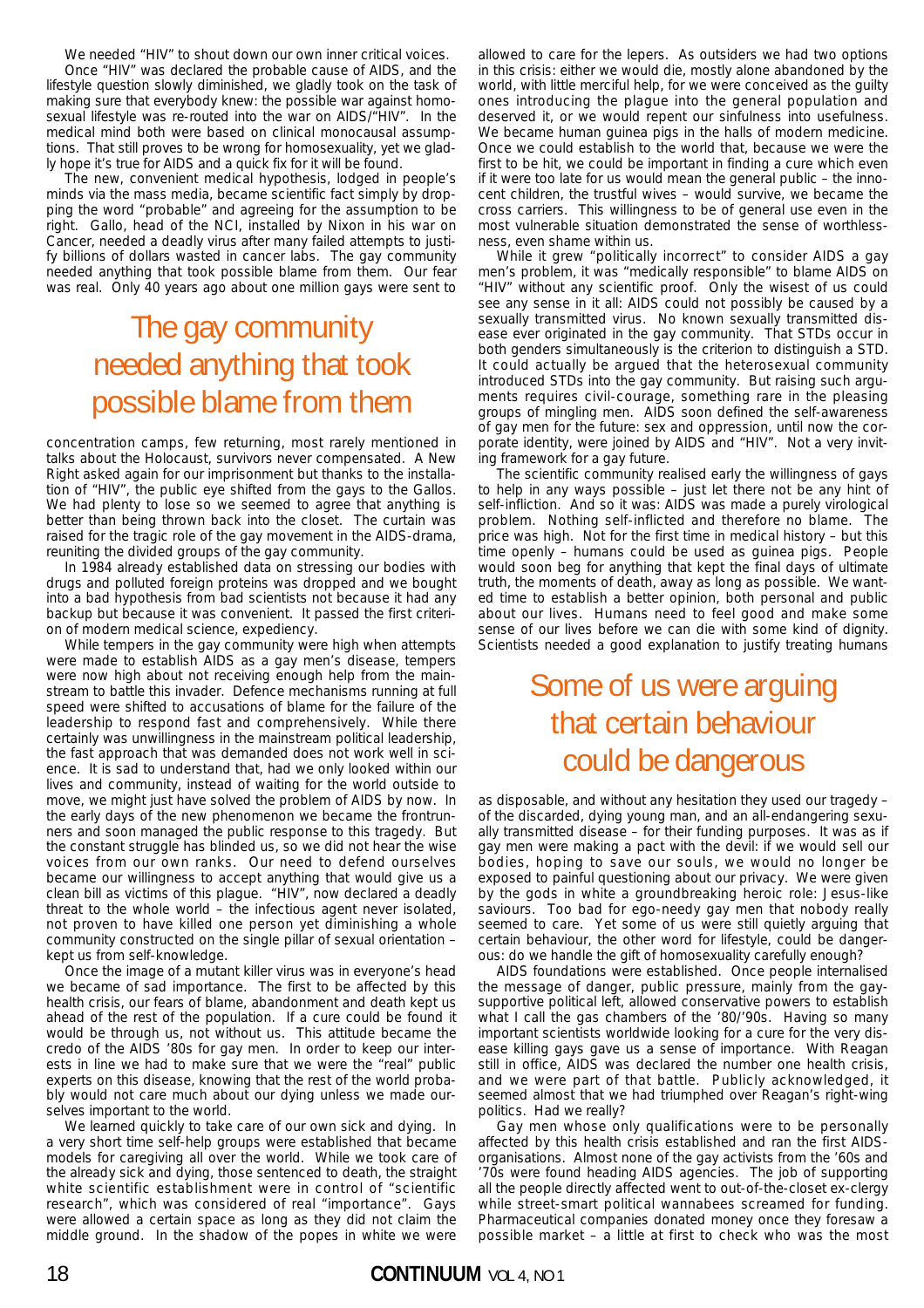receptive, then paving the way for the future. Because the newcomers did not understand the manipulation intended with such generosity, grave mistakes were made while establishing otherwise trustworthy grassroots support agencies. The early AIDS activists would do what they saw as important for the people affected, which would eventually have led to the unmasking of the HIV-theory. Foreseeing such progress, the pharmaceutical companies, horny about the huge market ahead via HIV/AIDS, undermined dissent with an outburst of donations.



The cold anger of an oppressed minority was heating up: AIDS

Money that was first eagerly accepted in order to remain in the forefront of AIDS and to compensate for lack of public funding, became more and more linked with conditions. While the early advice given by AIDS-agencies was to do nothing that could endanger your health any further – which included the importance of safer sex – suddenly "early medical intervention" even for the uninfected (called "prophylaxis", sic.) became the issue to advise about. This line became demanded of AIDS groups, especially as time passed and no cure came about.

Something even odder happened. Suddenly lifestyle and the use of drugs (mainly poppers), were publicly announced irrelevant to AIDS by the gay establishment running our gay bars, glossy porn mags and bathhouses, with strong interests in widespread drug consumption. After the establishment of "HIV" the discussion of drugs, both recreational and medical, and their relevance to AIDS, went underground. We did not want to wake up our moral watchdogs, ready to whistle us down. Talk was only heard again when a clean bill (in the case of poppers a "blue print for health") could be given to our scene drugs, "affirming" there was no link between AIDS and drugs. The drugs industry was not only left untouched but established itself as a concerned supporter of gays. And while the conservative rulers set (low) standards in the fight against drugs – "Just say no" – the gay community increasingly made drug (ab)use part of our culture – legal medication such as AZT, antibiotics and other dangerous products, or illegal or partly illegal drugs such as poppers (both originally from the same manufacturer). Using drugs/poisons, medically or self-prescribed, enabled gay men to generate profits for organised crime and the pharmaceutical industry. That was OK with the political system of power.

While cancer could not remain the all-endangering sexually transmitted disease proposed to have originated with the homosexual community, AIDS could, due to the willingness of gay men. We de-stigmatised promiscuity and publicly announced independent thinking as the number one enemy. Commonsense was nothing, obedience everything, in times of specialised medicine.

At first self-help groups assisted people hit by an unspecific diagnosis and sentenced to a painful death. Once HIV was established as a killer more gifted and destructive than all the high-tech armies of modern war put together, and nothing could be done to help the ones who were designated by their MD, actual support for the sick became less important for fashionable AIDS charities and we could finally focus on our careers. More and more self-help groups turned into lobbying agencies establishing new risk groups as new sales markets. Gays with good intentions were replaced by young ambitious homosexual careerists eager to please the money-givers for the opportunity to earn good money and the freedom of being obediently queer or "out", albeit very "straightly" so. AIDS became very dear to them, hopefully not to be over too soon.

Suddenly the gay experience was interesting, broadcast into households, classrooms and counselling training centres worldwide. Thanks to AIDS, people who never thought about homosexuality got an introduction into the variety of sexual possibilities,

constantly polarised as "safe" or "unsafe". AIDS became the first gay career machine, with one small flaw : it was run and dictated by straights, much like the homosexual entertainment industry and the drug market. The bigger an industry AIDS became, the more serious the business people needed to run it – certainly not gay women or men, with the exception of those conditioned along very straight lines. Of course gay men were needed – we were much nicer clientele than aggressive drug addicts or haemophiliacs with a mainstream self-image. We ensured there was enough

willing lab-fodder, that those getting killed felt comfortable and appreciated so we all could sleep at night – no cure but at least quality attention. As "thanks" we were flown to wherever the next, biggest AIDS, or rather "HIV"-conference was held, allowed to sit in the same room with the prophets of "HIV", be granted a stage to show the latest safer-sex video and introduce the best new counselling tool to therapise the helpless. But were we ever taken seriously and dealt with on a mature adult level? No! Uncle doctors have led us by the hand into nice dying places (gas chambers with gold framed doors, peachy wallpaper and junk-food at midnight) for agreeable gay PWAs (no unreformed drug addicts).

PHOTO: © SM GAYS

The cold anger of an oppressed minority was heating up again and AIDS activism became its outlet. The medical establishment, still being reluctant to release a questionable drug like AZT too fast, gladly accepted the pressure of shaved-headed nazi-lookalike-clones storming the streets demanding the poison be dis-

## Our dying was more important than our often difficult living

tributed. With left-wing fascist attitudes they ran down anything and hissed anybody standing in their way or disagreeing on possible cures. In some people's minds a cure that kills seems better than no cure at all. A cure would define the disease! Looking for "a cure" imprints the idea that our suffering, our dying has been taken seriously. AIDS activists claimed importance to our dying – it suddenly was and seemingly is more important than our often difficult living. Those who weren't supporting these actions were simply "opponents". Medical ethics and the due process of drug licensing did not count. Those who obstructed were called homophobes.

The media gave gay radicalism some coverage, yet that kind of radicalism was not what we needed in this crisis. We needed alertness and solid action. The news coverage, mostly homophobic, allowed a increasingly inhuman scientific establishment to proceed with their cruelty. So ACT-UP claims credit for making AZT (cell-poison) available on a wider scale and Wellcome, happy to be given the chance to get the research expenses covered and make a few extra million with an useless old toxic cancer drug, sold it far too expensively to the new market. While homeopathic remedies were often unavailable and expensive, AZT was made available to the needy on the basis of fraudulent "scientific" back-up. The tax payers paid for it, financing our deaths while a few corrupt individuals got very rich. What a powerful achievement this seemed to be for vindictive minds.

**CONTINUUM** VOL 4, NO 1 199 By the end of the '80s AIDS had become the issue of concern for every gay man. It was prioritised for all of us for its possibilities for the gay agenda rather than its relevance on our health. In part two of this essay I will discuss the implications of such agen-**c**da and the consequences of the hypocritical patronising dictatorship of the "HIV"-establishment on gay life.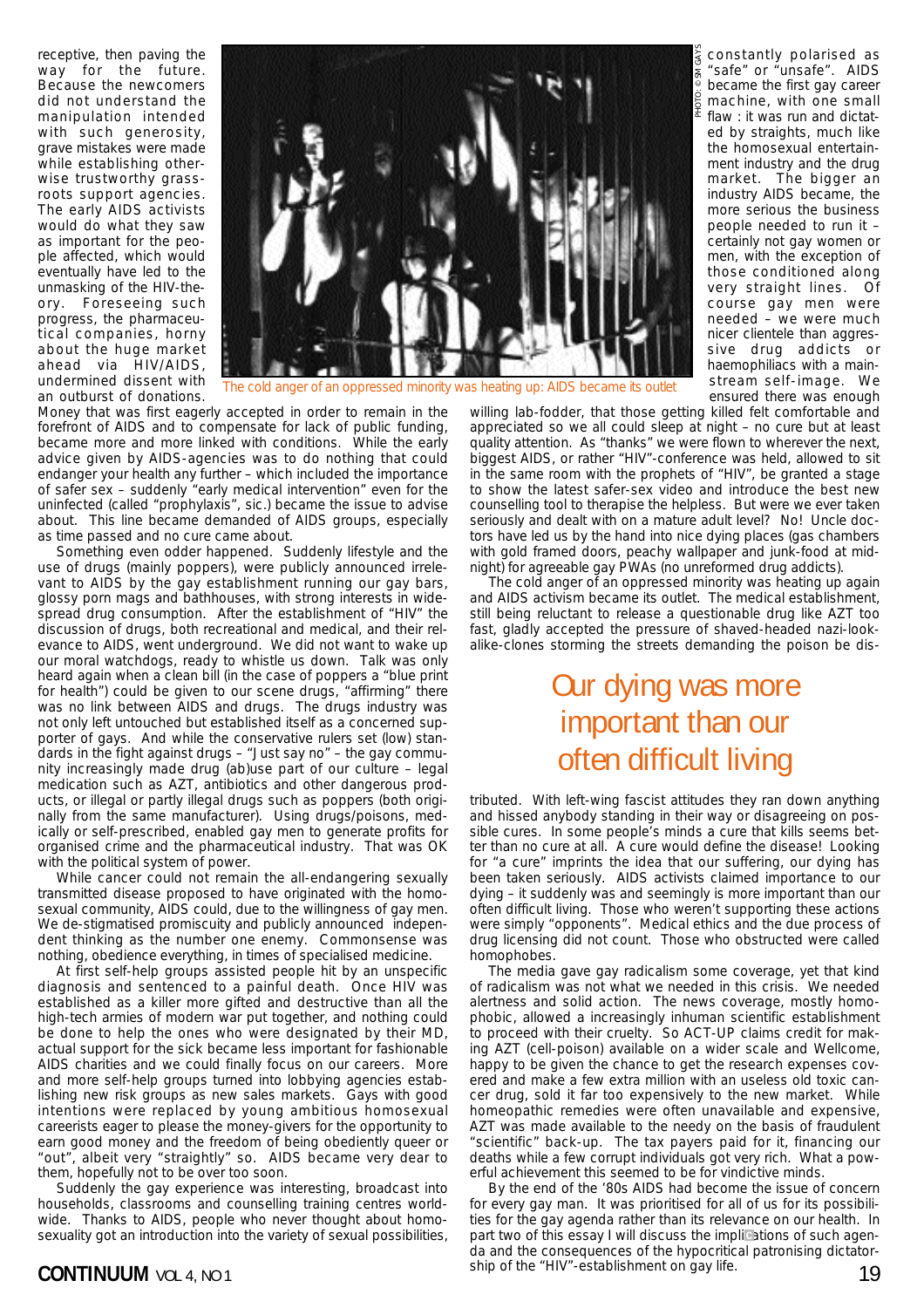# **D**RUG**E**FFECTS

anti-tuberculosis

Anti-tuberculosis drugs can successfully eradicate the infection from the body but cannot restore tissue destroyed by the bacteria or, unless taken as longterm prophylaxis, offer prevention against reinfection. The choice of drugs offered is determined by the areas of the body affected and by the results of sensitivity tests, which may take up to two months to confirm whether the infection is sensitive or resistant to the first drugs used.

Anti-tuberculosis drugs act like antibiotics, either directly killing the bacteria or preventing them from multiplying. Although they start to combat the disease within days, benefits of drug treatment are not likely to be noticeable for a few weeks. As the infection is eradicated, the body's healing processes repair the damage caused by the disease and the drugs. Symptoms such as fever and coughing gradually subside and weight is gained as appetite and general health improve.

Adverse reactions including severe allergic reactions are more likely to occur in the second month of treatment and may parallel the symptoms of the disease itself – fever and general ill-health, for example. If this is detected, another drug might be tried.

### **ISONIAZID**

In use for over 30 years this drug remains effective for conventional TB. It is offered alone as prophylaxis (prevention) and with other drugs as treatment, usually for six months. Courses lasting nine months or a year may be prescribed. Taken in overdose it is dangerous. Serious unwanted effects have rarely been reported, and include jaundice, twitching and muscle weakness, and blurred vision, which require immediate attention. Other effects can include vomiting, weakness, numbness and rash. An important consideration is that the drug causes increased loss of vitamin B6 (pyridoxine), especially at high doses, which can lead to permanent nerve damage. This effect can be addressed with a B6 supplement.

### **RIFAMPICIN**

Deemed highly effective in TB. Taken by mouth it is well absorbed in the intestine and widely distributed throughout the body, crossing the blood-brain barrier, and is consequently useful in tuberculous meningitis. It is always prescribed with other TB drugs to enhance its effect and prevent resistance developing, which can happen rapidly.

**Although in the last fifty years a range of some fifteen pharmaceutical drugs considered effective against the causative agent of TB,** *mycobacterium tuberculosis***, have been approved for clinical use, there are three or four first choice drugs in combination once a person has been diagnosed with an active form of the infection. In principle a combination helps overcome the danger that the bacteria may develop resistance to one of the drugs. After an initial two month period, if the treatment is successful, one drug is usually dropped from the combination.**

The red-orange coloration of urine, saliva and tears it can cause is considered harmless. Serious effects can include jaundice, which usually improves during treatment and a flu-like illness, requiring immediate attention. Prolonged use may cause liver damage, so periodic blood tests are needed to monitor liver function. Muscle cramps and itching are rare but should not be ignored.

### **PYRAZINAMIDE**

Active against both the active and intracellular forms of the mycobacterium, and most effective in the early stages of the disease. It crosses the brain barrier and is useful in TB meningitis. Effects can include jaundice, fever and liver toxicity, so periodic blood tests for liver function checks are performed.

### **ETHAMBUTOL**

Given in conjunction with other TB drugs it appears to boost their effect. If resistance to other common drugs is suspected, it may be given early in treatment. Although the drug has few common adverse effects it may occasionally cause optic neuritis, a type of eye damage, leading to blurring and fading of vision. Rash and itching also should not be ignored, likewise severe nausea or dizziness.

### **RESISTANCE**

In response to an outbreak of multidrug resistant TB, the following treatment protocol was issued in 1995 by London's Chelsea and Westminster Hospital:

**(a)** All patients to receive at least 5 drugs. Treatment should be initiated in hospital.

The present outbreak has an organism resistant to: Isoniazid, Rifampicin, Pyrazinamide, Rifabutin, Clofazamine, Ethionamide.

Therefore first choice agents are: Ethambutol, Ofloxacin or Ciprofloxacin, IV Amikacin, Streptomycin or Paromomycin.

Second choice agents are: Cycloserine, Para-aminosalicylic acid (PAS).

Other agents which may be added: Augmentin, Doxycycline, Prothionamide, Clofazamine (current isolate resistant).

Start with small doses, and increase to planned doses over 3 to 10 days.

Determine peak and trough serum concentrations [of medications] because the bioavailability and clearance of most anti-TB drugs is unpredictable.

At present, monitoring of amikacin and streptomycin levels is available at the Chelsea and Westminster. Cycloserine levels can also be monitored by arrangement.

Document that absorption is adequate, because of higher prevalence of malabsorption in AIDS.

**(b)** Clinical monitoring – monitor for: (i) resolution of fever and clinical symptoms (ii) weekly sputum smears until first ZN negative smear. NB Induced sputums should never be performed in patients who are currently ZN smear positive.

**(c)** Duration of isolation: Patients should remain in negative pressure isolation until they are assessed to be non-infectious based on: sputum smear negative on three separate occasions over at least a 14-day period AND apyrexial [without fever] for at least one week and resolution of cough AND evidence of tolerance and compliance with full dose of medications for at least two weeks.

Length of treatment – 24 months.

see *Natural Treatments*, p.11. **c**

### Sources

British Medical Association New Guide to Medicines and Drugs, 1994 Principal Drugs, S.J. Hopkins, 1992 Guidelines, Chelsea and Westminster Healthcare NHS Trust, Nov. 1995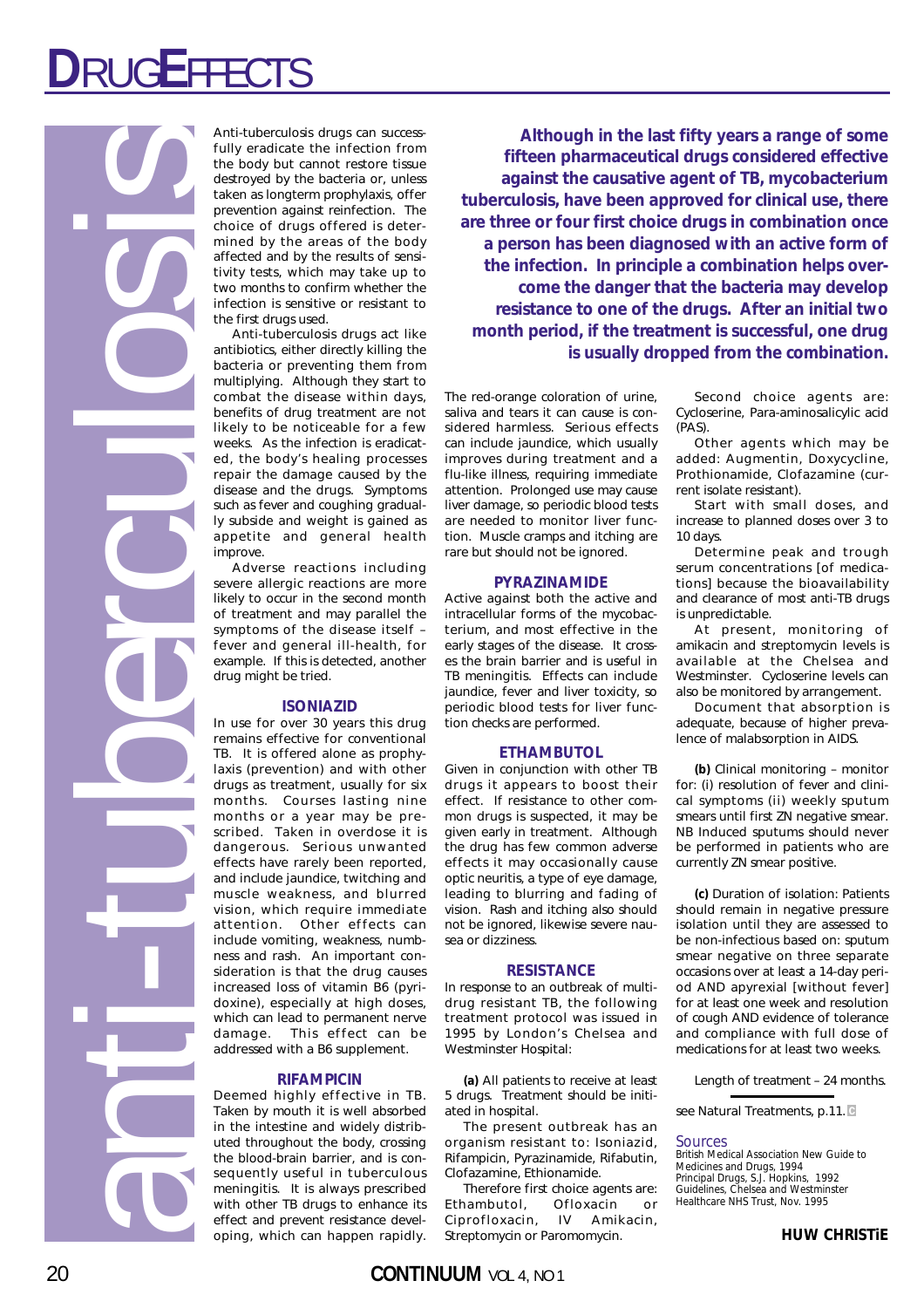## **NUTRITION**

FACING THE Fats have had bad press over recent years because of links made between saturated animal fats and heart disease. The importance of essential fatty acids often gets overlooked. BOO ARMSTRONG explains what the food labels don't always tell you about the types of fats and how to obtain them from your food

ood labels don't always tell you<br>what you really want to know<br>about the nutritional status of<br>food. When it comes to fat, labels<br>tend only to mention saturated<br>and unsaturated fats, with the occasional ood labels don't always tell you what you really want to know about the nutritional status of food. When it comes to fat, labels tend only to mention saturated polyunsaturated thrown in.

This kind of information is quite helpful for determining risks that you are causing your heart and arteries by having a certain amount of saturated fat running through your blood, slowly clogging them up and preventing the flow of oxygen and other nutrients to the cells. Most people have heard of cholesterol and you can almost be certain that if a food label shows saturated fat then you are getting a fair dose of artery clogging cholesterol with it.

## ESSENTIAL FATTY ACIDS

Labels usually overlook the beneficial essential fatty acids. These actually help your body to resist disease, and build and maintain healthy muscles, arteries and nerve cells, so it would be nice to know when we are eating them. They are found predominantly in nuts and seeds, green leafy vegetables and fish. One reason you don't often find them on food labels is that they are easily destroyed by food processing and it would be pretty difficult to fit a label onto a pumpkin seed or a walnut.

The essential fatty acids are so named because we need them, on a daily basis for good health and we cannot make them for ourselves. There are two essential fatty acids, these are linoleic acid and linolenic acid, also known as omega 6 and omega 3 respectively. If either linoleic or linolenic acid are missing or deficient in the diet then deficiency diseases develop.

Symptoms of linoleic acid deficiency include: eczema-like skin eruptions, loss of hair, liver degeneration, behavioural disturbances, kidney degeneration, excessive water loss through the skin accompanied by thirst, susceptibility to infections, failure of wound healing, heart and circulatory problems and a host of other conditions. Prolonged absence from the diet is fatal. All of the deficiency symptoms (except death) can be alleviated by adding linoleic acid back to the diet from which it was missing.

The symptoms of linolenic acid deficiency include: retardation of growth, weakness, impairment of vision and learning ability, motor incoordination, tingling in arms and legs, and behavioural changes. These symptoms can also be reversed by adding linolenic acid back to the diet.

## PROSTAGLANDINS

Essential fatty acids have antibacterial, antifungal and antiviral action as well, primarily by promoting T-cell activity and the production of certain hormone-like substances called prostaglandins. Prostaglandins are produced by nearly all mammalian cells and they are able to influence the functioning of any type of cell.

Prostaglandins are made by oxidising essential fatty acids, in enzyme controlled reactions. To make sure these reactions can take place when necessary you need not only enough unadulterated linoleic or linolenic acid, but enough of the co-factors for the reaction – these are vitamins B3, B6 and C and the minerals zinc and magnesium. When you get your essential fatty acid supply from nuts and seeds, they come pre-packaged with all these other nutrients. There are 20 known prostaglandins that we can make and they control many different body processes.

Prostaglandins are produced at cell membranes and are decomposed rapidly. Although they are produced in minute quantities and do not stay around for long they are potent substances and exhibit a wide variety of effects on the body. Unlike

> Essential fatty acids from nuts and seeds come pre-packaged with all these other nutrients

circulating hormones which act on distant targets (ACTH, for example is produced in the pituitary gland inside the brain and acts on the kidneys which are a long way away), the prostaglandins act locally, in the immediate area in which they were produced. Prostaglandins can be produced in response to many different internal stimuli.

Linoleic acid can be metabolised down several pathways in response to certain stimuli – one will give Prostaglandin 1 (P1) and another will end up with Prostaglandin 2 (P2). ➾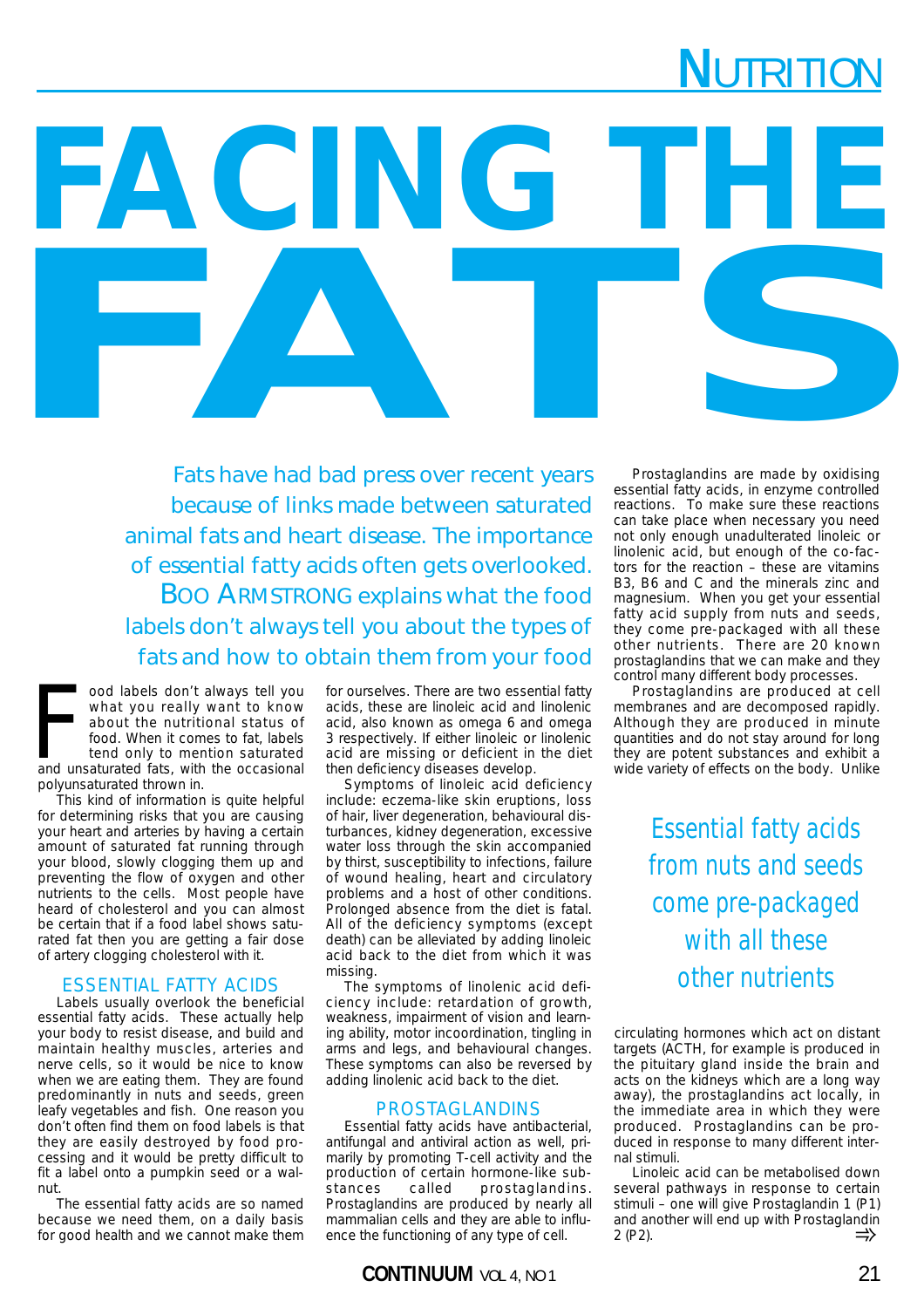P1 protects the heart and arteries by slowing down the production of cholesterol, preventing blood cells from sticking together and opening blood vessels. The proper functioning of the immune system depends on cells being able to produce it because of its beneficial effect on T-cells. Prostaglandin 1 also helps nerves, insulin utilisation and calcium metabolism as well as acting as a local anti-inflammatory.

Prostaglandin 2 causes blood clotting and inflammation. In swollen joint problems there is usually excess P2. It also induces the kidneys to retain salt which leads to water retention and high blood pressure. By lowering P2 levels it is possible to help heart disease and kidney damage. One important method used to reduce P2 is to remove meat from the diet because it contains lots of arachidonic acid, one of the intermediates in the reaction of linoleic acid turning into P2.

Linolenic acid can be turned into P3 or prostaglandin 3, which like P1 has potent platelet anti-stickiness properties and further decreases the likelihood of a person dying from a blood clot formed in an artery to the heart (heart attack) or brain (stroke).

To highlight both the importance of prostaglandins and the<br>need for clear nutritional information about fats we can look<br>at the lnuit Eskimo diet. The average lnuit diet has 300g of<br>fat per day and the LIK diet contains 12 need for clear nutritional information about fats we can look at the Inuit Eskimo diet. The average Inuit diet has 300g of fat per day and the UK diet contains 120g. In the UK 50% of people die from arterial or heart disease whereas Inuits have a very low occurrence of these conditions – they tend to die from infectious diseases. The reasons for this are that Inuits eat mainly fish which has very high levels of omega 3 and low levels of omega 6 (if you are going to follow suit then eat the oily varieties – mackerel, tuna, eel etc.). In the UK the fat we have contains little omega 3 and lots of omega 6. High levels of omega 3 will protect your heart (anti-clotting, widens blood vessels etc.) and low levels will allow the heart and arteries to become unwell. Low levels of omega 6 will not support immune systems very well, because of the limited amount of prostaglandin that can be made. In contrast high levels can, and do protect us.

Healthy human beings can make all the prostaglandins they need out of the two essential fatty acids omega 3 and 6, but there are several nutritional and other metabolic conditions in which the



ability to convert essential fatty acids to prostaglandins is blocked at the first step. In these conditions, the block can be bypassed by giving nutritional supplements. If P1 is not being made efficiently, Evening Primrose Oil can be taken to bypass a block in metabolism. Fish oils can be taken to bypass a block which is preventing P3 from being made. If these nutritional supplements

## Commercially manufactured oils are pretty lacking in nutrients by the time they reach the supermarket shelves

are given, the production of prostaglandins by the body can proceed properly and health can be re-established and maintained.

The pharmaceutical use of prostaglandins is extremely crude. Because they are so short-lived, much of an injected dose of prostaglandins breaks down before it reaches its target tissue. Comparatively huge doses have to be administered, far larger than the body would normally produce. If they are given orally or added to the diet, they are destroyed by digestion.

## NATURAL SOURCES

By bypassing the known biochemical block with more basic nutritional supplements it is possible to support the body in making its own supply of prostaglandins, where, when and how much it needs according to its own internal requirements for health.

M E Bëgin, wrote in 1986 in Das UN: "Gamma-linolenic acid (an omega-6 fatty acid) and/or eicosapentaenoic acid (an omega-3 fatty acid) and their derivatives may be the source of natural endogenous agents against AIDS ...supplementation with these polyunsaturated fatty acids should be considered in the prevention, and possibly the treatment, of AIDS."

We need omega 3 and omega 6 in a ratio of 1:3 at about 2 grams to 6 grams. So 8 grams of fat a day, that's about 2 tablespoons. The best sources are rape seed oil, walnut oil and olive oil (not cooked because this destroys them) and straight from the seed it is best to consume pumpkin seeds, linseeds and walnuts. Chewing one handful of pumpkin seeds every day should provide you with a maintenance does of essential fatty acids, but if you are deficient in them you will need (guided) supplementation.

## OILS

Commercially manufactured oils are pretty lacking in nutrients by the time they reach the supermarket shelves. The seeds or nuts go through a process of solvent extraction, degumming, refining, bleaching and deodorization. Supermarkets do have the courtesy of adding some artificial antioxidants to replace the ones they removed, but it's not exactly worthy of a consumers' award. The cold-pressed extra virgin types are slightly better but still get cooked for two hours, crushed, ground, pressed and heated before being filtered, bottled and sold at exorbitant prices.

The reason, however, for my rant against the oil manufacturers is hydrogenation. Most of the vegetable oils that are added to margarines, pastries, pies and biscuits have been hydrogenated. As the German philosopher Goethe said, "what you know about you see": start looking for hydrogenated fats and you will find them everywhere. When an oil has had hydrogen gas pumped through it under high pressure, it changes from being a liquid to a solid, which is great for the food manufacturers, but unfortunate for the consumers because 30-50% of a hydrogenated oil will be trans-fatty acids. These act in a similar way to saturated fats in the body and are potent free-radicals. See the last issue of Continuum to find out how to undo the damage of free-radicals using anti-oxidants and look out for the non-hydrogenated margarines.

Fats have had bad press over recent years because of saturated animal fats links to heart disease. The importance of essential fatty acids often gets overlooked which is tragic because they could change your life. **c**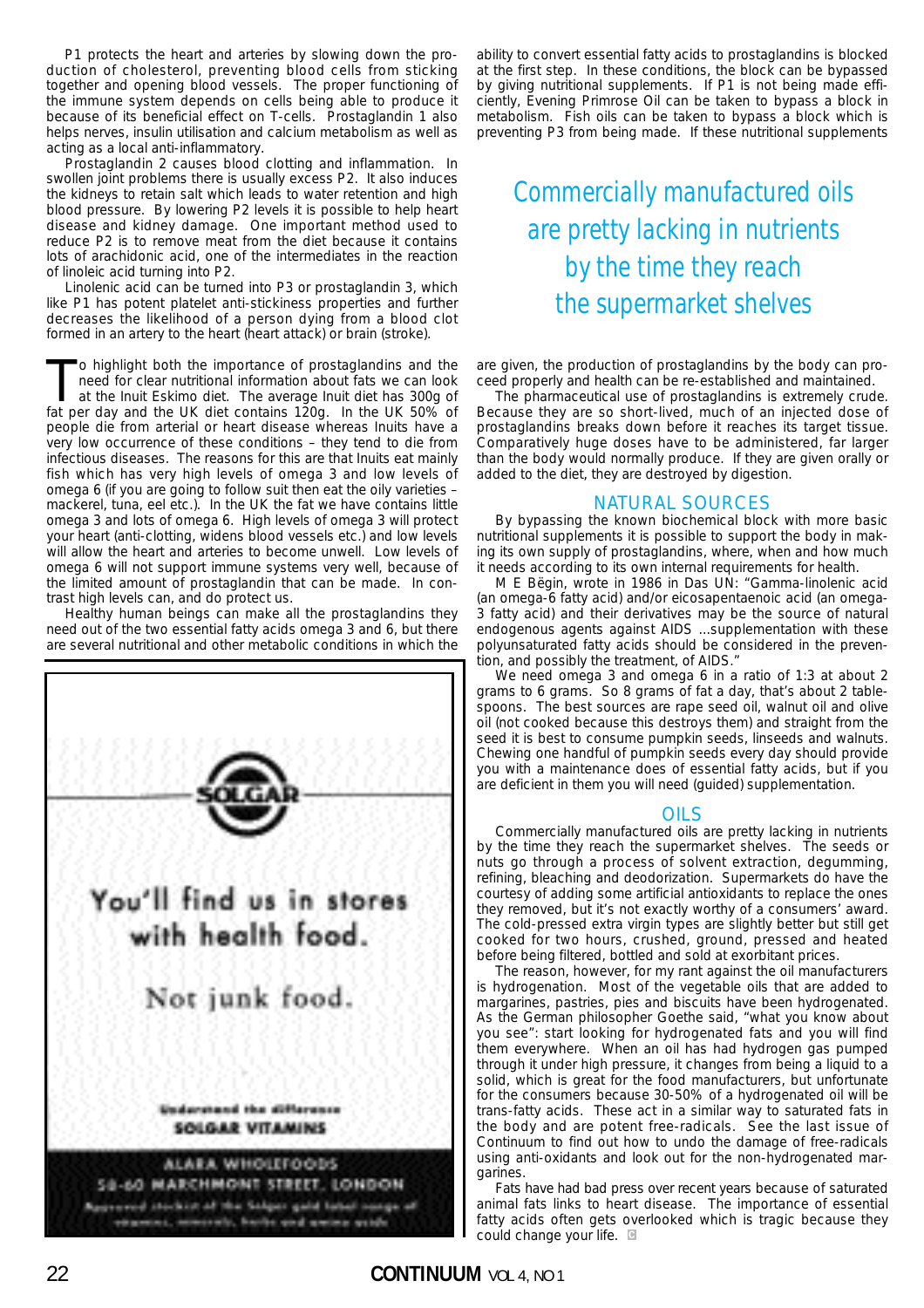# **N**UTRITION

Cannabis hemp seeds contain all the essential amino acids and essential fatty acids necessary to maintain healthy human life. No other single plant source provides complete protein in such an easily digestible form, nor has the oils essential to life in as perfect a ratio for human health and vitality.

empseed is the highest of any plant in essential fatty<br>acids. Hempseed oil is among the lowest in saturated<br>fats at 8% of total oil volume. The oil pressed from<br>hempseed contains 55% linoleic acid (LA) and 25%<br>linolenic ac acids. Hempseed oil is among the lowest in saturated fats at 8% of total oil volume. The oil pressed from hempseed contains 55% linoleic acid (LA) and 25% linolenic acid (LNA). Only flax oil has more linolenic acid at 58%, but hempseed oil is the highest in total essential fatty acids at 80% of total oil volume.

**HEMP**

**SEED**

 $*$ These fatty acids are responsible for our immune response. In the old country the peasants ate hemp butter. They were more resistant to disease than the nobility."1 The higher classes wouldn't eat hemp because the poor ate it.

LA and LNA are involved in producing life energy from food and the movement of that energy throughout the body. Essential fatty acids govern growth, vitality and state of mind. LA and LNA are involved in transferring oxygen from the air in the lungs to every cell in the body. They play a part in holding oxygen in the cell membrane where it acts as a barrier to invading viruses and bacteria, neither of which thrive in the presence of oxygen.

The bent shape of the essential fatty acids keeps them from dissolving into each other. They are slippery and will not clog arteries like the sticky straight shaped saturated fats and the trans-fatty acids in cooking oils and shortenings that are made by subjecting polyunsaturated oils like LA and LNA to high temperatures during the refining process.

LA and LNA possess a slightly negative charge and have a tendency to form very thin surface layers. This property is called surface activity, and it provides the power to carry substances like toxins to the surface of the skin, intestinal tract, kidneys and lungs where they can be removed. Their very sensitivity causes them to break down rapidly into toxic compounds when refined with high heat or improper storage exposes them to light or air.

Nature provides seeds with an outer shell that safely protects the vital oils and vitamins within from spoilage. It's a perfect as well as perfectly edible container. Hempseed can be ground into a paste similar to peanut butter only more delicate in flavour. Udo Erasmus, Ph. D. nutritionist says: "hemp butter puts our peanut butter to shame for nutritional value." The ground seeds can be baked into breads, cakes and casseroles. Hempseed makes a hearty addition to granola bars.

Some pioneers in the fields of biochemistry and human nutrition now believe cardiovascular disease (CVD) and most cancers are really diseases of fatty degeneration caused by the continued over-consumption of saturated fats and refined vegetable oils that turn essential fatty acids into carcinogenic killers. One out of two Americans will die from the effects of CVD. One out of four Americans will die from cancer. Researchers believe many cancers erupt when immune system response is weakened. And more Americans are succumbing to immune deficiency diseases than ever before. Promising studies are now under way using the essential oils to support the immune systems of people diagnosed "HIV+".

The complete protein in hempseed gives the body all the essential amino acids required to maintain health, and provides

the necessary kinds and amounts of amino acids the body needs to make human serum albumin and serum globulins like the immune enhancing gamma globulin antibodies. **NUTRITION**

The body's ability to resist and recover from illness is related to how rapidly it can produce massive amounts of antibodies to fend off the initial attack. If the globulin protein starting material is in short supply the army of antibodies may be too small to prevent the symptoms of sickness from setting in.

The best way to insure the body has enough amino acid material to make globulins is to eat foods high in globulin proteins. Hempseed protein is 65% globulin edestin plus quantities of albumin (present in all seeds) so its easily digestible protein is readily available in a form quite similar to that found in blood plasma.

Hempseed was used to treat nutritional deficiencies brought on by tuberculosis, a severe nutrition blocking disease that causes the body to waste away.<sup>2</sup>

The energy of life is in the whole seed. Hempseed foods taste great and will ensure we get enough essential amino acids and essential fatty acids to build strong bodies and immune systems, and to maintain health and vitality. **c**

### References

1 R. Hamilton, ED.d., Ph.D. Medical Researcher-Biochemist U.C.L.A. Emeritus.

2 Czechoslovakia Tubercular Nutritional Study, 1955

Excerpted from Hempseed Nutrition by Lynn Osburn. Produced by Access Unlimited, P.O. Box 1900, Frazier Park, CA 93225, USA.

**Hemp seeds** can be obtained direct from: **SEMINAL SCOFF** (tel. 0181 306 1045 and leave a message), or at the their hemp seed stall on **Spitalfields Sunday Market**, London, E1 (9am - 4pm)

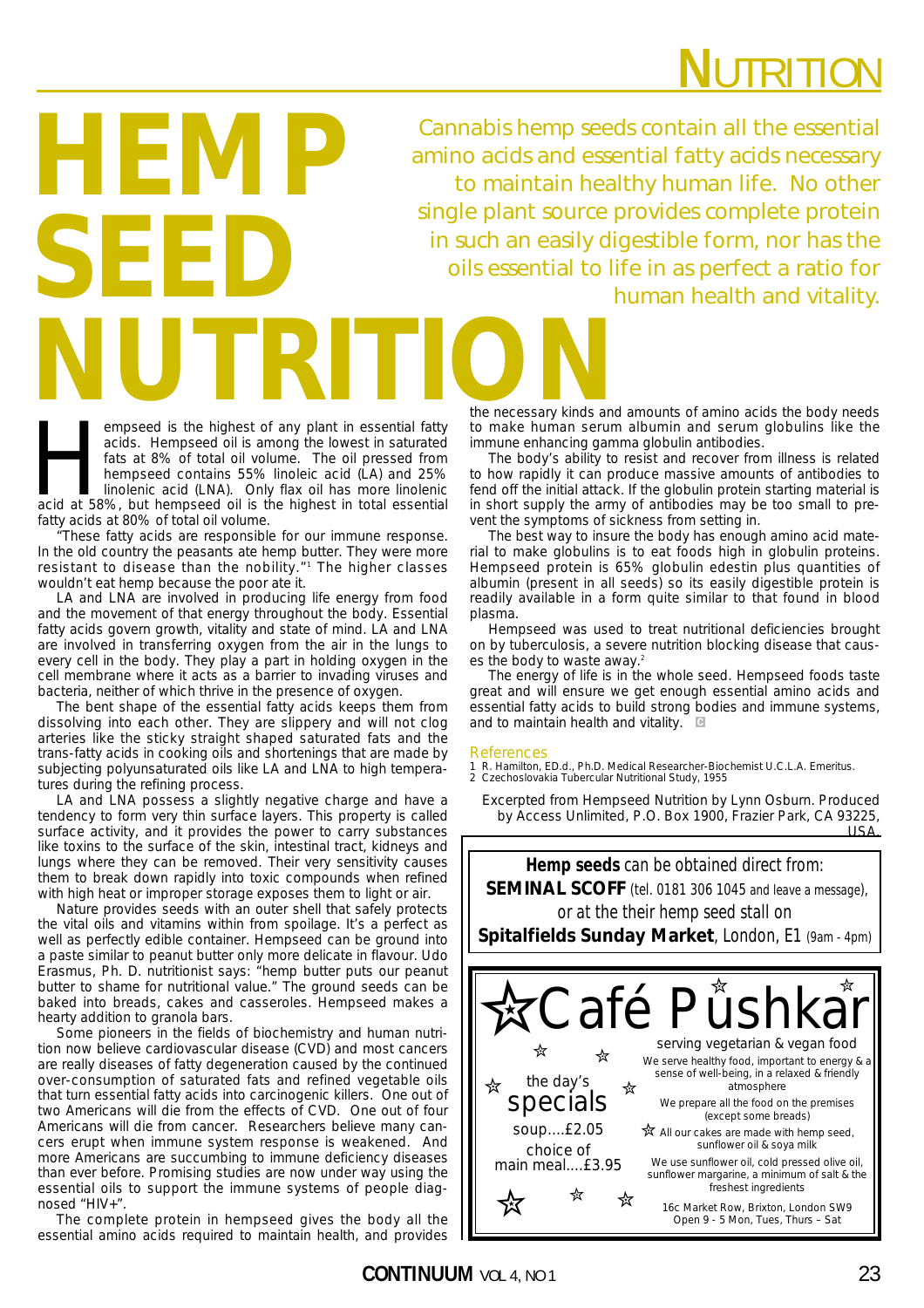# **V**IRUS**C**HALLENGE

The challenge by Continuum to produce proof of the isolation of HIV particles to enable their characterisation has drawn a response in an article published in the National AIDS Manual Treatment Update. Although this article makes several points which are claimed to answer the challenge they do not unambiguously satisfy the requirements of proof.

### 1. "...there is no standard 'set of rules' for isolating retroviruses'

It is impossible to make scientific claims unless one is guided by scientific principles. In fact, as far back as 1957, J. W. Beard, a leading retrovirologist of the day, discussing the isolation and analysis of particles wrote: "Although this has resulted in considerable success in some instances, there remain numerous unresolved problems in the general field, as well as outstanding omissions in the systematic use of the principles and procedures of well-recognised applicability. Fundamentally, the scheme of approach, as well illustrated by that devised and rigorously tested in investigations of viral agents, is relatively simple. This consists in (1) isolation of the particles of interest; (2) recovery (purification) of the particles in a given preparation that are homogeneous with respect to particle kind; (3) identification of the particles, and (4) analysis and characterisation of the particles for the physical, chemical, or biological properties desired"1 . The "rules" employed by HIV/AIDS researchers, that is, detection of a protein, p24, OR an enzyme, reverse transcriptase, do not satisfy any scientific principle proving isolation of a viral particle and indeed defy common sense. If detection of p24 by an antibody is "HIV isolation" then why is the detection of the protein b-HCG in blood or urine (pregnancy test) not proof of placental isolation? The same argument can be advanced for reporting the measurement of cardiac enzymes in cases of suspected myocardial infarction as "isolation" of heart.

### 2. "...while some of Continuum's proposed seven steps (involving the propagation, purification and characterisation of the virus from a tissue sample) can easily be demonstrated for  $HIV...$

It may be possible but the fact is to date nobody has purified the "HIV particles" and propagation and characterisation are impossible without purification.

### 3. "Contrary to the implication by Continuum, the Pasteur Institute did not draw up such guidelines in 1973'

At the 1973 meeting at the Pasteur Institute<sup>2,3</sup> the steps which one has to follow to isolate retroviruses were thoroughly discussed and indeed are straightforward commonsense and are not dissimilar from those enumerated earlier by Beard. In the first of the two papers from the Pasteur Institute meeting published in Spectra entitled "RNA tumor viruses purification using zonal rotors [RNA tumor viruses=retroviruses]", figure 1 is a "Flow chart for purification of RNA viruses by double sucrose density gradient zonal centrifugation". The flow chart is:

RNA Tumor Virus Purification

**180 DAYS...**

**£1,000 Reward MISSING VIRUS!** The Jody Wells Memorial Prize

Blind romantics still believe HIV causes AIDS. But if 'HIV' has never been isolated, what *is* AIDS?

Never isolated? You bet! A cash prize of £1,000 is offered to the first person finding one scien-tific paper establishing actual isolation of HIV. If you or a friendly 'AIDS expert' can prove isolation, £1,000 is yours. In cash. In public.

Interested? Pledge the money to your favourite AIDS charity, why not?

We bet you'll be surprised to discover the truth.

**continuum** CHANGING THE WAY WE THINK ABOUT AIDS

## It's taking a very long time for someone to show clear proof of isolated HIV. In a two page article last month, NAM's monthly *Treatment Update* seems to believe, in the words of Prof. Robin Weiss, that "*Continuum*'s challenge is simply not relevant to the issues facing people at risk of AIDS", but what is AIDS if HIV doesn't exist?

In the next issue we will publish the thoughts of Prof. Peter Duesberg and others on the subject.

The following response to NAM's article on the Prize is by AIDS<br>analysts ELENI PAPADOPULOS-**ELEOPULOS, VALENDAR TURNER, JOHN PAPADIMITRIOU and DAVID** CAUSER.

The Prize is still available.

## **...we're still waiting!**

VIRUS FLUID 80 litres CLARIFICATION 4000G X 10 min. Ø<br>K-3 ROTOR K-3 ROTOR RNAase-free sucrose 20- 55% 12 litres/hour Ø K-3 VIRUS ZONE 500 ml., 30-38% B-29 ROTOR B-29 ROTOR RNAase-free sucrose 30-45% 25,000 rpm X 180' Ø B-29 VIRUS ZONE 150 ml., 32-37% Ø DIALYSIS OR ULTRAFILTRATION Ø

FINAL CONCENTRATE 150-200 ml.

The particles thus obtained are then characterised by performing a number of assays. The flow chart for these assays is given in Table 3 and is as follows:

Assays for RNA Tumor Viruses

Physical: Electron Microscopy (neg stain and thin sect.) Æ Virus count Æ Morphology Æ Purity

- Biochemical: Reverse transcriptase Æ 60-70S RNA, total RNA Æ Total protein Æ Gel analysis of viral and host proteins and nucleic acids
- Immunological: Gel diffusion Æ Complement fixation\* Æ Immunofluoroescence\*
- Biological: Infectivity in vivo Æ Infectivity in vitro \*With specific reagents for enveloped
	- and internal antigens gs and env

Toplin, the author of this paper, pointed out it is much easier to isolate retroviruses than other viruses. Nonetheless: "The RNA tumor viruses also have buoyant densities that coincide with those of certain cellular constituents. Therefore, if the cell cultures used for virus propagation are not maintained at maximum viability, purification problems can also be encountered with these viruses in relation to contaminating microsomal

## 24 **CONTINUUM** VOL 4, NO 1

and membrane fragments...". Because of this Toplin regards double banding as a necessity. It is worthwhile noting that "HIV" cell cultures are not maintained at maximal viability and in fact, unlike all other retroviruses, HIV is said to kill cells. Thus, unlike the supernatants (cell free culture fluids) from other retroviral cultures, in "HIV" cultures one would expect to find subcellular material, at least "cellular fragments", microsomes from disrupted cells and "membranous vesicles which may enclose other cellular constituents including nucleic acids"<sup>2,4-6</sup>

### 4. "...but did not themselves meet the seven steps Continuum was now requesting for HIV".

This is true but they did not have to meet these steps. Toplin's aim was to discuss in general terms the stages one has to follow in order to isolate and characterise retrovirus-like particles. Nonetheless, he does give electron micrographs (EM) of double banded particles. In his figure 6 there is an "electron micrograph (thin section) of Rauscher murine leukaemia virus from cell culture fluid after double sucrose zonal centrifugation".

In the second paper "Purification and partial differentiation of the particles of murine [mouse] virus (M.MSV) according to their sedimentation rates in sucrose density gradients", Sinoussi, Chermann and their colleagues aimed to obtain a purified particle preparation and not to fully characterise the MSV. In double banding sucrose density gradients they obtained particles "banding in the region of the gradient corresponding to a density of 1.14- 1.15 gm/ml". "No apparent differences in physical appearances could be discovered among the viral particles in these regions. There was no sign of aggregation of particles". They also showed that: "The viral particles separated by zonal centrifugation are able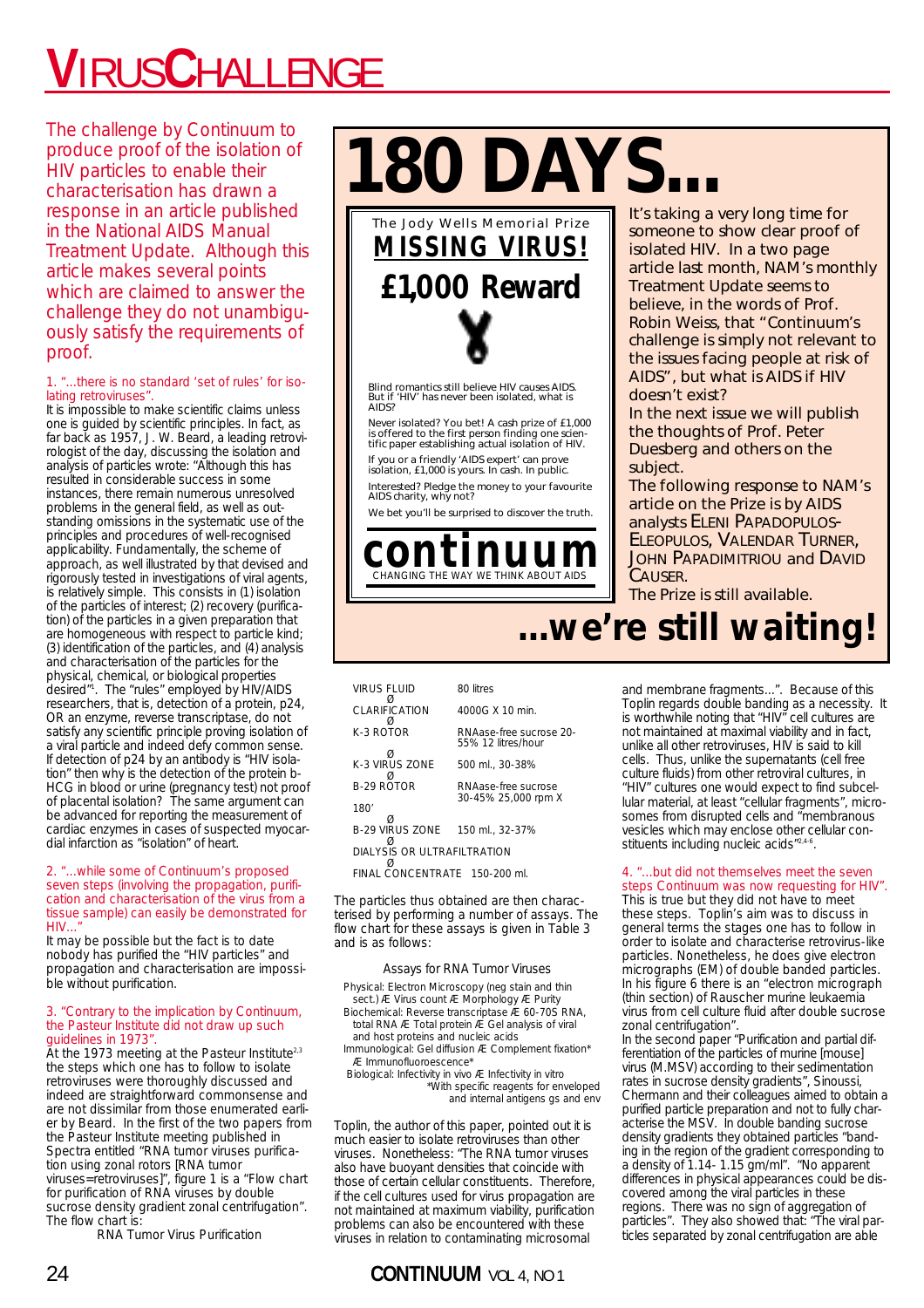to cause focus formation in murine embryonic fibroblast tissue cultures" and that reverse transcriptase (RT) "activity was found in the region of the gradient where particles were found".

#### 5. "But if one put together three or four papers, all the data are there and have been published for years"

Where are these three or four papers? Where is even one paper where there is electron micrographic evidence revealing particles of any shape or form at the density of 1.16 gm/ml, the density that defines retroviral particles, let alone retrovirus-like particles with "No apparent differences in physical appearances' as Sinoussi and Chermann wrote in 1973 or, as Beard much earlier wrote, "homogeneous with respect to particle kind"?

### 6. "...purification by this method is no problem...

If purification of HIV particles by density gradient centrifugation is no problem why has it not been reported?

### 7. "...[HIV] loses most of its infectivity during this laboratory process".

Given the fact there is no electron microscopic evidence for the existence of HIV particles at the density of 1.16 am/ml, how may one have evidence that the particles lose their infectivity during density gradient centrifugation? If the infectivity of HIV particles is so labile, how do they retain their infectivity during the processing of plasma into the factor VIII clotting concentrates which are administered to individuals with haemophilia? (This procedure involves collection of blood, separation of plasma by centrifugation, cool storage followed by freezing, transport to a facility for pooling with donation of similarly obtained plasma, thawing, further freezing and thawing, filtration, lyophilisation and storage as a dry powder for weeks to months before use<sup>7</sup>).

### 8. "HIV particles look different" from "naturally existing viruses

In the scientific literature there is no data which permits one to distinguish on the basis of appearances between endogenous (natural) and exogenous retroviruses. "Retroviruses are enveloped viruses with a diameter of 100-120 nm budding at cellular membranes. Cell released virions [individual virus particles] contain condensed inner bodies (cores) and are studded with projections (spikes, knobs)"8 . The particles are further categorised according to "site of core assembly (preformed in the cytoplasm or formed during the budding process at the plasma [cell] membrane); shape and size of surface protrusions (spike- or knob- like); presence or absence of electron-lucent space between envelope and core in immature particles, and shape and position of cores in mature particles". There are three subfamilies of retroviruses (Oncovirinae, Lentivirinae, and Spumavirinae). The particles of the subfamily Oncovirinae are in turn subdivided into four genera, type A intracisternal and intracytoplasmic particles, and type B, type C and type D particles<sup>9</sup>.

As far as "HIV particles look different" is concerned, in cultures of tissues from AIDS patients one can see a "zoo" of particles with varying morphologies. For example:

(a) Hockley and his colleagues from the Electron Microscopy and Photography Section and Division of Virology at the National Institute for Biological Standards and Control in the United Kingdom describe a profusion of particles which they divide broadly into three groups mature, ring-like and small with spikes. The mature particles "were approximately spherical in shape and 100 to 150 nm in diameter. The

outer lipid membrane was frequently broken or absent in places, and there was no evidence of surface spikes...A few mature particles were found that were larger than average and appeared to contain a double nucleoid...in the preparation of HIV there were always many vesicles with granular contents in which it was not possible to recognize a distinct nucleoid". Also, "The ring-like particles had a more consistently spherical shape and were larger (140 nm in diameter)" and the small particles "were usually spherical but sometimes slightly angular in shape and 65 to 90 nm in diameter" and had spike-like projections on their surface<sup>10</sup> (b) Gelderblom who has done most of the EM studies in HIV/AIDS research reported that although HIV is considered to have a cone shaped core he and his colleagues found centrosymmetric and tubular cores as well. The caption to one of the many photographs reads: "Virions can be seen having either elongated, 'baton-like' tubular cores 30-35 nm in diameter or containing more than one core. Tubular and regular cone-shaped cores can coexist within one virion". The text states: "Rarely, tubular core structures reminiscent of batons with a diameter of 30-35 nm and a length of 150-250 nm are observed"<sup>8</sup>. (If cores are of such dimensions then some of the particles must exceed twice the diameter of retroviral particles).

## in cultures from AIDS patients one can see a "zoo" of particles

c) Lekatsas and other virologists from Pretoria and Johannesburg: "We used the characteristic cylindrical structure in the core as an identifying characteristic for the virus to distinguish it from cellular debris and also noted that it may vary considerably in its dimensions and morphological features. Fig. 1 depicts a variety of such features encountered in our preparations. We have found two basic virus particle sizes, 90nm and 120 nm, both present in large numbers. The larger particle bears no surface projections while the smaller particle is rarely 'naked' and usually bears projections. We have seen no particles with partial loss of projections, suggesting that small particles retain these structures while large particles lose them soon after liberation"<sup>11</sup> (d) The US CDC: HIV particles are "usually round and have a diameter of about 85-95 nm...Virus with bar-shaped nucleoids and particles with a tear-drop shape are commonly seen in HTLV-III/LAV infected lymphocytes. sometimes ring-shaped particles without dense nucleoids are also seen"<sup>12</sup>

Particles of the smaller dimension have also been found in both the non-infected H9 cell line and in another cell line called CEM. Both cell lines are used extensively in HIV/AIDS research and they are the cell lines from which practically all the EM studies have been reported. Particles have also been found in other cell lines such as C8166, EBV transformed B-cells, and cord blood lymphocytes<sup>13</sup>. Although all HIV/AIDS researchers report the

finding of "HIV" particles in the cultures of tissues originating from AIDS patients or those at risk, there is no agreement as to which Genus or even Subfamily of retroviruses such "HIV" particles belong. For example:

(a) Montagnier and his colleagues reported HIV

initially as a type C particle, then as a type D particle and then as a Lentivirus<sup>14-16</sup>

(b) in 1984 Gallo and his colleagues reported HIV as a type C particle. However, in 1985 he wrote: "A possible unique feature of the virions is the cylindrical core observed in many presumably mature virions. Virions having this type of core have been frequently reported for certain type D retroviruses, and in some instances, for type C retroviruses"<sup>1</sup> (c) Jay Levy, reported HIV as a type D particle18; (d) Others at the University of California wrote that "AIDS virus isolated show morphologic characteristics of type C, type D and Lentiviruses"<sup>19</sup>

(e) Dr. Anthony Fauci and others: "T-cells and macrophages handle the virus very differently. In the T-cell, the virus buds out of the external plasma membrane of the cell. In the monocyte/macrophage cultures it buds into membrane-bound vesicles inside the cells"20. The latter is a description of a type A, retroviral particle<sup>9</sup>.

Thus, although HIV has been described as a member of two subfamilies of retroviruses including three different Genera of one of these subfamilies, by consensus at present HIV is regarded as a Lentivirus. However, it is of pivotal significance that in cultures of tissues from AIDS patients although there are particles with the diameter of 100-120 nm these particles do not have spikes or knobs. The particles which possess spikes and knobs have diameters smaller than 100-120 nm. In other words, there are no particles which fulfill the two principal morphological characteristics of retroviruses, that is, particles which have BOTH "a diameter of 100-120 nm" AND surfaces which "are studded with projections (spikes, knobs)".

In view of the above, the question then arises if the particles with the "unique" morphology considered to be HIV represent an exogenous retrovirus originating from tissues of AIDS patients or those at risk, then what is the origin and role of the many non-HIV particles and which, if any, of these particles or the "HIV particle" band at 1.16 gm/ml?

9. "The relationship between infection with HIV (indicated by the antibodies produced by the body in response) and risk of developing AIDS is clear; among groups of drug users haemophiliacs or gay men, it is only those that are HIV-positive who are at risk of developing AIDS".

One cannot talk about "HIV antibodies" as being synonymous with "HIV infection" unless one has proof that the antibodies present in sera are specific to HIV. The only way to obtain such scientific proof is to use HIV isolation as a gold standard. To date, since HIV has not been isolated, no such proof exists21,22. However, as far back as 1934, Andrews, addressing the Royal College of Physicians in London on the subject of the Rous sarcoma retrovirus presented data that anti-retroviral antibodies are non-specific: "Most viruses evoke the production of antibodies which are demonstrated by their power of neutralising the virus in question when mixed with it in vitro...Normal fowls, particularly as they grow older, may develop in their sera varying amounts of similar neutralising properties...It is likely, therefore, that the antibodies in the birds with chronic tumours represent only an enhancement of a property occurring to a varying degree in normal birds"<sup>2</sup>

The main immunogenic (antibody generating) retroviral proteins are said to be coded by two genes, gag and env. From the beginning it was known that the gag gene of retroviruses is present in all cells, including those that do not have retroviral particles and in fact this observation forms the basis of the oncogenic theory of cancer. In 1970, Huebner, one of the originators of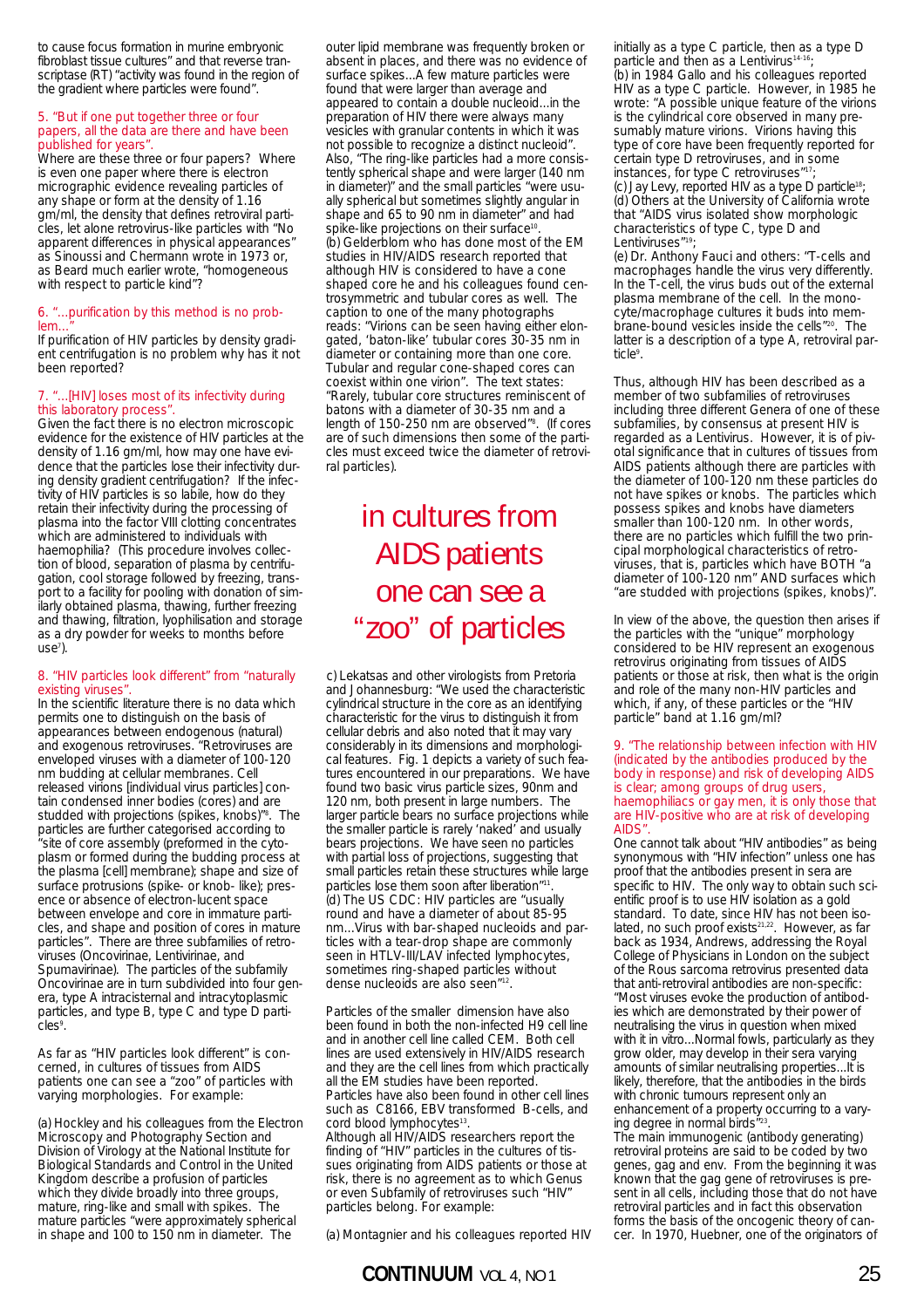this theory wrote: "Natural history studies of the prevalence of the gs [gag] antigen [protein] in virus-free laboratory mice revealed gs antigens in high titers in the hematopoietic tissues of individuals of most mice strains"24. One year later Robin Weiss wrote: "The idea that normal cells of chickens might contain avian tumor virus genomes first arose from the observation that normal embryonic tissues of some "leukosisfree" chicken strains possessed an antigen which was indistinguishable from the groupspecific (gs) antigen of avian tumor viruses' The p17/18 and p24 proteins of "HIV" are said to be coded by its gag gene. The evidence that the p18 and p24 proteins (and antibodies) are non-specific is overwhelming and can be illustrated by a few examples:

(a) Genesca et al conducted WB assays in 100 ELISA negative samples of healthy blood donors; 20 were found to have HIV bands (antibodies) which did not fulfill the then (1989) criteria used by the blood banks for a positive WB. These were considered as indeterminate WB, (WBI), with p24 being the predominant band, (70% of cases). Among the recipients of WBI blood, 36% were WBI 6 months after transfusion, but so were 42% of individuals who received WB-negative samples. Both donors and recipients of blood remained healthy. They concluded that WBI patterns "are exceedingly common in randomly selected donors and recipients and such patterns do not correlate with the presence of HIV-1 or the transmission of HIV-1", "most such reactions represent false-positive results"<sup>2</sup> (b) According to researchers from Germany and the United Kingdom (Wellcome Research Laboratories), "Western blotting should not be used as a screening assay because rates of up to 20% indeterminate results are found in blood donors"<sup>27</sup>

(c) In most cases, by "HIV isolation" is meant detection of p24 in cultures. However, in cultures with whole unfractionated blood, positive results have been reported in 49/60 (82%) of "presumably uninfected, but serologically indeterminate" individuals and in 5/5 "seronegative blood donors"<sup>2</sup>

(d) Detection of p24 has been also reported in organ transplant recipients. In one kidney recipient (the donor was negative for p24 antigen) who, three days following transplantation developed fever, weakness, myalgias, cough and diarrhoea, all "Bacteriological, parasitological and virological samples remained negative [including HIV PCR]. The only positive result was antigenaemia p24, positive with Abbot antigen kits in very high titers of 1000pg/ml for polyclonal and 41pg/ml for monoclonal assays. This antigenaemia was totally neutralizable with Abbott antiserum anti-p24...2 months after transplantation, all assays for p24-antigen became negative, without appearance of antibodies against HIV. Five months after transplantation our patient remains asymptomatic, renal function is excellent, p24 antigenaemia still negative and HIV antibodies still negative"<sup>29</sup> Using two kits, the Abbott and Diagnostic Pasteur, in one study, p24 was detected transiently in 12/14 kidney recipients. Peak titres ranged from 850 to 200,000 pg/ml 7-27 days post-transplantation. Two heart and 5/7 bone marrow recipients were also positive, although the titres were lower and ranged from 140-750 pg/ml. Disappearance of p24 took longer in kidney (approximately 6 months) than in bonemarrow (approximately 4-6 weeks) recipients. According to the authors: "This may be related to differences in immunosuppression therapy". Discussing their findings they wrote: "The observation of a 25-30kD protein [the French researchers report p24 as p25] binding to polyclonal anti-HIV human sera after immunoblots with reactive sera raises several questions. This protein could be related to a host immune

response to grafts or transplants...Its early detection after transplantation might indicate the implications of immunosuppression therapy...The 25-30kD protein could therefore be compared with the p28 antigen recently described with human T-cell-related virus lymphotropic-endogenous sequence...The characterization of this 25-30kD protein may represent an important contribution to the detection of HIV-1-related endogenous retroviruses"3 (e) In addition to the WB p24 band, the p17/18 band is the most often detected band in WB of healthy blood donors<sup>31</sup>. Also, sera from AIDS patients bind to a p18 protein in mitogenically stimulated HIV infected T-cells, but not to non-infected, unstimulated lymphocytes. However, when the lymphocytes are mitogenically stimulated, but non-infected, the AIDS sera bind to a p18 protein in these noninfected lymphocytes<sup>32</sup>. Similarly, a monoclonal antibody to HIV p18, reacts with dendritic cells in the lymphatic tissues of a variety of patients with a number of non-AIDS related diseases and the "same pattern of reactivity was present in normal tissue taken from uninfected individuals as in those taken from HIV positive subjects"<sup>33</sup>

(f) Strandstrom and colleagues reported that 72/144 (50%) of dog blood samples "obtained

## it was known that the *gag* gene of retroviruses is present in all cells

from the Veterinary Medical Teaching Hospital, University of California, Davis" tested in commercial Western blot assays, "reacted with one or more HIV recombinant proteins [qp120-21.5%, gp41—23%, p31—22%, p24— 43%]"34.

(g) According to Philip Mortimer and his colleagues from the UK Public Health Laboratory Service: "Experience has shown that neither HIV culture nor tests for p24 antigen are of much value in diagnostic testing. They may be insensitive and/or non-specific"<sup>35</sup>.

Regarding antibodies found in human sera which react with the envelope proteins (p41, p120, p160), in 1981 Gallo accepted the evidence that the antibodies which reacted with retroviral glycoproteins were directed not against the proteins "but against the carbohydrate moieties on the molecule that are introduced by the host cell as a post-transcriptional event, and which are therefore cell-specific and not virus-specific"<sup>36</sup>. This is amply confirmed today for the HIV envelope glycoproteins by many HIV researchers including the 1994 studies of Essex and his colleagues<sup>37</sup>.

### 10. "...many pictures of HIV have been published..."

What has been published is pictures of viruslike particles present in cell cultures where several types of particles are present and some are arbitrarily said to be HIV. There are no published EMs of material banding in sucrose density gradients.

### 11. "...is next to impossible to remove all other debris from the culture...

It may not be possible for "HIV" but animal retroviruses have been isolated by banding in density gradients (see EM in Pasteur/Spectra publications).

12. "...it's like saying that it is impossible to

### identify a German shepherd dog by its unique appearance, if it happens to be surrounded by a pack of poodles'

How does one look at a zoo and know one has a German shepherd or a poodle? The differentiation between a German shepherd and the remainder of the universe including poodles is possible only because German shepherds are obtained separate from all other objects in the universe and shown to possess unique morphology, constituents and behaviour such as walking, barking and biting. The analogy with HIV is more like someone who does not know what a German shepherd is but who looks at an aerial photograph of a zoo, expects to see dogs (retroviruses) but all he sees is many objects some of which look like animals (viruses) and decides that one of the objects is a dog, in fact a dog with unique composition and behaviour without first showing the object is:

- (a) an animal;
- (b) the animal is a dog;
- (c) the dog is unique.

Pursuing the analogy, is it possible to mince up all the objects in the zoo, before there is ever proof of the existence of the Family Canidae (the Family Retroviridae) let alone dogs known as German shepherds and poodles, centrifuge them in density gradients and then proclaim that the material which bands at 1.16 gm/ml (proteins and nucleic acids) belongs to the German shepherd (HIV)?

If the virus-like particles seen in cultures of tissues of AIDS patients and those at risk are HIV, what then are the particles seen by Weiss and his colleagues in cultures of patients with common variable hypogammaglobulinaemia "which on electron microscopy showed a retrovirus morphologically indistinguishable from HTLV-III/LAV [HIV] and animal lentiviruses? Supernatant from this co-culture was positive by reverse transcriptase, and the cells were positive by immunofluorescence with serum from a patient with AIDS and with the anti-HTLV-III monoclonal antibodies to p24 and to p19 (from Dr. R. C. Gallo) indicated that the viral genome showed homology to HTLV-III/LAV"38. According to Weiss: "It has long been known from electron microscope and immunofluorescent studies (24) that HIV is found in massive amounts in the lymph nodes, even in the asymptomatic phase of infection"<sup>25</sup> Firstly, the authors of reference 24<sup>39</sup> did not claim to have proven the existence of HIV particles or even retroviral particles but only "retrovirus-like particles". If the virus-like particles seen in the lymph nodes of AIDS patients and those at risk are HIV, then what are the particles with identical morphology seen with the same frequency in the enlarged lymph nodes of patients who do not have AIDS and who are not at risk of developing AIDS? In a study conducted by O'Hara and colleagues from Harvard, "HIV particles" were found in 18/20 (90%) of patients with enlarged lymph nodes attributed to AIDS. However, the identical particle was also found in 13/15 (87%) of patients with enlarged lymph nodes not attributed to AIDS leading the authors to conclude, "The presence of such particles does not, by themselves indicate infection with HIV"4

13. "...the insistence that the experiment must start with pure particles makes this unattainable".

If the proof of the existence of pure particles is unattainable then:

(a) how can one claim virus purification or isolation? Isolation means obtaining an object separate from everything else that is not that object;

(b) how can one know that the "HIV" proteins and nucleic acids belong to this virus and not to the impurities such as other viruses or nonviral material?

(c) how can one claim that the effects, if any,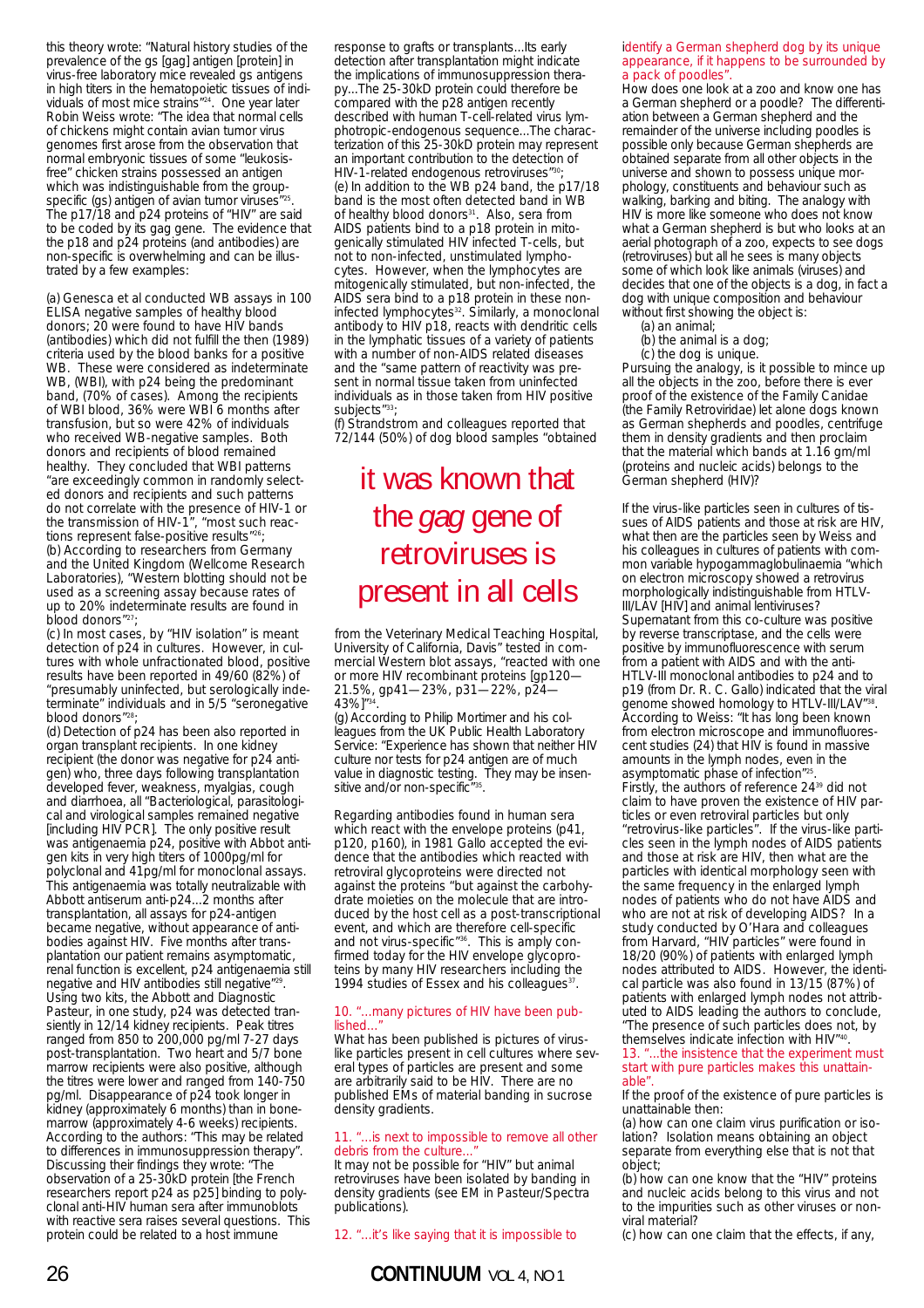of "HIV" are caused by "HIV" and not by impurities?

(d) since no EM has been published showing virus-like particles in the material which bands at 1.16 gm/ml, how can one know that such particles, pure or impure, are present at the retroviral density?

## 14. "...grow HIV isolates...

How can one grow HIV isolates when the virus has not been isolated?

### 15. "HIV's genetic material, on the other hand, can be purified".

A critical analysis of the HIV literature shows that by "HIV genome" is meant nothing more than the selection of part of the RNA from cultures which bands at a density of 1.16 gm/ml. Since no evidence exists for the presence of retroviral particles at this density, it is impossible to say that such RNA belongs to HIV or even to a virus-like particle.

### 16. "Gene cloning techniques allow

### researchers to extract the viral genes found in HIV-infected cells".

This cannot be the case unless one first has nucleic acids which have been proven to belong to a unique retroviral particle, which can be done only by isolating the particle.

### 17. "When the complete set of genes is reintroduced into healthy human cells in culture, the cells produce HIV particles".

In the vast HIV literature there is not one paper with such evidence.

### 18. "It would clearly be unethical to inject these particles into humans to see if they caused AIDS<sup>"</sup>

If it is impossible to obtain such evidence, or to

### References

l. Beard JW. Physical methods for the analysis of cells. Annals of the New York Academy of Sciences, 1957;69:530-544.

2. Toplin I. Tumor Virus Purification using Zonal Rotors.

Spectra, 1973; No. 4:225-235.<br>3. Sinoussi F, Mendiola L, Chermann JC. Purification<br>and partial differentiation of the particles of murine sarco-<br>ma virus (M. MSV) according to their sedimentation rates<br>in sucrose density g

Virology. New York: Plenum Press, 1975: 253-331. vol 4 5. Temin HM, Baltimore D. RNA-Directed DNA Synthesis and RNA Tumor Viruses. Advances in Virus Research, 1972;17:129-186.

6. Weiss R, Teich N, Varmus H, Coffin J. In: RNA Tumor Viruses. Cold Spring Harbor, New York: Cold Spring Harbor Laboratory, 1982:

7. Papadopulos-Eleopulos E, Turner VF, Papadimitriou JM, Causer D. Factor VIII, HIV and AIDS in haemophili-acs: an analysis of their relationship. Genetica, 1995;95:25-50.

8. Gelderblom HR, Uzel M, Hausmann EHS Winkel T,<br>Pauli G, Koch MA. Fine Structure of Human<br>Immunodeficiency Virus (HIV), Immunolocalization of<br>Structural Proteins and Virus-Cell Relation. Micron

Microscopica, 1988;19:41-60.<br>9. Frank H .Retroviridae In: Nermut MV, Steven AC, ed.<br>Perspectives in Medical Virology. New York: Elsevier,<br>1987: 253-256. vol 3).<br>10. Hockley DJ, Wood RD, Jacobs IP. Electron

Microscopy of Human Immunodeficiency Virus. Journal<br>of General Virology, 1988;69:245s-2469.<br>11. Lecatsas G, Taylor MB. Pleomorphism in HTLV-III,<br>11. Lecatsas G, Taylor MB. Pleomorphism in HTLV-III,<br>12. Palmer E, Sporborg C

15 . Klatzmann D, Barré-Sinoussi F, Nugeyre MT.

Selective Tropism of Lymphadenopathy Associated Virus (LAV) for Helper-Inducer T Lymphocytes. Science, 1984;225:59-63.

16. Montagnier L. Lymphadenopathy-Associated Virus:

have an animal model, how can the claim that the cause of AIDS is HIV be justified?

### 19. "However, experiments with purified SIV, the monkey equivalent of HIV, have proved that the pure retrovirus causes the selective loss of CD4 cells resulting in an AIDS-like disease

(a) The evidence for SIV isolation and "purified" SIV is no better than that for HIV; (b) In most cases SIV, like HIV, has been "isolated" from cultures with the human leukaemic cell line H9 (HUT78) a cell line which Gallo

claims to have shown contains the HTLV-1 genome, a "human retrovirus"41. (c) The effects obtained when animals are

injected with "SIV" have nothing to do with the AIDS diseases. In fact, in many cases, they may represent nothing more than graft vs host effects.

(d) Even if the diseases were similar or identical to AIDS they may be the result of impurities in the "SIV preparations" and not to SIV.

#### 20. "Moreover, three American laboratory workers have been infected with purified  $HIN$

How is it possible to prove this when the "insistence that the experiment start with pure particles" is "unobtainable"?

### 21. "By 1993, all three had developed low CD4 counts and one had been diagnosed with PCP, proving the link between HIV, immune suppression and AIDS

Even if these individuals were proven to have repeatedly low CD4 counts and to have PCP diagnosed by lung biopsy and not by the nonspecific methods presently used, it does not mean that these abnormalities are caused by HIV. The existence of low CD4 counts and the

From Molecular Biology to Pathogenicity. Annals of Internal Medicine, 1985;103 :689-693. 17. Gallo RC, Shaw GM, Markham PD. The etiology of AIDS. In: de Vita V, Hellman S, Rosenberg SA, ed. AIDS etiology, diagnosis, treatment, and prevention. New York: J. B. Lippincott Company, 1985: 31-51.<br>18. Levy JA, Hoffman AD, Kramer SM, Landis JA,<br>Shimabukuro JM, Oshiro LS. Isolation of lymphocyto-<br>pathic retroviruses from San Francisco patients with

AIDS. Science, 1984;225:840-842. 19. Munn RJ, Preston MA, Yamamoto JK, Gardner MB. Ultrastructural comparison of the retroviruses associated with human and simian acquired immunodeficiency syn-dromes. Laboratory Investigation, 1985;53:194-199. 20. Orenstein JM, Meltzer MS, Phipps T, Gendelman HE. Cytoplasmic assembly and accumulation of human immunodeficiency virus types 1 and 2 in recombinant human colony-stimulating factor-l-treated human mono-cytes: an ultrastructural study. Journal of Virology, 1988;62:2578-2586.

21. Papadopulos-Eleopulos E, Turner VF, Papadimitriou<br>JM. Is a Positive Western Blot Proof of HIV Infection?<br>Bio/technology, 1993;11:696-707.<br>22. Papadopulos-Eleopulos E, Turner VF, Papadimitriou<br>JM. Has Gallo proven the r

tumours. Lancet, 1934;ii: 117-124.<br>24. Huebner RJ, Kelloff GJ, Sarma S, Lane WT, et al.<br>Group-specific antigen expression during embryogenesis<br>of the genome of C-type RNA tumor virus: implications<br>of ontogenesis and oncoge

25. Weiss RA, Friis RR, Katz E, Vogt PK. Induction of avian tumor viruses in normal cells by physical and<br>chemical carcinogens. Virology, 1971;46:920-938.<br>26. Genesca J, Jett BW, Epstein JS, Shih JWK, Hewlett<br>IK, Alter HJ. What do Western Blot indeterminate patterns for Human Immunodeficiency Virus mean in EIA-<br>negative blood donors? Lancet, 1989;ll: 1023-1025.<br>27. Weber B, Hess G, Enzensberger R, Harms F, Evans<br>CJ, Hamann A, Doerr HW. Multicenter evaluation of the<br>novel ABN Wes different western blot. Journal of Clinical Microbiology 1992;30:691-697.

28 Schupbach J, Jendis JB, Bron C, Boni J, Tomasik Z. False-positive HIV-1 virus cultures using whole blood. AIDS, 1992;6:1545-1546.

29 Vincent F, Belec L, Glotz D, Menoyo-Calonge V, Dubost A, Bariety J. False-positive neutralizable HIV anti-gens detected in organ transplant recipients. AIDS,

**CONTINUUM** VOL 4, NO 1 27

AIDS-like diseases are nothing new and are not specific to HIV. Furthermore, a superficial glance at the AIDS literature shows that no relationship exists between CD4 cell counts and the syndrome<sup>42</sup>. Indeed, in those at risk, low T4 cell counts frequently antedate "infection" with HIV which can be interpreted as low T4 cell counts being the "cause of HIV" and not vice versa.

### **CONCLUSION**

Retrovirus-like particles including particles with morphologies attributed to HIV are ubiquitous. The first absolutely necessary but not sufficient step in proving that the particles represent a retrovirus is to show that in sucrose gradients the particles band at the retroviral density of 1.16 gm/ml. The first absolutely necessary but not sufficient step in claiming the existence of a retroviral protein and genome is to prove that each belongs to one and the same type of retrovirus-like particle such as type C, type D or Lentiviruses.

No such evidence exists for the "HIV" particles, proteins are nucleic acids.

1993;7:741-742<br>30. Agbalika F, Ferchal F, Garnier JP, Eugene M,<br>Bedrossian J, Lagrange PH. False-positive HIV antigens<br>related to emergence of a 25-30kD proteins detected in<br>organ recipients. AIDS, 1992:6:959-962.<br>31. Cour

Western blot reactions to human immunodeficiency virus<br>in blood donors. Lancet, 1986;ii:921-922<br>32. Stricker RB, McHugh TM, Moody D J. An AIDS-relat-<br>ed cytotoxic autoantibody reacts with a specific antigen<br>on stimulated C

36. Kalyanaraman VS, Sarngadharan MG, Bunn PA, Gallo RC. Antibodies in human sera reactive against an internal structural protein of human T-cell lymphoma

virus. Nature, 1981;294:271-273.<br>37. Kashala O, Marlink R, Ilunga M, Diese M, et al.<br>Infection with human immunodeficiency virus type 1<br>(HIV-1) and human T cell lymphotropic viruses among leprosy patients and contacts: correlation between HIV-I<br>cross-reactivity and antibodies to lipoarabinomannan<br>Journal of Infectious Diseases, 1994;169:296-304.<br>38. Webster ADB, Malkovsky M, Patterson S, North M, et al. Isolation of retroviruses from two patients with "common variable" hypogammaglobulinaemia. Lancet, 1986;i:581-582.

39. Armstrong JA, Horne R. Follicular dendtritic cells and<br>virus-like particles in AIDS-related lymphadenopathy.<br>Lancet, 1984;ii:370-372.<br>40. O'Hara CJ, Groopmen JE, Federman M. The<br>Ultrastructural and Immunohistochemical

of Viral Particles in Lymph Nodes from Human<br>Immunodeficiency Virus-Related Lymphadenopathy<br>Syndromes. Human Pathology, 1988;19:545-549.<br>41. Wong-Staal F, Gallo RC. Human T-lymphotropic<br>retroviruses. Nature, 1985;317:395-4 analysis of the HIV-T4-cell-AIDS hypothesis. Genetica, 1995;95:5-24.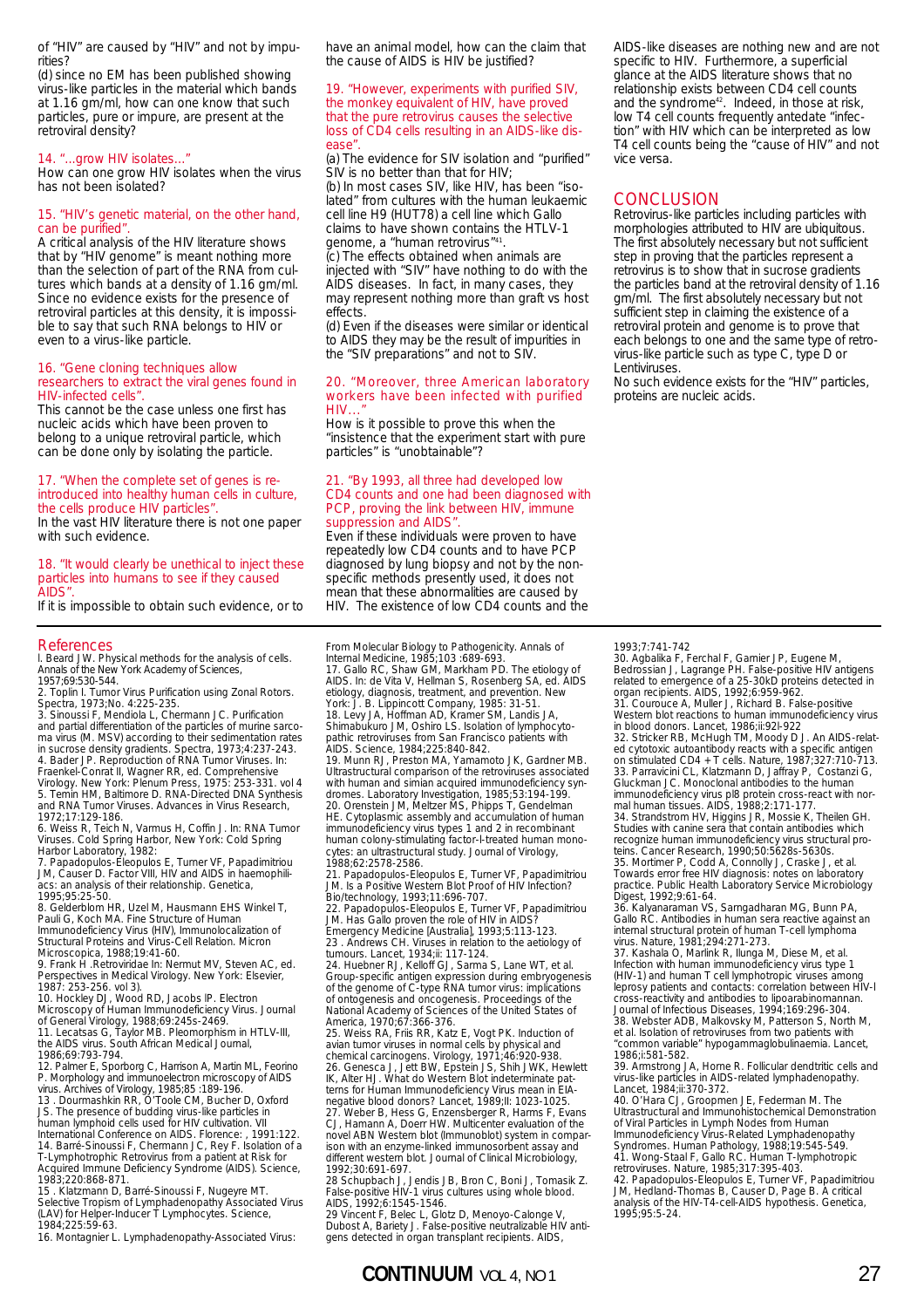# **C**OUNTER**C**ULTURE



In this issue we hand the CounterCulture pages to ALEX RUSSELL who surveys the sentimental excesses of AIDS culture. From poetry to needlepoint he finds uncompromising examples of falsified art and manipulative iconography.

I f one word describes the AIDS culture it is kitsch. The Collins English Dictionary defines kitsch as: "tawdry, vulgarised, or pretentious art or literature, etc., usually with popular or sentimental appeal, from the German: rubbish".

Clement Greenberg in 1939 defined kitsch as the reproduction of high art for easy consumption of the new urban masses.<sup>1</sup> Today kitsch has become politicised and subverted. An artist such as Jeff Koons uses kitsch imagery inspired by the vulgar excesses of the Catholic Church. Likewise 'AIDS-art' and 'AIDSpropaganda' is infected with Catholic kitsch-smaltz with its pappy-soft sentimental appeal to the lowest common denominator of popular 'bad taste'. The Australian artist David McDiarmid uses acidic-AIDS kitsch slogans perverted from pop songs such as: "It's My Party and I'll Die if I Want To" to "Honey Have You Got It".

AIDS activists have utilised kitsch dross imagery to express grief. Christian humanism, gauche-nihilism, apocalyptic-chic, occultist belief<sup>2</sup>, and ersatz science are constituents of HIV/AIDS kitsch. AIDS has been hijacked by the purveyors of kitsch consumerism from Derek Jarman's 'HIV'-related film Blue (a masturbatory-meditation on living-with-the-virus) to Benetton's calculatedly sensational poster campaign using the slogan 'H.I.V. positive' tattooed on body-parts.

Benetton's provocative image of the body branded 'H.I.V. positive' caused an outcry from OutRage and Act Up: Benetton were accused of 'exploiting' people with 'HIV/AIDS'. Yet only recently, The London Lighthouse itself promoted an almost identical image and slogan: "I'm HIV + Stop ignoring me". Benetton were making a cynical analogy between a branded designer-disease-identity and their own designer brand label. Many saw Benetton's image as a campinvertion of the Auschwitz death camp inmates tattooed serial number. Could Benetton's image become a reality? William F. Buckley, editor of the right-wing National Review, advocated tattooing "AIDS" on those tested 'HIV positive' (on the forearms of I.V. drug-users

and on the buttocks of homosexuals) so they could be easily identified, segregated and quarantined.

Perversely, the National AIDS Manual and Gay Men Fighting AIDS have embraced this fascist dogma of tattooed-identification and incarceration with their Malthusian 'Regaying of AIDS'. The spurious 'HIVpositive' test result becomes the tattoo for those who are stamped with the stigmata of criminality. Dominic Gough of Positive Nation has the symbol of Bio Hazard tattooed on his arm as a HANDLE WITH CARE sign. 'HIV Belief' becomes internalised paranoia where one imagines that one has become 'invaded'. John Campbell of the UK Coalition of People Living with HIV/AIDS stated: "The only tattoo that I would have is: 'I'm HIV positive and Proud'."

Disease-identity-politics becomes the petty-bourgeois death-style of the urban queer. We even have an inmates 'HIV poz look': the Belsen-styled 'convictcut' shaven head has become the dominant image of 'HIV propaganda'. 'HIV' high-life-styles publications proliferate from POZ magazine to the oracle sermons of Positive Times and Positive Nation.

What could be more kitsch than to wear a pseudo- 'viral' construct as an ephemeral fashion garment? Our will to disease and death became the marker of our homoaids-fascist identity. We desired 'AIDSing' to transgress the limits of experience. We fear losing 'AIDS'. One Bay Area patient stated in the San Francisco Examiner: "AIDS is the most wonderful thing that has ever happened in my life"; while Mike Esser stated in QX Magazine (21.2.96): "At the moment I'm on the dream combination of AZT, 3TC and Indinavir, and I feel great, as alive as I've ever been".

Here we have the social formation of a hybrid-subspecies: the homoaids, the homoDNA chain terminator. This may be what Michel Foucault terms: "the technology of the self" – where individuals take on various operations on their bodies to transform themselves. The commodification of 'AIDS'-related-identity ends up in the aestheticization of the commodity as pathologised clone fashion accessory. No longer pro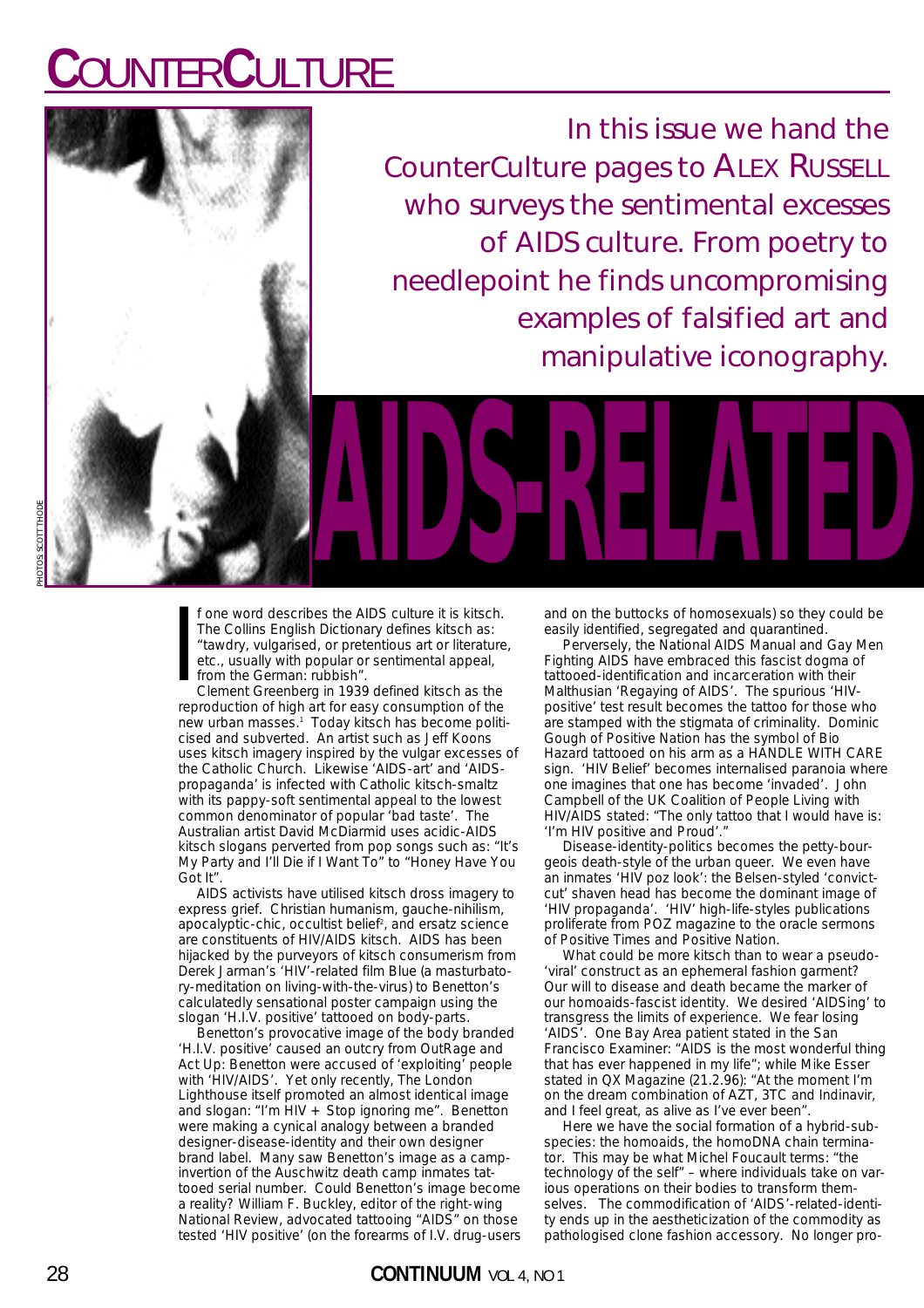claiming: "I'm gay", but "I'm HIV". Mass 'HIV' testing of homosexuals is the collectivisation of the hypnotic spell. This socialised hypnosis of 'HIV in-group' identity becomes analogous to the Fuhrer ideology. Both the 'fascist' and 'HIV' community of the people correspond exactly to Freud's definition of a group as being: "a number of individuals who have substituted one and the same object for their ego ideal and have consequently identified themselves with one another in their ego". The 'HIV positive Blood Brotherhood' constitute the 'in-group'; the 'HIV negative', the out-group.

This pernicious apartheid of HIV positives and HIV negatives becomes a grotesque parody of the Auschwitz death-camp selection process: 'left', right', 'left', 'right', 'poz', 'neg', 'poz', 'neg'. After Auschwitz, 'AIDS' becomes farce. Belonging to the in-group is seen as more authentic, purer, higher; whereas the 'HIV negatives' are negated. (The paradox being that they are all 'negatives'). Adorno gives a striking insight into the regressive psychology of organised groups which fits the ethos of 'HIV' occultism: "What happens

activities are plentiful, mountain-climbing at sunset, picnicking on the mountain plateau, and lying in the long grass under a canopy of stars"<sup>4</sup>.

AIDS Prophet, Dr Jon Kaiser advises his patients<br>to open up a dialogue with their mythic 'virus'.<br>he encourages his clients to engage in a warm one-to to open up a dialogue with their mythic 'virus'. In his 'self-help' treatment guide Immune Power he encourages his clients to engage in a warm one-toone relationship with the 'virus' by writing letters to 'it'. As an object of desire, 'HIV' is always already a substitute for another lost object. As an object of research, 'HIV' is just an objectification of a void.

Christian ritual has been revamped by 'AIDS propagandists' and marketed as new forms of secular service: Die-Ins, Healing Circles, Quilt Ceremonies, Candle Light Vigils.

The Christian Communion is replayed via the introjection of 'HIV Belief' (displacing God, the Primal Father). The 'HIV positive blood brotherhood' becomes Freud's "cannibal savages" who, out of fear and envy, murder and ingest the father ('HIV') to



when masses are caught by fascist propaganda is not spontaneous primary expression of instinct but a quasi-scientific revitalization of their psychology – the artificial regression described by Freud in his discussion of organised groups. The psychology of the masses has been taken over by their leaders and transformed into a means of their domination. The collectivization and institutionalization of the spell have made the transference more and more indirect so that the phoniness of enthusiastic identification and the dynamics of group psychology have tremendously increased."3

Testing 'HIV+' becomes mental, not viral, infection. Gustav Le Bon states: "In a group, every sentiment and act is contagious, and contagious to such a degree that an individual readily sacrifices his personal interest to the collective interest."4 Le Bon classifies contagion as a form of hypnosis where the individual becomes an "automaton". This may explain why many 'tested positives' appear to be in a tranced and lobotomized state – refusing, or perhaps being unable – to question their new tranced-baptised-status.

he AIDS communities' growing distrust for the 'antiviral drug zeitgeist' has generated a faith in the nostalgia for medievalist remedies and New Age cures. The smaltz film Men in Love pines for a pre-scientific world of punk primitivism; rejecting traditional medicine for moonlit healing circles. Positively Healthy offered us Menergy Weekends that were marketed like Nazi Youth camp meetings set in a Middle Ages theme-park: "The weekend is full of the energy of life, love and celebration of ourselves as gay men who have traditionally been Shamen, Medicine Men and Wisdom Warriors of their culture.." Their advert for Alchemy Scotland Weekends mimics the bodyfetishism of a Leni Riefenstahl film: "At low tide we will walk over a seabed made of seashells to a deserted island, at high tide swimming off the lawns. There is nude sunbathing in an enchanted walled garden, peacocks roaming amongst our warm bodies. Physical

strengthen their identification with him/it. The Christian Eucharist, the ritual consumption of the flesh and blood of the deity becomes 'antiviral-cytotoxic' therapy. 'AIDS' demonstrations are infected with pappy-pulp slogans: 'SILENCE=DEATH', 'GENOCIDE', 'HEAL AIDS WITH LOVE', 'FIGHTING FOR OUR LIVES'. This evangelical battle cry for the 'War on AIDS' was aptly portrayed in The Independent on Sunday's spread 'Facing Facts' (26.11.95). We see tacky Woolworth's 'Weeping Orphan' portraits of persons assumed to 'have' either 'HIV' or 'AIDS'.

These photographs by Scott Thode epitomised sentimental 'AIDS' kitsch in all its serious smug soulfulness. We see a Christ like figure with a duff white dove, we see naked women holding hands to heart,

eyes shut in a trance state. The article proclaims: "The men, women and children in these pictures are all HIV positive or have AIDS. They speak of passion, hope strength and love; may the portraits and the writings on these pages serve as a testament to the human spirit". Under each naff portrait are poems that present 'HIV Puritanism' as revelatory and redemptive, purifying and purging.

The myth of 'HIV' infection had disseminated the fatal contagion of another disease: the Born Again politics of Praise the Lord Redemption. The fantasy of an assumed 'HIV positive' test result becomes a Puritan sign of the Elect. 'HIV Puritanism' finds ways of intensifying guilt. You are

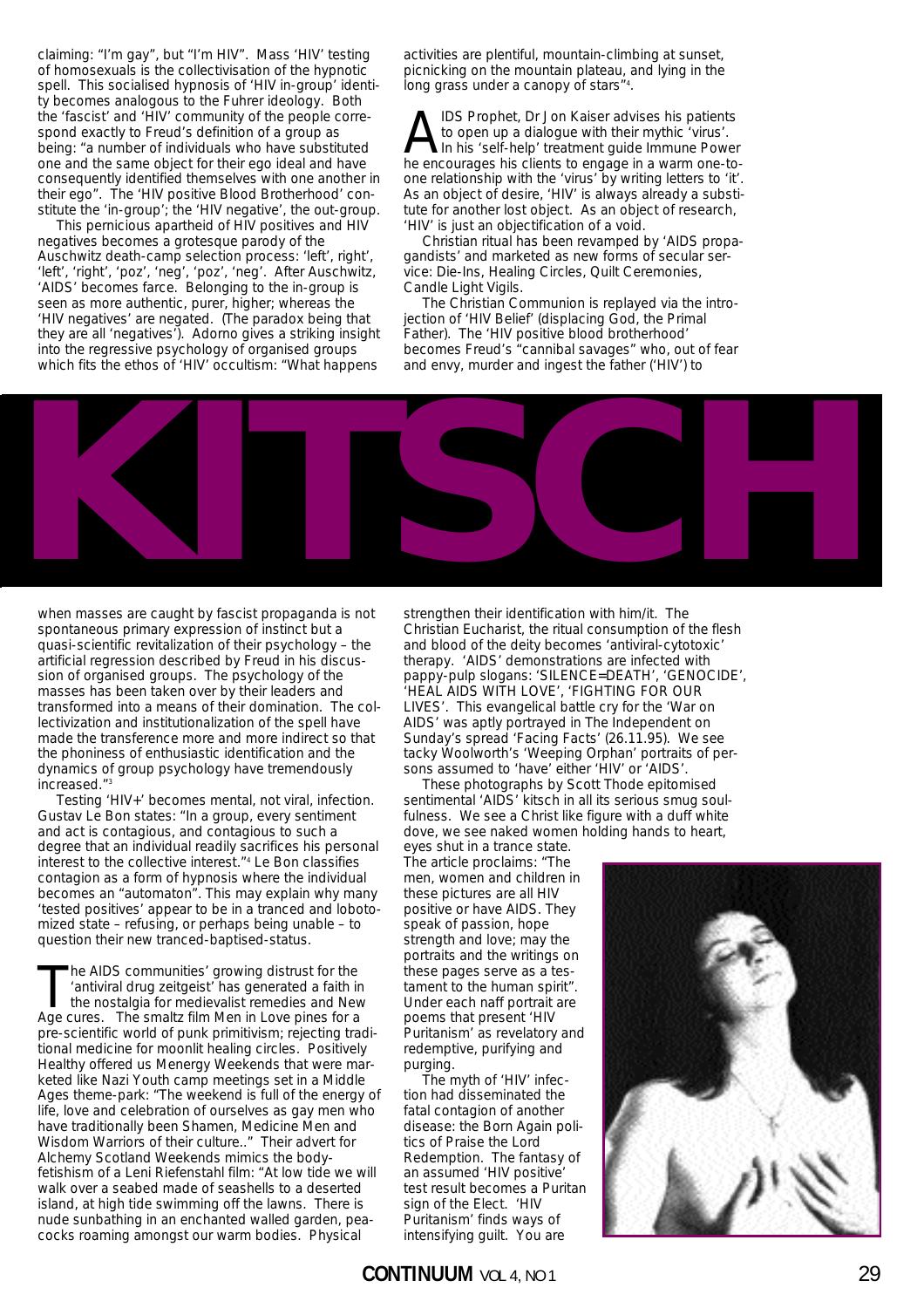

'saved' by your faith in 'HIV Belief': "Having the 'Virus' is a blessing in disguise. It is a catalyst that has brought us together and helps us to stay 'clean'. We all know that cleanliness is next to Godliness and nowhere in the world could you be more at home than next to God". By Danny Ramirez and Yvette Fontanez.

"Being HIV positive has set me free from another disease I was already fighting, the disease of drug addiction. To be free from drugs is truly a blessing. I look at my virus as another chance of life". By Linda Jordan.

These examples of viralpoetics display a smugvirtue-smaltz that have made 'HIV/AIDS' the hallmark of 'bad taste'. What other medical conditions have inspired such sentimental dross? As pulp-science fiction constructs, 'HIV/AIDS' have installed extreme emotionalism, irrational fear and vulgar sensationalism. As Theodor

Adorno stated: "The notion of vulgarity is closely related to kitsch. It too reflects marketable emotions. One of the defining characteristics of kitsch may be that it simulates non-existing emotions. Kitsch neutralises them. Kitsch is based on phoney emotions. Kitsch preys on fictitious feelings, thereby neutralising real ones".<sup>5</sup>

The language of hope, salvation and redemption, essential tenets of 'AIDS kitsch', are exemplified in the 'War on AIDS' vigil schlock-spiel entitled The Day After That:

"Someday we'll be free, I promise you we'll be free if not tomorrow

then the day after that.

And the candles in our hand will illuminate this land if not tomorrow

then the day after that

And the world that brings us pain, that fills our lives with fear

then the day after that will disappear

And the war we've got to win - I promise you we will win

If not tomorrow then the day after that".

Liza Minnelli sings this muzac with chorus and orchestra, arms raised, hands clasped. She stated regarding this song: "Every great war has had its song – and we haven't had a song for the WAR AGAINST THE DISEASE" (Liza's emphasis).

References 1. Avante-Garde and Kitsch, Greenberg. 2. re: Freud s Group Psychology, 1922. 3. The Culture Industry, Theodor Adorno. 4. Capital Gay,1994. 5. Aesthetic Theory, Adorno, Routledge. 6. July, 1994. 7. Spin Magazine, 11 Feb, 1995.

The construction of the 'innocent AIDS victim'<br>came to us in the image of the child. Londor<br>Daily Mirror had a headline: "Liz weeps for A<br>original a coffee-table book on 'Children' came to us in the image of the child. London's Daily Mirror had a headline: "Liz weeps for AIDS girl" to promote a coffee-table book on 'Children with HIV'. In it Hollywood celebrities (including Andy Garcia, Liz Taylor and Nicolette Sheridan) are photographed in glossy chocolate-box poses devouring an assortment of pap soft-centred 'HIV poz' bambinos. 'AIDS-BABES' propaganda proliferates: a colouring book entitled It's OK to Be...Me: A Book About Life and Being HIV+; and the ditties of 'HIV poz' kids from

the album Answer the Call: "We need love/We need compassion to live/We've got hugs/We've got kisses to give".

'AIDS Celebrities' have jumped onto the HIV hypothesis bandwagon to use AIDS patients as photo opportunities. The Oscar ceremony is riddled with red ribbons. The richer stars have them set with precious gems. Whoopi Goldberg is seen at AIDS galas pushing a PWA in a wheelchair brandishing her compassion but ultimately using him as a diseased designer accessory. Princess Diana indulges her obsession with PWAs by visiting hospitals at three a.m. Miss America tours the AIDS wards molesting patients. Publicity stunts such as Elton John flying Ryan White to Disneyland. The ubiquitous U.S. Queen of AIDS TV light entertainment, Barbara Walters, wrings the heartstrings of the nation in cringe-making schlock interviews.

San Francisco's Castro District has its own AIDS shopping mall housed in the Workshop Building of the AIDS Memorial Quilt entitled Under One Roof. Here one can buy AIDS-related accessories such as Red Ribbon Ruby brooches, Red Ribbon paper weights, Cuddle Wit teddy bears sporting tiny red ribbons, Tshirts with inane Born Again slogans and sentimental sympathy cards.

he Quilt is pap folk art kitsch that oozes virtue, purity, innocence. Cleve Jones, the Quilt's founder stated that: "The Quilt is the embodiment of pure good which emanates cosiness, humanity and warmth". Daniel Harris stated in Harper's Magazine, "Making AIDS From Kitsch"<sup>6</sup>: "The Quilt is the sublime expression of AIDS kitsch. It evokes a nostalgia for a simple, more innocent time, a pastoral world of buggies and butter churns – an America that never existed. Nostalgia, the longing for a legendary small-town America, is a fundamental component of AIDS kitsch, and selling the Quilt obeys one of the primary rules of marketing: the romanticisation of home made goods. The Quilt effectively exudes an aura of the homestead..."

Kitsch performance art was typified by Dr Robert Willner's theatre of dissent who toured the world ready at the drop of a hat to inject himself with so-called 'HIV' infected blood (providing he was in front of the media). As Peter Duesberg, who himself has offered to be injected with 'HIV' (providing it didn't come from Robert Gallo's lab) observed of Dr Willner's antics: "The public likes these crude gestures much more than a subtle, logical argument. Knives and swords and lions and crucifixions. Willner quite deserves the media attention he's getting. He did the thing that excites the public".7 Dr Willner was found dead in his car that year, apparently from a heart attack.

The acronym 'HIV' bares no relation to 'its' existence or alleged action; 'it' has never been demonstrated to do what 'its' name suggests it does. The sign and the real are not equivalent. 'HIV' is the 'signifier'

without the 'signified'. 'HIV' is a simulation of hyperreality. 'HIV' is apocryphal. 'HIV' is the 'real-fake', schlock-imitation, paste-jewellery with 'its' camp gp160 dish-ariels. This makes 'HIV' pure kitsch. The hyper-reality of the no-thing 'HIV' is summed up in the Book of Ecclesiastes: "The simulacrum is never that which conceals the truth – it is the truth which conceals that there is none. The simulacrum is true".

In Nietzschean parlance, the followers of 'HIV Belief' become the 'reactive-forces' of the 'slave-class' who do nothing but accept their 'victim' status. The 'HIV Voodoo Priests' have lobotomised the 'HIV Herd' to the state of the zombie. The army of flesh-eating zombies in George Romero's pulp-film Night of the Living Dead are an apt metaphor for the 'living-dead' who have become 'infected' by the 'HIV Trance'.

We need to practice 'safer-thinking' to protect ourselves from the hypnotic-infection of the 'HIV' voodoo-curse.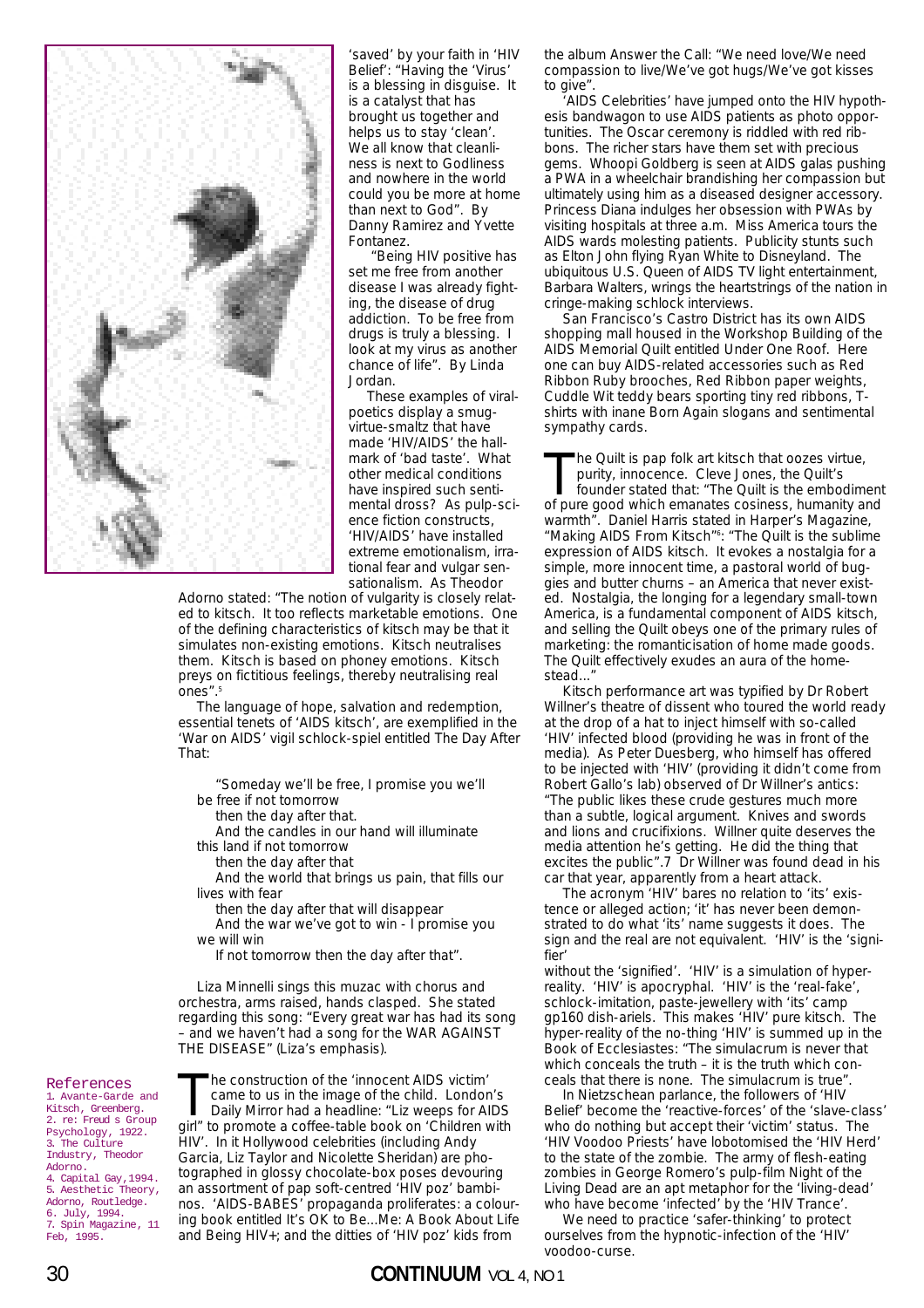*Over Easter a scandal broke in the European media over the possibility of false negative antibody results with a test kit from Abbott. Since a positive antibody diagnosis is built into the definition of AIDS*

*– pneumonia plus positive test = AIDS, pneumonia plus negative test = pneumonia – the reliability of antibody testing is a defining quality for AIDS risk populations.*

Some of the media have circled like vultures around a story of false negative antibody results with a test kit produced by Abbott. With the uncertainties around BSE, here was a story of a presumably reliable effort restori story of false negative antibody results with a test kit produced by Abbott. With the uncertainties around BSE, here was a story of a presumably reliable effort restoring confidence in testing as a public service: Britain checked. The implication is that there are some methods, albeit not the Abbott test, that are reliable. No expense would be spared in setting matters right.

Wrong. There is no antibody test that can give a reliable positive result. It is probable that all positive results are false posiwhat's going on. Nature Medicine recently reported a possible prozone effect in the tests that may help explain the anomalies.

The real problem is the shoddy pretence that when antibodies are found they are known to be caused by HIV in any case.

There are two types of antibody test for HIV – the ELISA and the Western blot (WB). The WB uses up to ten supposed viral proteins in stripes to test blood for antibodies. ELISAs are cheaper and quicker and test with two or three.

WBs were dropped in this country in 1992, even though they are more detailed. They were showing some people with some viral antibodies, other people with others, and making an expensive nonsense out of the idea that a uniform virus was infecting people. How could you be semi-antibody positive? Before the decision to withdraw the WB in Britain, Mortimer wrote in 1991: "Western blot detection of HIV antibodies began as and should have remained a research tool." In other words, when you examine things in detail, there are lots of questions left open. Even so in the USA, WB positivity is essential to a positive diagnosis. ELISAs are considered far less specific. At the prestigious US Walter Reed Research Institute 12,000 positive results with ELISA reduced to 2,000 when checked with WB: ELISAs are up to six times less specific. In Britain they are the standard.

Of course, without an isolated virus, even Western blots are based only on assumptions of which actual proteins would make up HIV, assuming it to be something like a lentivirus and a bit like an oncovirus. Dish antennae receptors, core proteins, viral enzymes, all are theory. The virus has never been isolated.

Amazingly, even with the generally preferred Western blot, the antibody reactions necessary to call the test positive vary all over the world. A positive WB in Africa need not be positive in

# False Negatives? FALSE ALARM

tives, and that no such thing as a false negative exists. Why? Because the antibodies tested for (it's not an AIDS test, it's not a virus test, it's an antibody test) are not specific to HIV. As far back as 1989 Philip Mortimer, head of the government's virus lab (the Public Health Laboratory Services' Virus Reference Division) wrote: "It may be impossible to relate an antibody response specifically to HIV-1 infection." He should know. For years scientists have struggled with the difficult fact that no-one can truly isolate the virus. Without isolating the virus, you've no way of judging whether (and which) antibodies always, usually or ever were caused by the virus. In 1984, when Gallo announced HIV as the probable cause of AIDS, he'd found 'virus' antibodies in at best 85% of AIDS patients. Since loads of other things result in the same sorts of antibodies – well-documented things like flu vaccines, TB, glandular fever, leprosy, malaria, hepatitis B, hepatitis B vaccine, foreign T-cells, foreign cellular proteins and still other proteins from our own oxidised cells, a positive test means only that something required antibodies, but no-one knows exactly what.

The problem suggested with the Abbott test kit was that too high levels of these (non-specific) antibodies prevented the chemical reactions the lab technicians look for from happening at all. Do they know the person even had reactive antibodies? What about ICL or ickle (idiopathic cytolymphopenia), the new media topic in the US, it's AIDS without HIV and by now well recognised. The Abbott business itself arose because four patients who seemed to have AIDS, tested antibody negative – that's ickle in other countries. Abbott were consistently cautious in dealing with the media, since it seems no-one is really clear

Australia for example. In the largest US study of gay men and HIV/AIDS, the MACS, just one strong reaction stripe meant positive, whereas in the uncommon circumstances in Britain where WB is still used, three stripes are necessary. False negatives? The phrase has no clear meaning when positive depends on which country you were tested in! A paper recently cited by Australia's top virus lab showed 20% of non-risk group people tested positive for one or more stripes on the WB: the proteins that are supposed to be viral are all over the place, just never all together in one virus!

Of course some people with positive antibody tests of either type do get ill. There is a range of reasons for this, including the toxic medication that often accompanies the trauma of a positive diagnosis. The majority of people with a positive diagnosis however do not have AIDS, and, so long as people take charge of their health, it can stay that way. In other cases, treating people for a virus which has defied proof of existence is distracting doctors from commonsense approaches to genuine ailments.

It seems whenever HIV/AIDS makes it into the mainstream media, as with Abbott's Easter transubstantiations, the gay community in particular feels almost grateful. THT spokespeople were massaging the airwaves for renewed funding. Are homosexuality and HIV being used to reassure the wider public that tests per se work and public health policy is reliable? Is it just to let anybody believe that? **c**

## HUW CHRISTIE

This article was first published in the May issue of PRIME magazine but, due to a printing error, did not appear in full.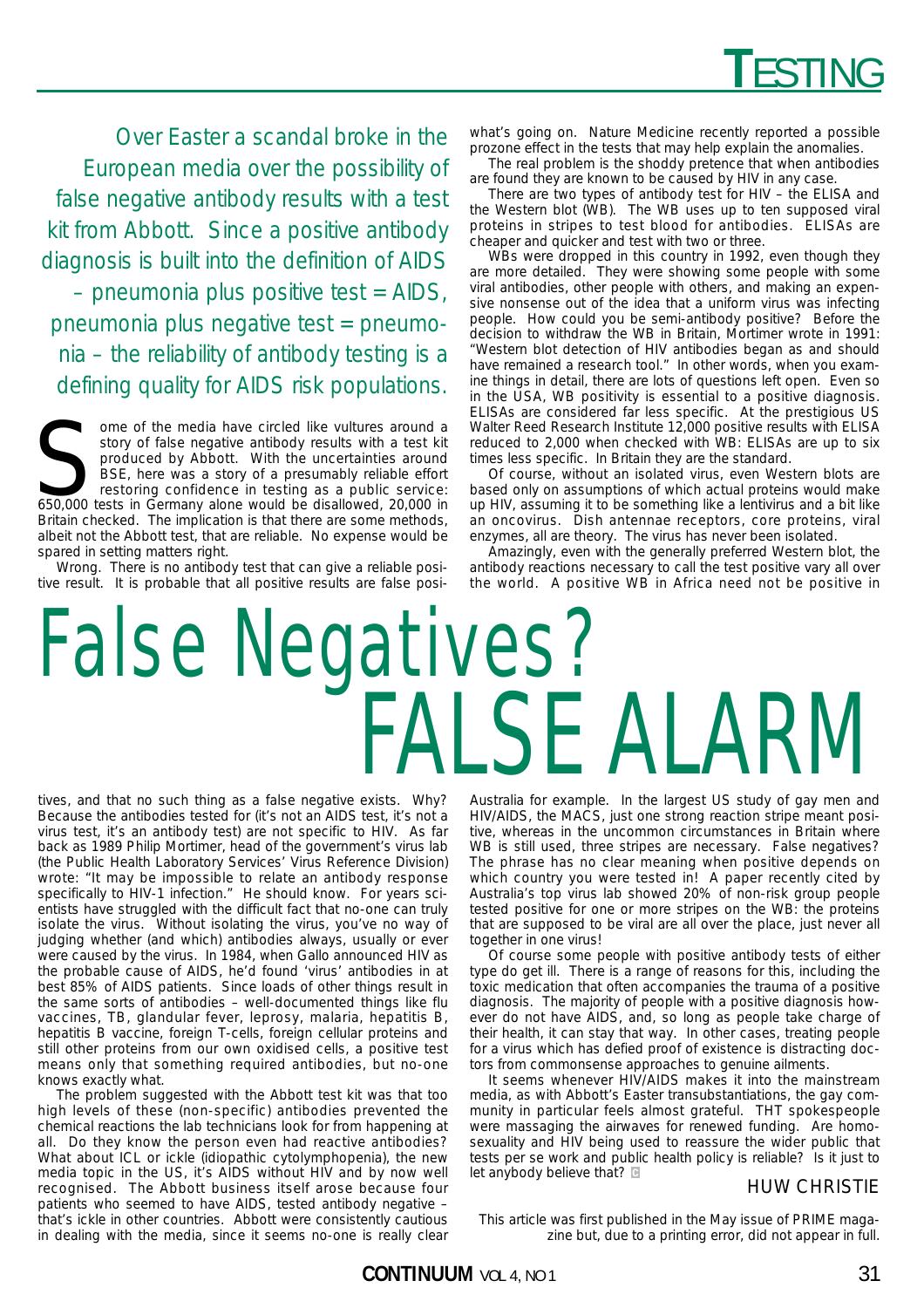# *LIVE, LIVE, LIVE!*

Yes, this is a new column that is going to appear in the *Continuum* magazine every issue. With your letters and comments I hope that this is the birth of a long life.

I'm Michael, and the title comes from Auntie Mame, as that's how I live my own life and if I can help you to live through your HIV+ diagnosis, I will by first telling you what I did when I found I was positive.

First I tried to destroy myself and everything I stood for. But then I realised that I had more to offer than most, you see I have lived through this for 17 years and still going strong. Yes, I do get the same illnesses that most normal people get and I'm as far away from being normal as Diana is queen.

I will tell you a little story. A few weeks ago I got a chest infection, and the doctors were bound and determined to make me start taking Septrin. But I have come this far without any of that crap as I told the doctor, and if it's my time to go, well, I've had a good time, although I'm still looking for that body builder who needs oil.

In all seriousness, I take massive amounts of vitamin C and I don't smoke or drink, but I do have a life. For God sakes get out into the sun whenever there is some and you'll feel a lot better for it. I won't tell you what not to take cause I know for some of you this is life.

Well, I had better sign off for now. But I hope to hear from you and you from me in July. If you could send all your comments to Michael, c/o *Continuum.*

With love, *Michael G* 



The dual questions of the reliability of antibody testing and isolation of HIV have never been more debated by more people than they are now. This magazine seeks to do its part, but new books and television programmes are also carrying the issues into the mainstream where, when a real resolution is achieved, some serious changes may come about in the way HIV, and AIDS, are perceived and treated. The intimate linkage of the two matters – has the virus ever been individually characterised, and have the antibodies said to indicate it therefore been proved to be specific – is a connection of deep importance to people with and without an antibody diagnosis.

The pall of uncertainty, so often presented as irrelevant, is taking a toll on people's freedom which is unacceptable. Of course it is disturbing when the foundations of an apparent reality are questioned, but where there is uncertainty there is hope for greater understanding, and greater understanding means a fuller chance for well-being and discovery. Don't be intimidated by people who say it's too complicated – it's a debate about logic and common sense. Don't be deterred by assurances that it has nothing to do with you – it has as much to do with you as with anybody, if not more.

Turning off from the discussions about HIV and AIDS can be as important as turning on. What most of us want, and particularly many Continuum readers, is to take back our futures, and the time to start is now. Taking back the present, setting healthy and fulfilling priorities, nurturing and nourishing oneself, these are the real freedoms that we all deserve. We hope the variety of stories, news and information in this issue provides interesting diversion as well as compelling focus.

# **L**ETTERS

## NO MORE MISTAKES

After a year of finding out what is really important to me, Continuum has pointed the way. It has been a difficult journey, knowing what I do now, I would have started it differently.

When I was diagnosed as being positive, I was advised to give up work. This I did and have regretted it. I have come to realise how important my work was to me. I should have simply re-organised my work to reduce stress; I find dealing with the state just as stressful as my work was, and I do miss it. First mistake!

The second mistake was giving in to fear. As my CD4 count dropped, so fear rose. My reaction was to get disgustingly drunk, go with anyone with a cock between their legs, and feel sorry for myself. Doesn't it ring a bell? I really think that counselling at diagnosis is at best misplaced, and now I don't speak to health advisors.

Anyway, as a result, I suspect, of all these excesses, I went down with cryptosporidiosis. Massive weight loss and a spell in hospital later, I realised what Continuum had been telling me. Diet is important. I swear by antioxidants and garlic now!

Things are a good deal better now; I have regained some control over my life. I am lucky, I have the support of my lover, my family, and even my

doctor. I do regret the attitude of the gay community. It seems to me that at best, being HIV+ is fashionable, at worst, it's a plague and stay clear. I avoid the Lighthouse and BP, I can't bear all this "Ooo, I'm really ill!" bit. I am now described as being 'atypical' by my doctor, I intend staying that way. I am sure that freedom from stress, a good diet and living this wonderful life is the way; forget AZT and all the other poisons, just read Continuum for a healthy life.

Colin, London Then recycle it! HC

## EXCHANGE OF INFO

My health advisor at Chelsea and Westminster Hospital suggested I should try and find out about your group as she thought I might find it useful.

I was diagnosed as being HIV+ in January of this year, but because of my lifestyle it is very, very likely that I have positive for about seven years without my knowledge. Suddenly, in the eyes of the medical profession I have gone from being a healthy young man to a patient with a problem. One of the first things I was told was that my life "would be seriously foreshortened". I simply can't accept that this needs to be so. How can you define "seriously foreshortened" anyway?

I do accept that having the knowledge of my HIV status is

Published bi-monthly by:

# **CONTINUUM**

**Founder:** Jody Wells **Editor:** Huw Christie **Administrator:** Tony Tompsett **News:** Nigel Edwards, Huw Christie **Cover Design:** Musimbi Sangale **Design & Layout:** Tony Tompsett, Malcolm Manning **Research:** Alex Russell, James Whitehead **Advertising:** Tony Tompsett **Administrative Assistant:** Rafael Ramos

**172 Foundling Court, Brunswick Centre, London WC1N 1QE Tel: [+44] (0)171 713 7071 Fax: [+44] (0)171 713 7072**

Affiliated to the Harrow Association of Voluntary Service, The Lodge, 64 Pinner Road, Harrow HA1 4HZ. Regd. Charity No: 294136

Printed by: Calvert's Press Workers Co-operative, 31–39 Redchurch Road, London, E2 7DJ. Tel: 0171 739 1474

Views expressed in this magazine usually, but not necessarily, reflect the views of the organisation. All reasonable care has been taken, but, to protect itself against censorship, **CONTINUUM** will not be held responsible for any inaccuracies contained herein. Inclusion in the magazine of therapy information or advertisements cannot represent an endorsement. Information should be used in conjunction with a trusted practitioner.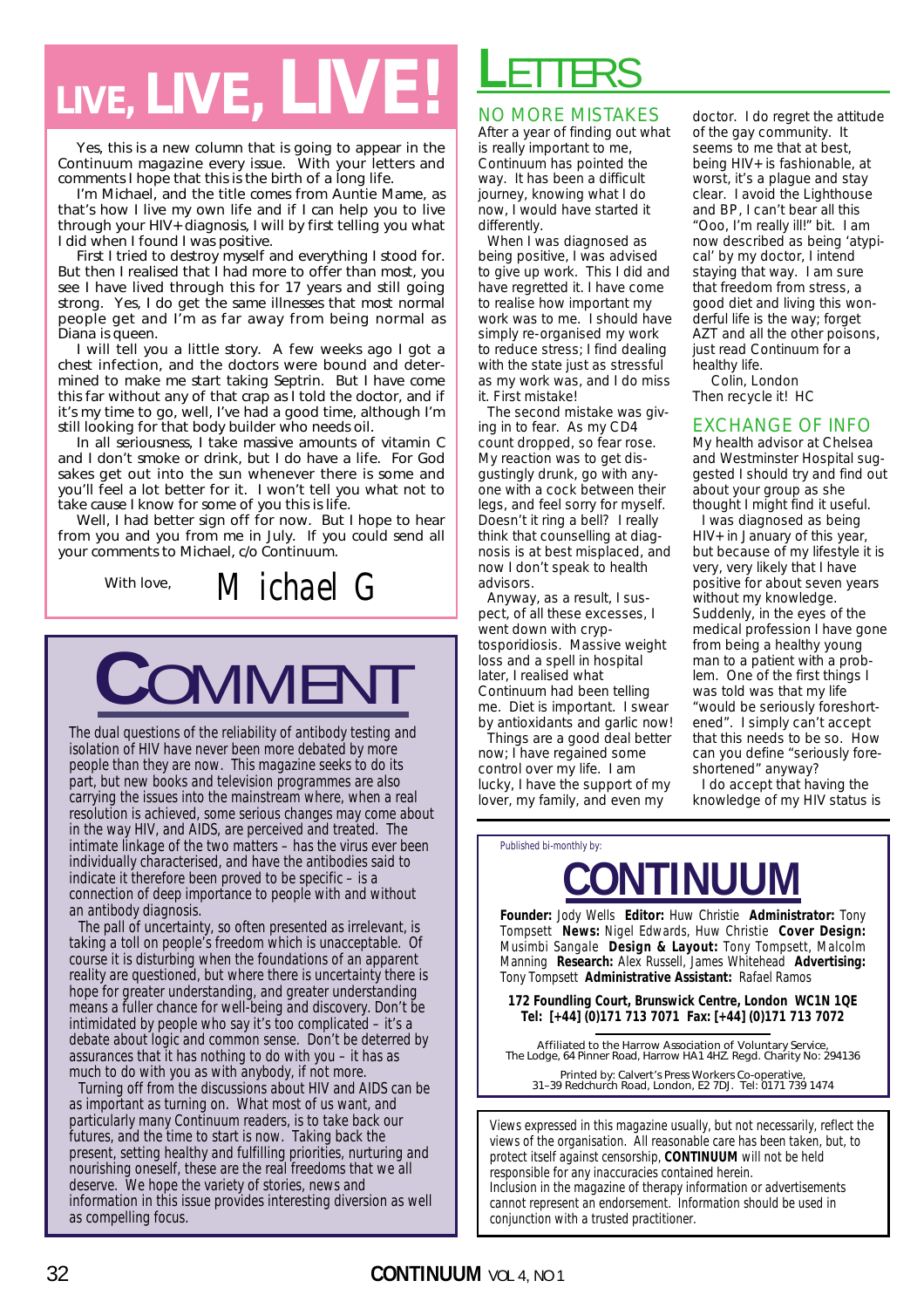

## **Rejecting the party line**

**In the April edition of** *Death Camp***, Celia Farber gives a striking analogy between HIV Fundamentalism and Stalinism. She argues that Stalinism, like HIV Totalitarianism, is founded on its obsessive insistence that whatever the cost, it must retain the appearance of Party Unity.** 

**Nobody really believes in the ruling ideology of HIV and everybody knows that nobody believes in it, but still the appearance is to be maintained at any price to save the careers of 'HIV Ideologues'. The appearance is essential: if it were**

useful; it means I can do everything in my power to stay well. However, I have felt a bit knocked about by the medical side of it, even though I know the doctors are doing what they believe to be the best for me.

It was with a great deal of relief then that I came across your publication today (I found it in the Information Exchange at Chelsea and Westminster). I am very interested in subscribing to Continuum and also of knowing if you have a group which meets and shares information, etc.

Jon, London

### FREUDIAN SLIP

In you article "Where Have All the T-Cells Gone" (Continuum, Jan/Feb '96) Professor Alfred Hässig asserts that Psychoneuroimmunology was "born around 1975 in Davos, Switzerland". Actually this is untrue. Sigmund Freud's contribution to neuroscience was considerable and his clinical research into psychoneuroimmunology and psychosomatic conditions is well documented. Freud (and later Lacan) deconstructed the mind-body dualism by demonstrating that the human psyche is not a separate work house to the immune system, but an intrinsic marker for its functioning and wellbeing. Indeed, Lacan had demonstrated that cancer can be a psychosomatic condition: immunologists and psychoanalysts have demonstrated that there is a connection between

**to be destroyed the whole belief system would fall apart. This is why Lanka is a challenge to 'HIV Ideology': he has exposed its illusion and fraud. 'HIV Ideology', like Stalinism, feigns to rule in**

**the name of the People (the Positives) while everybody knows that it rules in its own interest – in the interest of reproducing its own power.** 

**Warm regards. Chris Brind, London**

*All letters are equal but some are more equal than others. HC*

depression and susceptibility to cancer.

How many 'AIDS-related conditions' may have been triggered by the psychosuppresive 'HIV positive' test result? Freudian and Lacanian psychoanalysis can be an effective 'treatment' for 'healing' AIDS-related conditions. Psychoanalysis may probe the patient to deconstruct his/her 'relationship' with a particular 'symptom': why do some people psychologically desire/need certain conditions? Why do so many gay men want to be diagnosed as 'HIV' antibody-positive? The desire for the mythic 'HIV infection' may be related to Freud's thesis on the 'pleasure principle' as being intrinsically tied to the 'death-drive'. The psychoanalytic doctrine of the 'death-drive' points us back to the unknowable source of all drive forces and thus roots the life of the mind in the unthinkability of the body. In Freud, psychoanalysis emerges as a theory and practice that addresses the ineffability of the body.

Though expensive and elitist, psychoanalysis still works out cheaper per patient per year than cytotoxic DNA-chain terminating 'Combination Therapy' drugs, and is far less likely to kill the patient in the process.

Karl-Heinz Reinisch, Hamburg

CLOWNING AROUND It has come to my attention

from reading the latest edition of your publication that reference is made to a certain "Fucko the Clown", erstwhile editor of the humorous "Viz"-like comic "My AIDS Nightmare".

May I make it clear that this individual has for many years been forbidden to use the title "clown" by the International Registry of Clowns, as it is a well-known fact that he is just not funny (very sad, in fact), and frightens small children.

I would be obliged if you would make this clear in future articles, and inform your readers that "Fucko" may be described as a "fool", "idiot" or "troll", but he most certainly will never be a "clown".

JC, International Registry of Clowns

### WELCOME CRITIQUE

Mr T. Sobel's letter (Continuum, March/April) on Positively Healthy's crusade against poppers use is a much-needed critique of AIDS politics. Both the 'AIDS establishment' and the 'AIDS dissidents' seem to have become indoctrinated into a kind of moralism of 'saving

lives'. The baseline reactionary politics of Pro-Lifers seems to have infected aids-activists and aids-theorists.

Our AIDS histories have censored out of existence a sub-set of gay men that invoked AIDS (from the late sixties till the early eighties in the S&M bath-house and drug scenes) as a form of post-modern transgression: excess intoxification, risk-taking, danger and the burn-out syndrome (or GRID).

The AIDS establishment's 'safe-sex' (and AIDS dissident 'safe-drugs') ideologies seem to ignore the libidinal-intensities and death-drives that have come to be a part of our postmodern aids-culture. The writings of Baudrillard, Lyotard, Foucault have celebrated 'AIDSing' as a new form of being-in-the-world. The ultimate trip of the 'AIDSing' experience can be found in Avital Ronell's Crack Ward (University of Nebraska Press) which is an analysis of the role of addiction, pharmacology, intoxification and destructive desires.

Diane Rubenstein, London

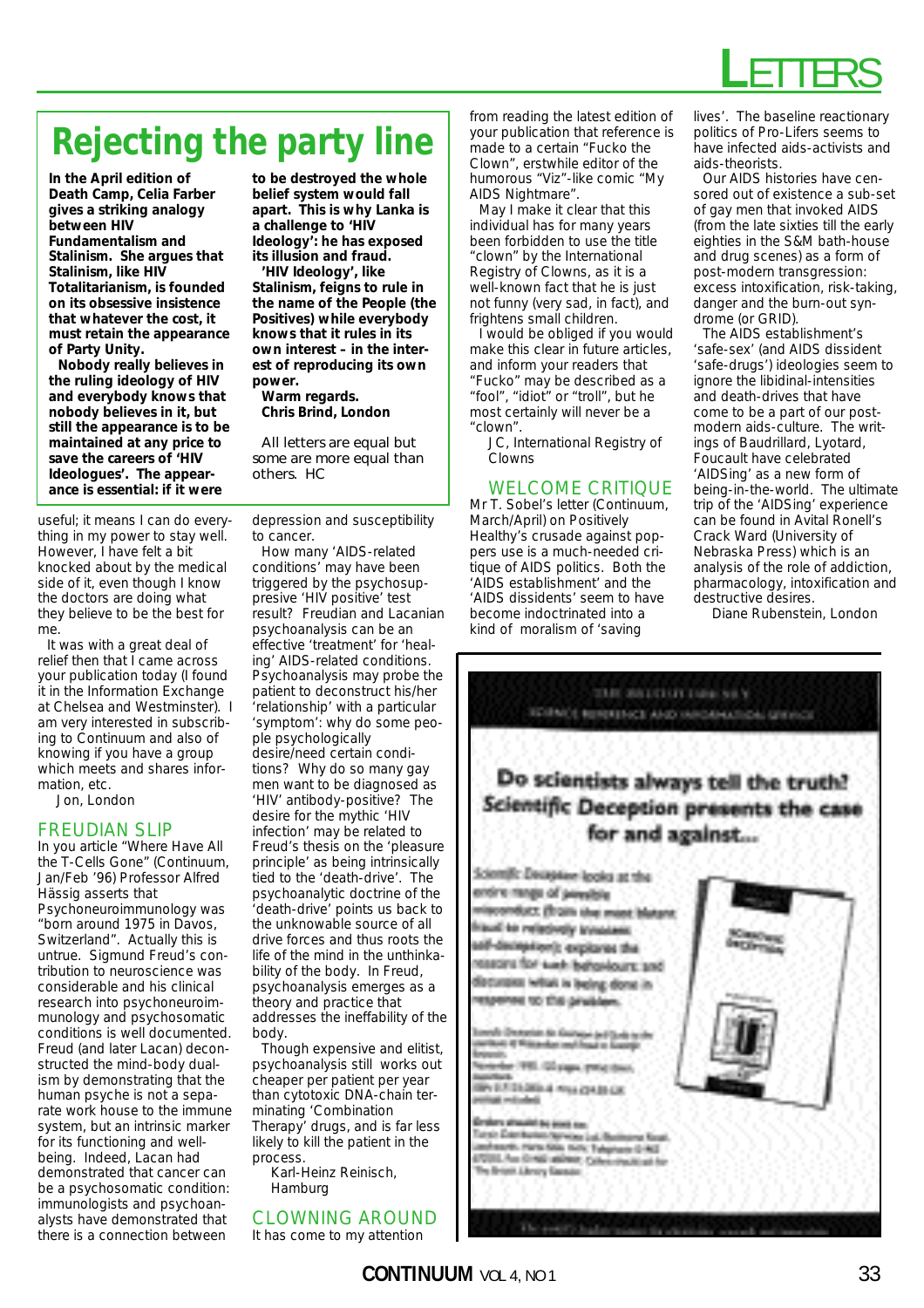# **E**NQUIRE**W**ITHIN

Q 2 -3 years ago I was told I could no longer donate blood as a screening had shown that hepatitis-C antibodies were present. To this day I have not been able to work out for sure how I became infected (through food or sex?), if I have even got the disease (I am still symptomless), what I should be doing about it (lifestylewise and treatment-wise), and to put it bluntly, how long I have got live. What should I be doing about it? G. W., Saudi Arabia

A Hepatitis-C virus was never a reality or even an artefact, only an invention.

After the riddle around Hepatitis-B virus (HBV) – still "not available for experiments" – was set so the general public had the impression the Hep-B antibody test really detects antibodies formed in reaction to infection with HBV (and the vaccination programme against it was established), innovative scientists filled the gap in explaining hepatitis without antibodies against Hepatitis-A virus (HAV) and HBV as "a viral non-A-, non B- Hepatitis". As in the case of the illnesses grouped under the artificial diagnosis "AIDS", it didn't occur to them to mention other wellknown reasons for Hepatitis, e.g. alcohol and bad diet. [see PS]

It was then just a matter of years until some US scientists with corporate backing came up with an antibody test, using only synthetic proteins produced on the basis of some genetic sequences which were defined, in an ad hoc act, as being part of the genetic sequence of "Hepatitis-C virus"(HCV). These tests simply use some synthetic, non-viral proteins, that were never even said to be taken from a virus! So, like all such tests , the HCV test can have no diagnostic value whatsoever. Everybody who claims otherwise is acting irresponsibly, and in the case of medical

doctors, have no real ethical values: the result of a positive HCV test frightens people, who are then in danger of treatment with problematic medications in high concentrations (interferons) and their bodies may be damaged by psychosomatic reactions. Just ignore this result, and avoid contact with any medical staff who believe in HCV and if possible start legal action against them. This may be healing not only for you but for others too (e.g. in Germany people say HCV is worse than AIDS). So, look out for a young responsible scientist to help you. The older ones have failed badly by challenging nothing.

PS These scientists had the power of industrial and political institutions behind them, and as in almost all areas of biomedicine have no inbuilt controls any more, such as is found in most engineering sciences, for example, where a machine does obviously work or does not. Biomedical scientists claim all sorts of things, and if people get ill in increasing numbers, it's said to be because the illness, and the bugs causing it, are getting more dangerous.

Leaving aside the tremendous interests the pharmaceutical companies have in this way of thinking, this development was foreseen long ago because such scientists are not really scientists any more but bureaucrats who "control" themselves by reading the results of their colleagues before a probable publication, and censoring any information that may interfere with their own concepts, their models, their business.

For a deeper understanding of this sorry and dangerous state of biomedicine do read McKeown, Illich, Mendelsohn, Foucault, Feyerabend etc.

Dr Stefan Lanka

# **L**ISTINGS

## Think Pink

At the Ritzy Cinema, Brixton, 1st - 8th July. An expression of Gay/Lesbian/Bisexual works intended as an artists' forum and an opportunity to raise money for the Pride Trust. A programme of events will be launched with a fashion show (Dexter Wong, Harris K and Colin Ferrira), a poetry recital will also be taking place and Della Grace will be offering to answer 'everything you wanted to know about me but were too afraid to ask'. Plus paintings from O. Rodrigues and the photography of Jean-Marc Prouveur and Time Out photographer Christine Haller. Films will be showing all week from gay/lesbian and bisexual directors and a 'Pride Eve Think Pink' party will close the event. For information contact Ritzy Box Office on 0171 737 2121 after 15th June.

## CRUSAID Walk For Life

Sunday 9th June, in 20 cities and town across Britain, starting at 12 noon in all except Scotland, where it will start at 2pm. The London walk starts at the Royal Festival Hall and ends at Shepherd's Market, near Piccadilly.

## For further information including start locations freefone 0500 - 011696.

## CONTINUUM Workshops

Meeting to talk about possible workshops for gay man diagnosed "HIV+". Come and discuss important issues with workshop facilitator Michael Baumgartner. Thursday 6th June, 6.30 pm at the Continuum office. Please call to confirm attendance.

## Monthly meetings

Next meetings: Tues. 18th June & Tues 16th July, 6.30, Continuum office. All welcome.



## *by FATSY & TEDDY*

## **TEN HANDY TIPS TO REDUCE SURVIVAL RATES** – FROM THE QUACKS AT THE COBBLERS CENTRE

1. Ensure you have financial motives for diagnosing people HIV+ (we get about £20,000 per person) rather than acting out of genuine care and compassion for the individual.

2. Break the Hippocratic oath we all undertook (no-one notices) by prescribing highly toxic pharmaceuticals which do direct harm to the patient.

3. Never miss an opportunity to wield that prescription pad we all worked so hard to get our hands on – always prescribe drugs for the patient before a proper diagnosis has been made – preferably in combination with other drugs in order to increase the toxic load of the patient and totally confuse the originally presenting symptoms.

4. Prescribe more drugs for the side-effects of the drugs in current usage rather than admit the side-effects are genuine or that the drugs may not be working. Just tell them it's HIV disease, they always believe you.

5. Use fear and coercion to enrol as many people into as many desperately flawed drug trials as possible. We have an obligation to keep the pharmaceutical companies happy as they may increase their financial rewards for us. 6. Perform as many physically intrusive tests as possible in order to make the patient feel like his or her body is no longer their own – an essential prerequisite to get them to hand themselves over to us for experimentation in medical science. Terrify the person by sparing no details when reeling off the list of possible horrific illnesses which might fit their presenting symptoms.

7. Distress and traumatise patients on each and every visit by playing God and predicting their time of death. It's ever so easy to disguise such delightfully bad news with kind words – the patients never suspect it might not be true and you get an incredible buzz from the power trip. 8. Psychologically destroy as many people with HIV as possible. Ensure that no-one has many sneaky ideas of there being any hope of survival or recovery. This speeds up the time between testing positive and death and has the added advantage of accelerating CD4 cell loss.

9. Lose patient records, X-rays and blood samples as often as possible to further enhance psychological stress, weaken the constitution by having more X-rays and by taking even more of the vital fluids they need out of the body and into a test-tube.

10. Above all have total belief that all you do is above and beyond question. Remember our positions are unassailable and we always know best.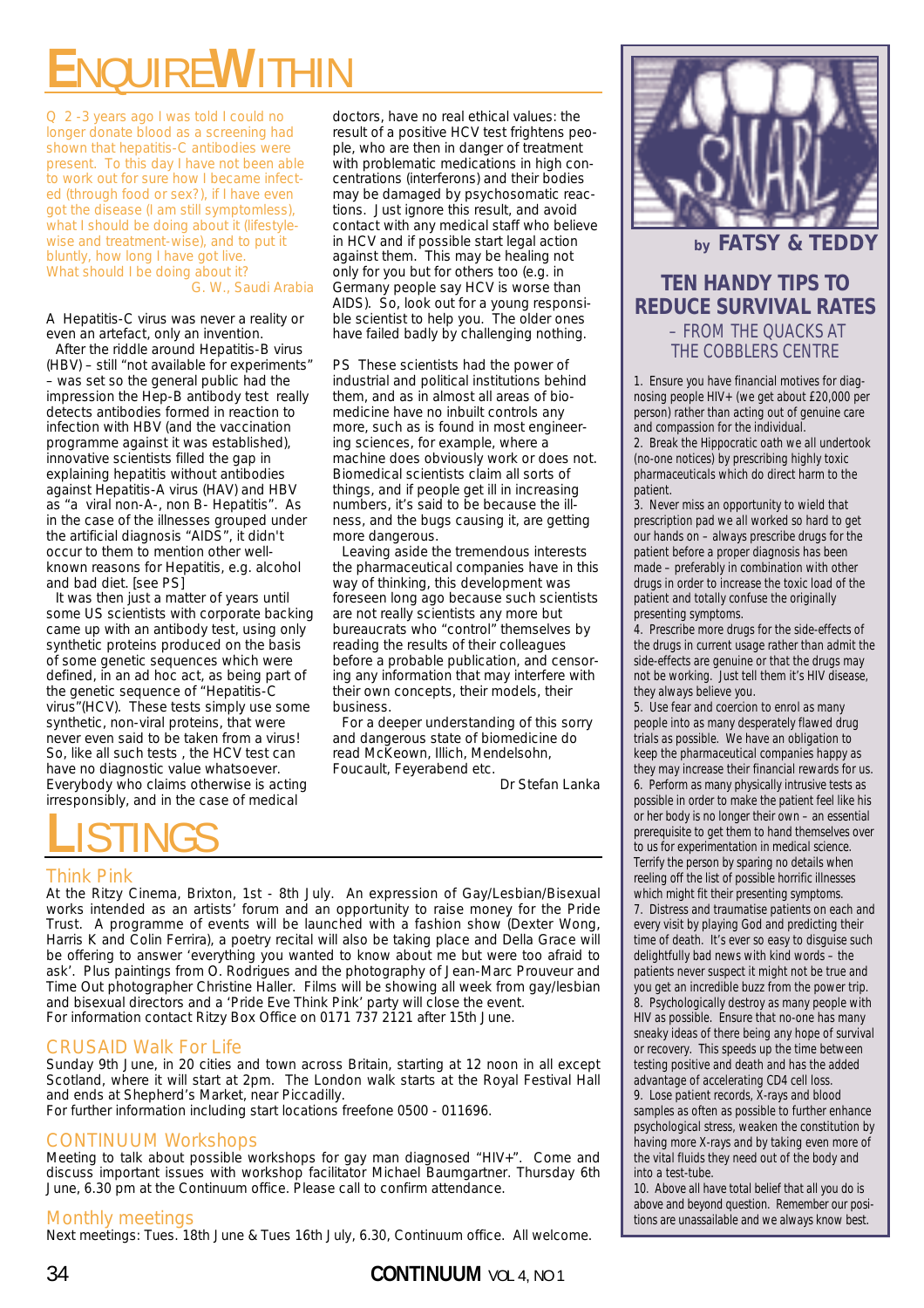## **Advertising rates:**

**BOX: £10 per column centimetre (min £20) LINEAGE: 75p per word (min £10) PERSONAL ADS: Up to 25 words - £10 (additional words 40p each)**

**DISCOUNTS: 3 consecutive insertions – 5% 6 consecutive insertions – 10%**

**All adverts must be prepaid with order. Cheques & Postal orders accepted payable to Continuum.**

All enquiries to Tony on **0171 713 7071**

## *Personal Contacts Therapists*

**The following Personal Contact adverts are examples showing how you can contact other people. Why not submit an ad, but make yours as interesting as possible for the widest response. Each ad is given a different box number to ensure confidentiality.**

**Sample adverts WHERE HAVE ALL** the sensible people gone? I need to socialise with intelligent, sincere friends, not those whose minds are blinkered. We can talk, read, challenge authority, but let's do it now! A piece of your dissident writing ensures reply. Box 1000.

**GAY MAN, 31**, diagnosed HIV+, wants to meet other interesting people bored with the standard view of HIV & AIDS. Let's have fun together! Box 1000.

**WOMAN, 28, HIV+.** Desperately wants to have a baby, seeks like-minded HIV+ man who doesn't care what people say. Photo essential. Box 1000.

**LOVED WHAT YOU** had to say at the Continuum open meeting last month. It really inspired and reassured me. Can we meet up sometime? Hope to see you at the next meeting on Tuesday 18 June, 6.30 pm. Box 1000.

> **Why not place** *your* **advert here?**

**REFLEXOLOGIST** specializing in: neuropathy, insomnia,

energy, stress, depression, bereavement & much more. Phone for a chat. Sliding scale. **Janice: 0171 254 1397**

EXCELLENT MASSEUR (MTI, IPTI registered) gives deep tissue massage *Comfortable, safe environment Refreshments & shower available*

Ring Tom on 0171 262 0237

Put yourself in the hands of a qualified holistic therapist for a highly relaxing and invigorating massage using essential oils

## **MASSAGE THERAPIST**

using Therapeutic Acupressure

**Ring Patrick on 0171 226 5476** (North London)

**HOLISTIC THERAPIES** If this is what you do, why not let our readers know? *Reach more clients with this space* 

# **C**LASSIFIED **A**DS





## **CONTINUUM**

is now holding

## **regular monthly meetings**

An opportunity to discuss issues around improving and maintaining health and finding out more about alternative research and ideas.

*Why not join us – you may be surprised to find how helpful these times can be*

See details inside front cover

## **To fill this space call Tony on 0171 713 7071**

As forecast in the Letters page in the last issue we have amended our subscription policy to reflect our view on the usefulness of "HIV" testing. We have made uniform the rates for individual subscribers, which will mean that some individuals will pay more than before to renew their subscriptions and others less.

We regret any inconvenience this may cause but look forward to your continued involvement.